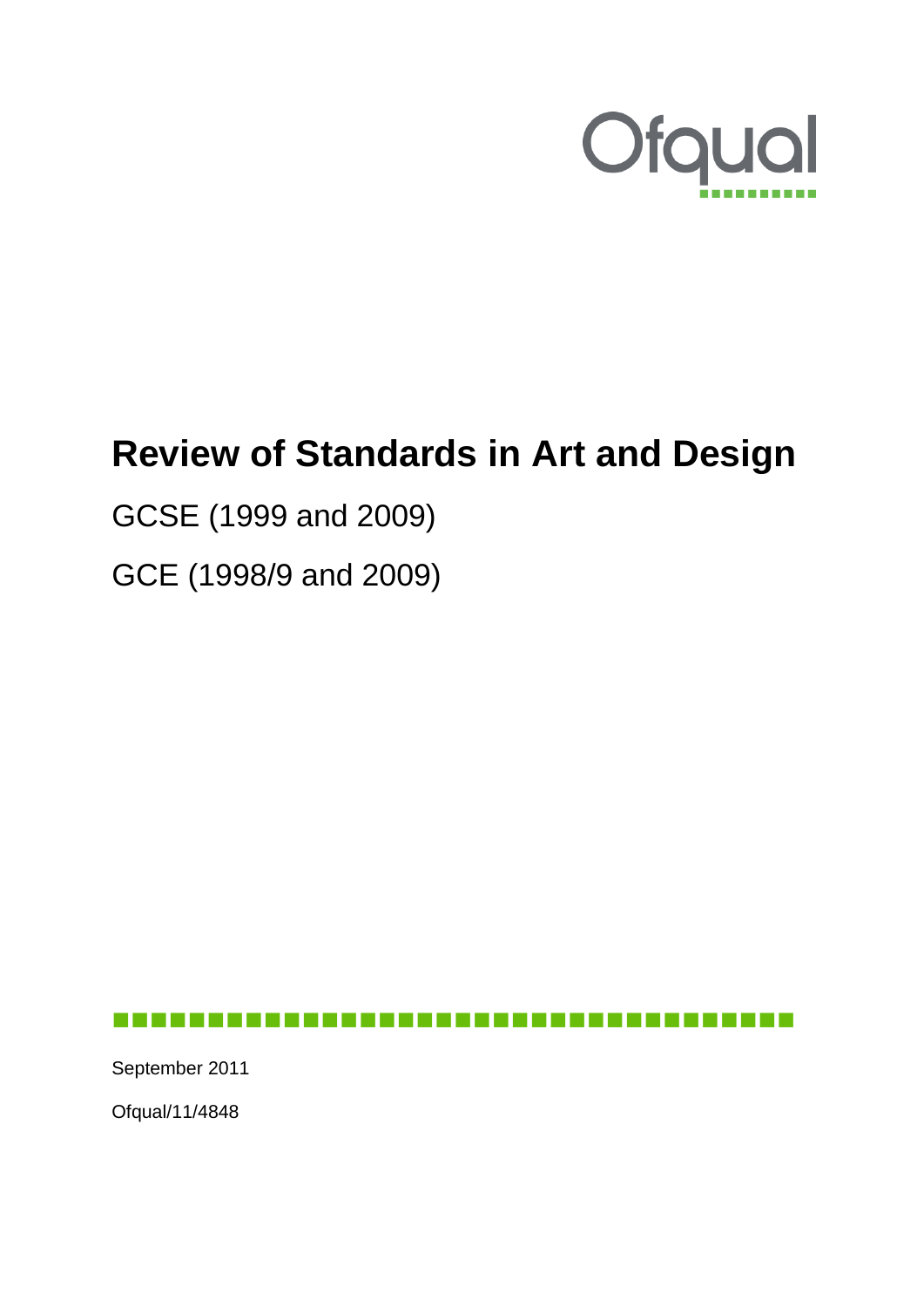## **Contents**

| Section 2: Subject demand in GCSE and GCE A level Art and Design 13                                                                                                 |  |
|---------------------------------------------------------------------------------------------------------------------------------------------------------------------|--|
|                                                                                                                                                                     |  |
|                                                                                                                                                                     |  |
|                                                                                                                                                                     |  |
|                                                                                                                                                                     |  |
|                                                                                                                                                                     |  |
|                                                                                                                                                                     |  |
| Appendix A: Provision of assessment materials and candidate work at GCSE and<br>GCE levels for the National archive (annual inclusion and standards reviews) 200935 |  |
|                                                                                                                                                                     |  |
| Appendix C: Assessment objectives – a comparison across awarding organisations                                                                                      |  |
|                                                                                                                                                                     |  |
|                                                                                                                                                                     |  |
|                                                                                                                                                                     |  |
|                                                                                                                                                                     |  |
|                                                                                                                                                                     |  |
|                                                                                                                                                                     |  |
|                                                                                                                                                                     |  |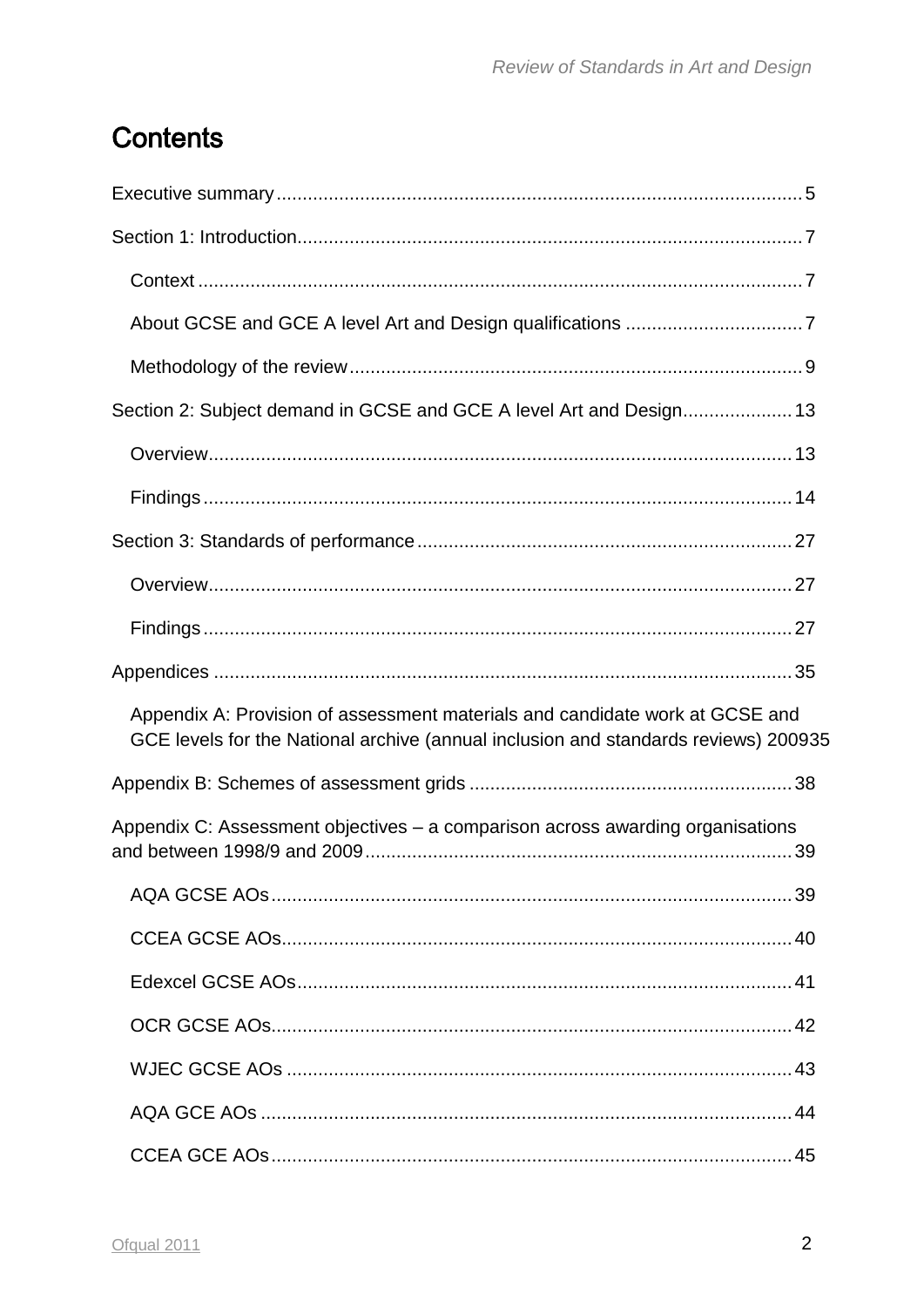| Appendix D: Details of GCE A level and GCSE specifications reviewed50                                                                        |  |
|----------------------------------------------------------------------------------------------------------------------------------------------|--|
| Appendix E: Details of GCSE and GCE A level scripts reviewed51                                                                               |  |
| Appendix F: Availability of specification materials for the purposes of this review  52                                                      |  |
|                                                                                                                                              |  |
| Percentage of grades awarded by awarding organisation for GCSE Art and                                                                       |  |
| Cumulative percentage of GCSE Art & Design grades achieved, 1998/9 and 200954                                                                |  |
| Percentage of grades awarded by awarding organisation for GCE A level Art and                                                                |  |
| GCE A level candidate entry numbers by awarding organisation and cumulative<br>pass rates across grade boundaries between 1998/9 and 2009 56 |  |
|                                                                                                                                              |  |
| Number of data pairs statistically analysed in the script review 57                                                                          |  |
|                                                                                                                                              |  |
|                                                                                                                                              |  |
|                                                                                                                                              |  |
|                                                                                                                                              |  |
|                                                                                                                                              |  |
| Appendix I: Tables to show the measure, Standard Error of Measurement (SEM) and                                                              |  |
|                                                                                                                                              |  |
|                                                                                                                                              |  |
|                                                                                                                                              |  |
|                                                                                                                                              |  |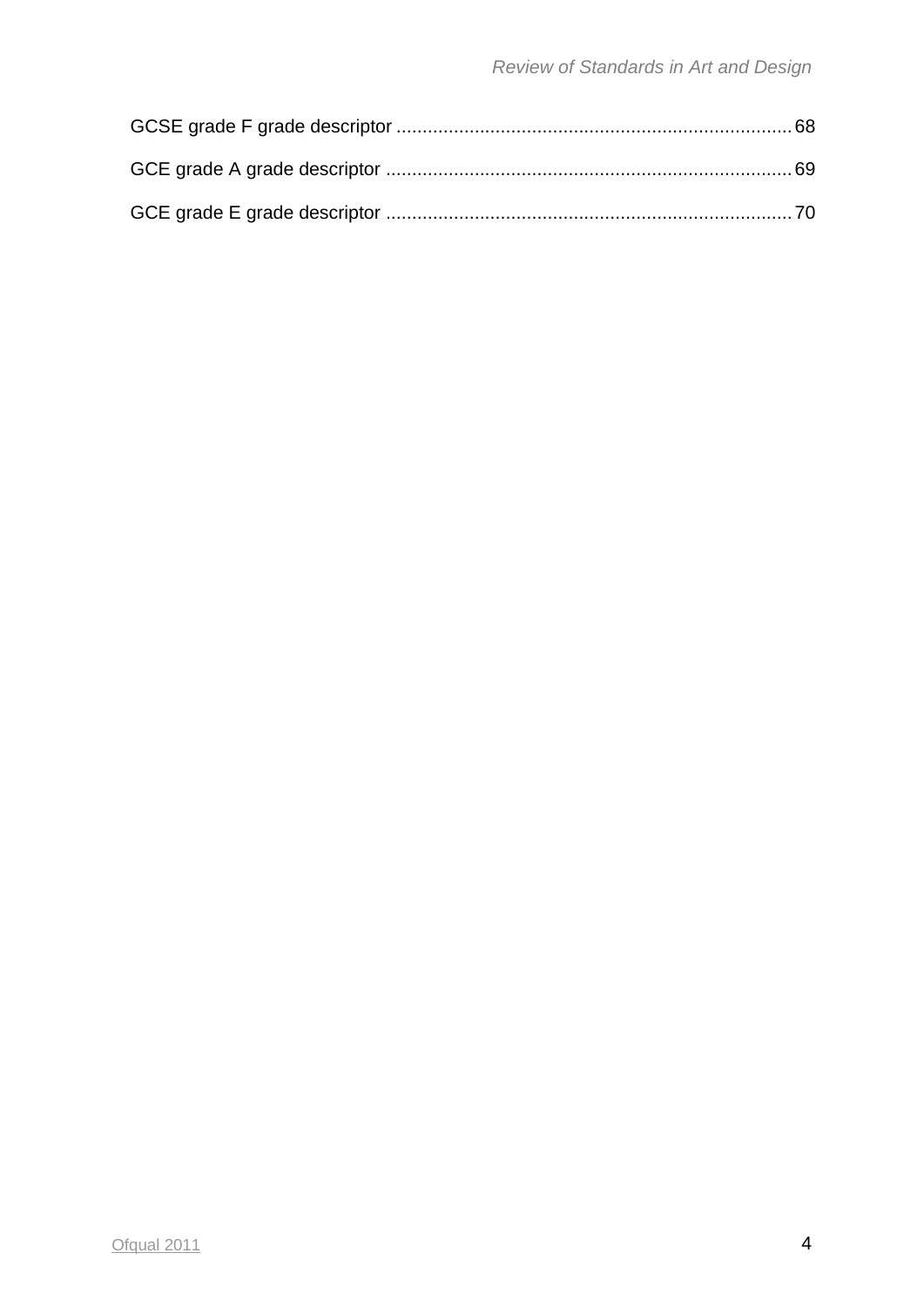## <span id="page-4-0"></span>**Executive summary**

The Office of Qualifications and Examinations Regulation (Ofqual) undertakes a rolling programme of reviews across high profile GCSE and GCE A level subjects to monitor whether standards in assessment and candidate performance have been maintained over time.

This report details the findings for GCSE Art and Design in the years 1999 and 2009 and for GCE A level Art and Design in the years 1998/9 and 2009.

The study compared subject specifications, assessment materials and candidate work from the five awarding organisations awarding this qualification in the years being reviewed (the Assessment and Qualifications Alliance [AQA]; the Council for the Curriculum, Examinations and Assessment [CCEA]; Edexcel; Oxford Cambridge and RSA Examinations [OCR] and WJEC<sup>1</sup>) by collecting the views of a number of subject specialists.

The study found the following (with similar findings for both GCSE and GCE A level):

- Specifications and assessment objectives were much improved in 2009 compared with 1998/9. Those in 2009 were written in a way to minimise subjective judgements and present guidance and information more clearly.
- Schemes of assessment in 2009 were more coherent and user focused than in 1998/9, with clear relationships between the assessment objectives, marks and assessment criteria.
- In both 1998/9 and 2009, differences in the controlled test preparation allowance times between awarding organisations could have potentially disadvantaged candidates and created an inequality of learning experience.
- **The range of discipline opportunities available to candidates in syllabuses** remained good and was unchanged between 1998/9 and 2009.

In addition, specifically related to GCE A level:

 The 1998/9 syllabuses placed a greater emphasis on written work, whereas the 2009 syllabuses supported a more blended approach to written and visual work, which was an improvement.

<u>.</u>

 $<sup>1</sup>$  WJEC were formerly known as the Welsh Joint Education Committee. In Welsh WJEC is CBAC: as</sup> the review was conducted in English all references to the awarding organisation are as WJEC.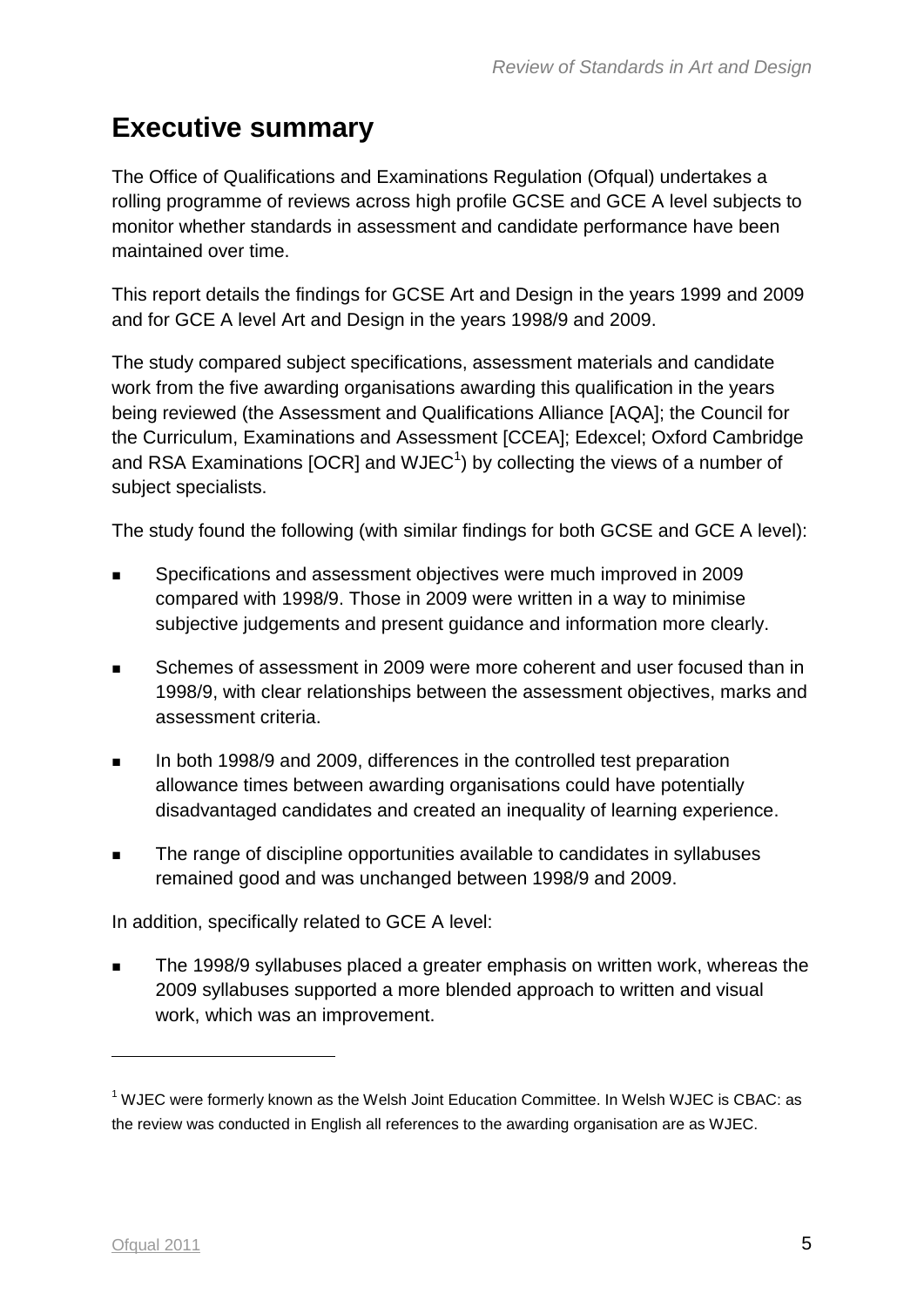The approach of setting examination questions around stimuli such as themes and ideas as starting points built on good and established art and design practice that enabled candidates to synthesise learning and use personal response and strategy.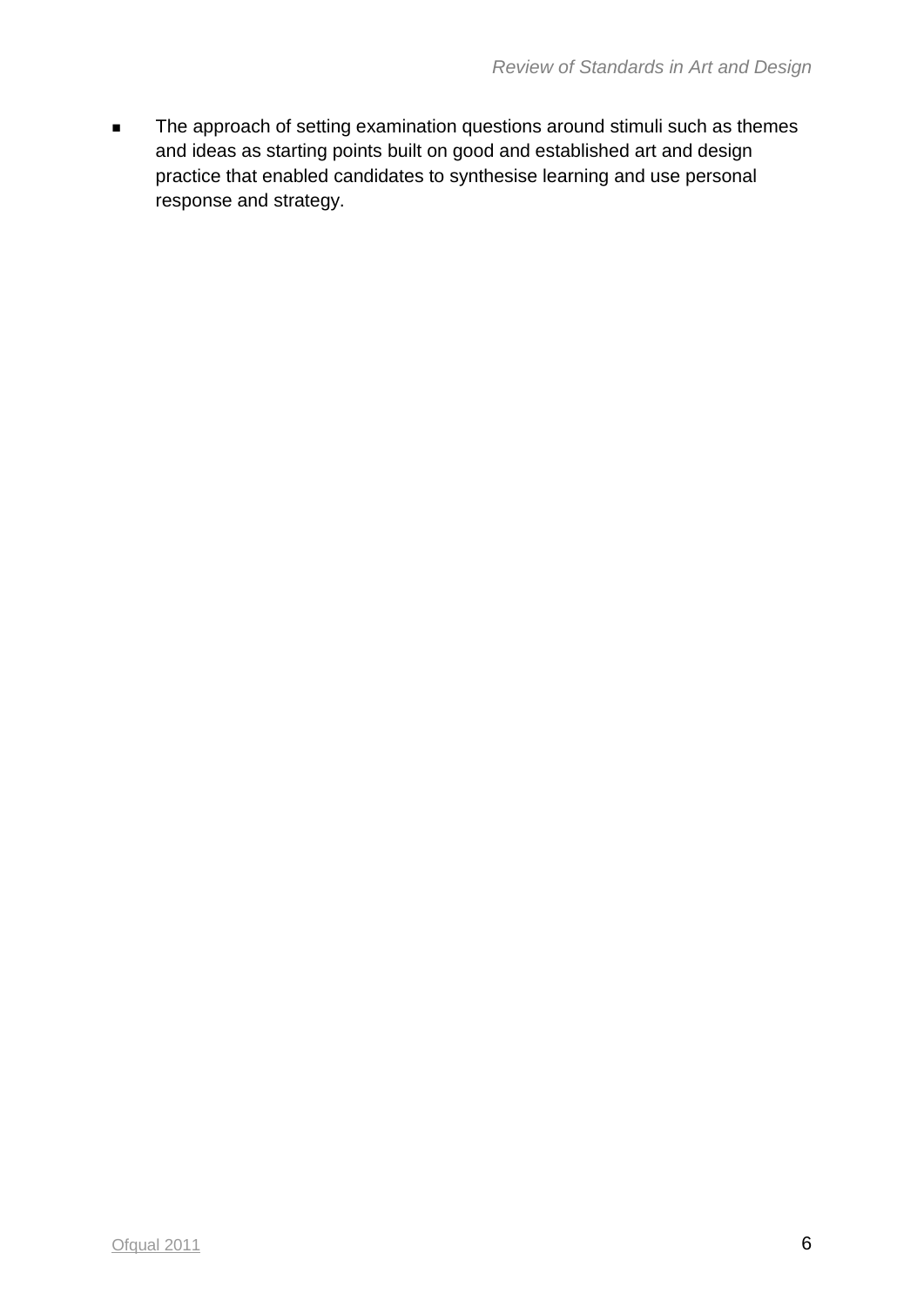## <span id="page-6-0"></span>**Section 1: Introduction**

### <span id="page-6-1"></span>**Context**

In his *Review of Qualifications for 16–19 Year Olds* (1996), Lord Dearing made several recommendations to ensure that 'there is a basis and accepted procedure… for monitoring and safeguarding standards over time'. In the same year, the School Curriculum and Assessment Authority (SCAA), one of our predecessors, and the Office for Standards in Education, Children's Services and Skills (Ofsted) jointly recommended that there should be:

a rolling programme of reviews on a five-year cycle to ensure examination demands and grade standards are being maintained in all major subjects. (*Standards in Public Examinations 1975 to 1995*, page 4, 1996)

As a result of these recommendations Ofqual, in collaboration with the regulators for Wales (the Department for Education and Skills [DfES]) and Northern Ireland (CCEA), introduced a programme to investigate standards in GCE A level and GCSE examinations by systematically collecting and retaining assessment materials and candidate work to enable standards reviews to cover two or more years.

The Apprenticeships, Skills, Children and Learning Act 2009 formalised Ofqual's role in undertaking such reviews by including a statutory objective 'to secure that regulated qualifications indicate a consistent level of attainment (including over time)'.

The aim of this programme is to report on our work in meeting this objective and to inform future developments in qualification and subject criteria to support meeting this objective in the future. This aim is met by:

- **EXECUTE:** analysing the nature of the requirements different assessments make on candidates
- comparing the levels of performance required for a particular grade in different assessments
- considering how these two elements relate to each other.

### <span id="page-6-2"></span>About GCSE and GCE A level Art and Design qualifications

The number of candidates undertaking GCSE and GCE A level Art and Design was stable between the two years being reviewed. In 2009, the GCSE specifications reviewed accounted for 121,006 candidates, and for GCE 11,391 candidates. This compared with 119,620 candidates taking GCSE Art and Design in 1999 and 11,378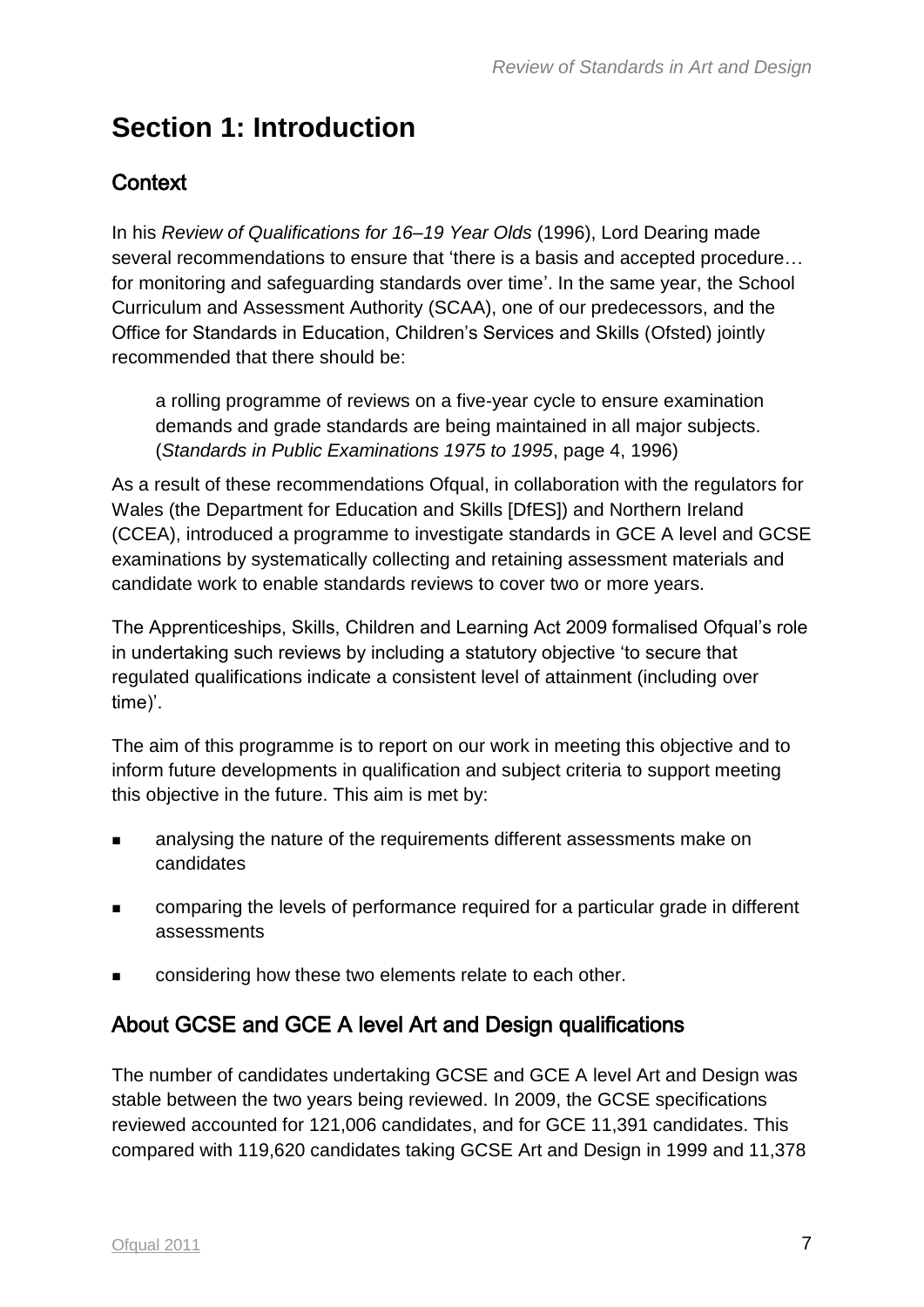taking GCE A level Art and Design in 1998 (excluding OCR and WJEC data as these are not available).

A detailed breakdown of the grades achieved by these candidates for both years by awarding organisation can be found in [Appendix](#page-52-0) G.

Our immediate predecessor, the Qualifications and Curriculum Authority (QCA), conducted a standards review in GCE A level Art and Design in 1998. The results were published in a report that is available on our website at www.ofqual.gov.uk/files/6904 a level art and design.pdf.

The key findings, from 1998, have been taken into account as part of our work on this review. They were as follows:

- The specification contents varied across the awarding organisations in 1998, some were more prescriptive than others and some placed different levels of demand on candidates: for example, the amount of personal study required differed across the awarding organisations.
- While assessment objectives in 1998 were based on the common core, awarding organisations grouped these differently and the number of assessment objectives varied between specifications. This resulted in issues of comparability between specifications.
- The schemes of assessment also differed significantly across the awarding organisations, with differing weightings for elements such as coursework and contextual studies.
- There were significant variations in the approach by awarding organisations towards examination papers and their definitions of what constituted coursework.

A standards review has not previously been undertaken for GCSE Art and Design.

All GCSEs and GCE A levels are based on criteria set by the regulators of qualifications in England, Wales and Northern Ireland. Qualification criteria explain the general aims of studying a qualification and outline the essential skills, knowledge and understanding required. They also stipulate the structure of the qualification and how it should be assessed and graded. Where more than one awarding organisation offers a qualification, the regulators also produce specific subject criteria to ensure consistency between the different specifications.

Assessment objectives are specified within subject-specific criteria documents and outline what candidates must be required to do in the course of the qualification. Specifications must require candidates to demonstrate their skills, knowledge and understanding through the specific assessment objectives in the relevant programme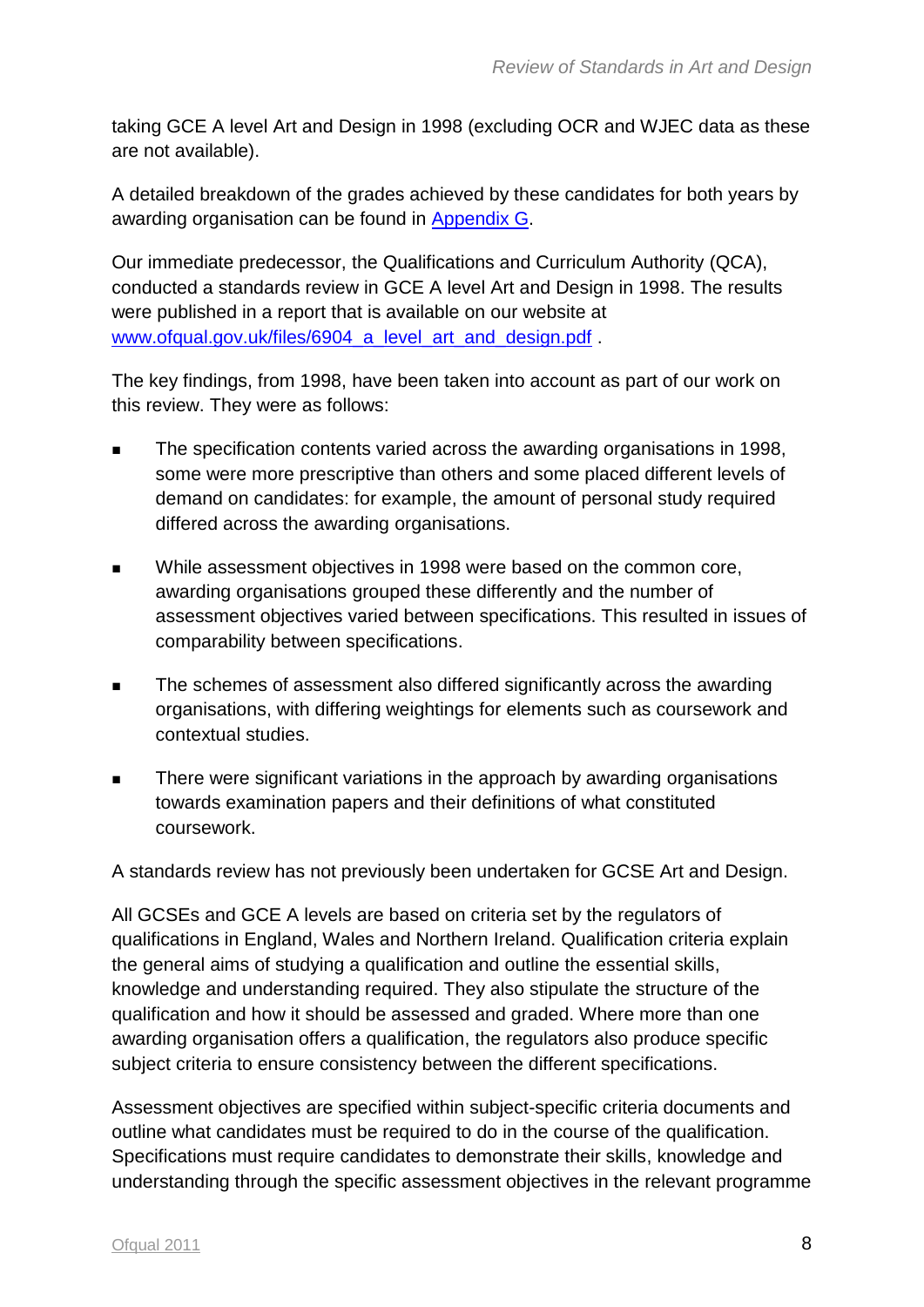of study. The assessment objectives can often be assessed and weighted differently by awarding organisations, within certain parameters.

The process for producing both qualification and subject-specific criteria is the same. A change in criteria can be prompted by a significant change in government policy (for example, changes to the National Curriculum) or as part of a programme of periodic updates. The regulators develop draft criteria and these are then subject to public consultation so that the views of teachers, awarding organisations, subject associations and other learned bodies; higher education and other interested parties can be taken into account. Once the consultation outcomes have been given due consideration, the criteria are finalised by the regulators and published. Awarding organisations then follow the criteria to develop specifications. These specifications are subject to a review process conducted by the regulators (known as accreditation) to ensure that the specifications meet the relevant criteria prior to learners undertaking the qualification.

Between 1999 and 2009, significant changes took place in the structure of GCE A levels. In 1999, an AS was a separate qualification with the same demand as the full A level; in 2000 it became half of a full A level and integral to its study, but with lower demand.

The GCSE and GCE A level Art and Design specifications in 2009 conformed to the 2006 subject criteria. When assessment materials and candidate work will be next collected, for a standards review, is not yet scheduled.

### <span id="page-8-0"></span>Methodology of the review

Standards reviews examine different specifications within a qualification, their associated assessment instruments and candidate work by collating and analysing the views of a number of subject specialists. The following sections of this report detail the process of collecting and processing this information. In these studies, demand is measured against that of the other specifications under review and includes consideration of:

- specification-level factors such as assessment objectives, content and structure
- assessment-level factors such as what content is assessed and how, the weighting of each component and how the assessments are marked
- candidate performance-level factors, including how the candidates responded to the assessments and the grades they received as a result.

The demand of an assessment or qualification can be defined in a wide variety of ways and is linked to the purpose of the qualification. The demand of an assessment or qualification is related to: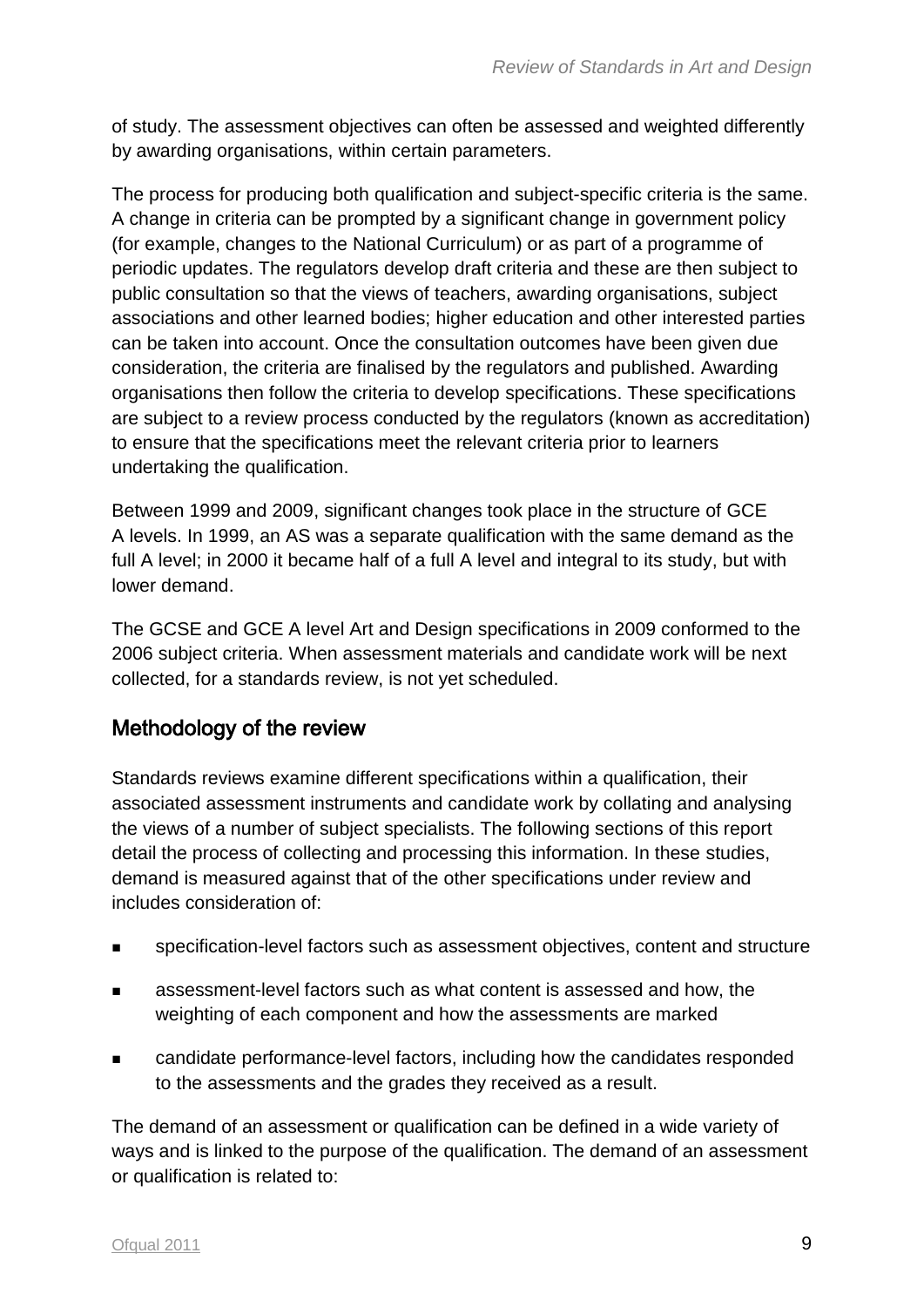- **the amount and type of subject knowledge required to be assimilated**
- the complexity or number of processes required of the candidates, the extent to which the candidates have to generate responses to questions from their own knowledge, or the extent to which resources are provided
- **the level of abstract thinking involved**
- the extent to which the candidates must devise a strategy for responding to the questions.

#### **Provision of assessment materials and candidate work**

Each of the five awarding organisations offering the qualifications being reviewed (AQA; CCEA; Edexcel; OCR and WJEC) was asked to provide specification materials for GCE English Literature (from the specification with its largest entry in summer 2009).

Details of the requirements for assessment materials and candidate work are given in [Appendix A,](#page-34-1) and in summary include:

- **EXECUTE:** the current specification
- **all associated question papers**
- **final mark schemes**
- the 2009 Chief Examiner's Report and grade boundaries, overall and by unit (both raw and scaled)
- **EXECUTE:** mark distributions, grade descriptions and assessment grids
- **EXECUTE:** any other information that was routinely supplied to centres
- all the assessment work carried out by a sample of candidates whose final grade lay at or near the judgemental grade boundaries for the qualification being analysed.

The equivalent materials that had been collected and retained for the previous review were retrieved from our archive of assessment materials and candidate work.

For the previous review, planned for 1998 materials, insufficient candidate work was available to undertake the review, and it was decided to delay it and also include materials collected from the 1999 series.

The difficulties in collecting candidate work were due to the nature of art and design assessment, consisting mainly of large portfolios, canvases or sculptures. These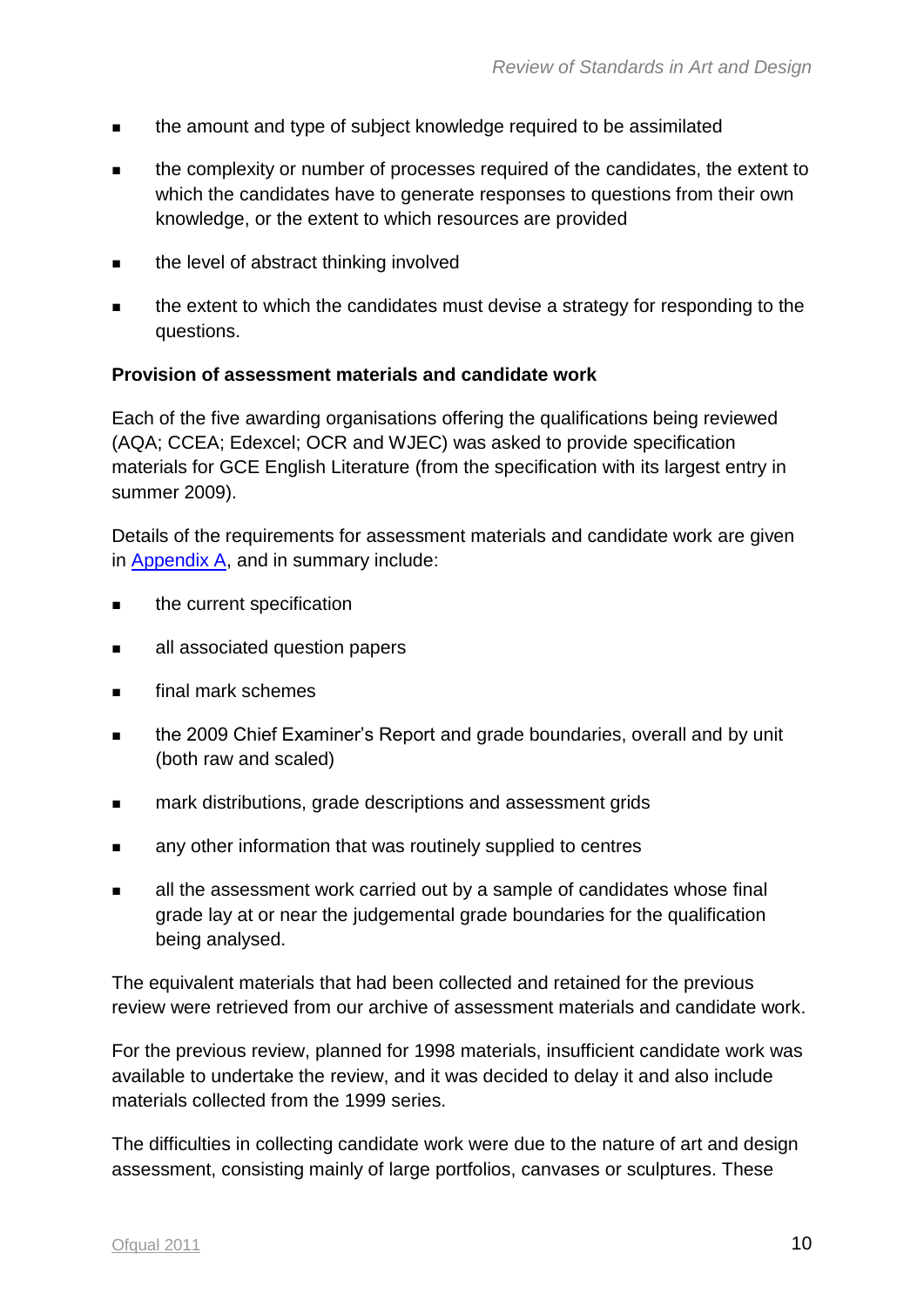were difficult to collect physically, and many candidates were unwilling to relinquish their works of art permanently to the QCA.

In order to mitigate this possibility when collecting materials from the 2009 series, a decision was made to accept digital images of candidate work. While it was conceded that this would not be ideal for the purposes of reviewing the work, it was preferable to considering only limited examples of candidate work.

Full details of the materials supplied by awarding organisations can be found in [Appendices](#page-49-1) E and F.

#### **The review team**

Seventeen reviewers, experts in GCE A level English Literature, were contracted by us to undertake the review. These reviewers were sourced through three main channels:

- a subject expert recruitment exercise carried out by us in November 2009, advertised via *The Times Educational Supplement* and our website and newsletter
- **nominations made by awarding organisations involved in the review**
- nominations made by subject associations and other learned bodies invited to participate in the review.

A full list of reviewers can be found in [Appendix](#page-64-0) J.

Reviewers were contracted as a *lead reviewer*, a *specification reviewer* or a *script reviewer* (all awarding organisation nominees and subject association nominees were *script reviewers*).

#### **Analysis of the specifications and assessment materials**

The lead reviewer and specification reviewers (specification review team) conducted detailed home-based (individual) analyses of the awarding organisations' materials, using a series of forms that can be found via the comparability page on our website at www.ofqual.gov.uk/research-and-statistics/research-reports/92-articles/23 comparability

These analyses are designed to describe the demand of the specification. Each reviewer completed analyses for a subset of the specifications available, in order for there to be at least three different views on each specification. The lead reviewer then produced a report that brought together the views of the reviewers on each of the awarding organisations. The specification review team was given the opportunity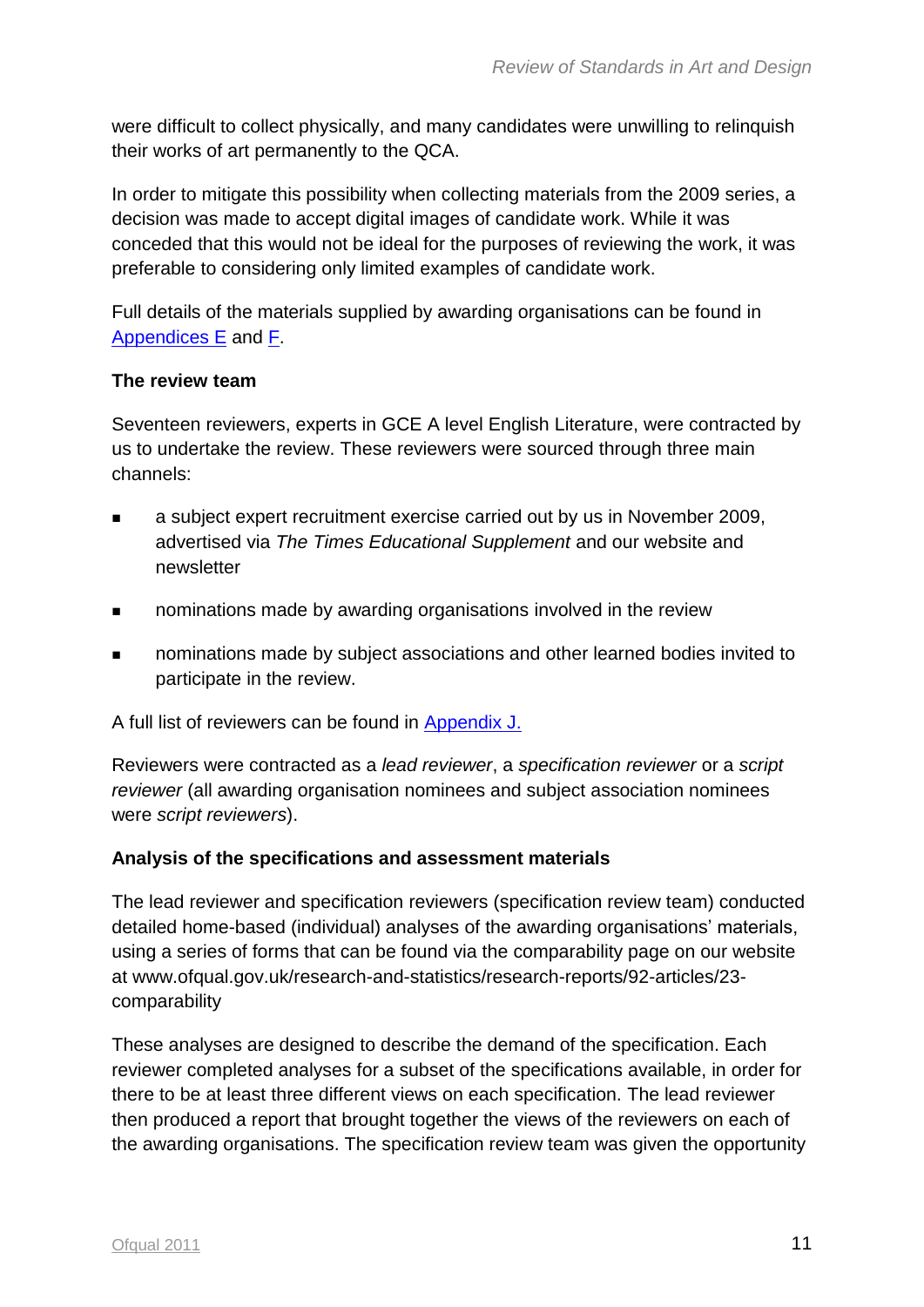to discuss the conclusions made by the lead reviewer at a follow-up meeting. These findings are presented in Section 2 of this report.

#### **Analysis of candidate performance**

In order to assess candidate performance, all reviewers were brought together for a two-day meeting to analyse candidate scripts (pieces of candidate work as supplied by the awarding organisations). This process is referred to as a script review. This started with a briefing session to ensure that all the reviewers had a common understanding of the methodology and the judgement criteria.

The scripts were organised into packs for consideration during the review. Packs were organised by grade (only grade boundaries A/B and E/U were analysed for GCE A level, and A/B, C/D and F/G for GCSE, as the other grades are calculated arithmetically after the former grade boundary marks have been set during the awarding process carried out by awarding organisations).

As far as was possible, given the collection of scripts available, packs contained 12 scripts at the same grade, with at least one script from each awarding organisation for 1998/9 and 2009 (the remaining two scripts were selected at random).

Reviewers were then asked to rank the 12 scripts in each pack from best to worst, on a data entry sheet, and to make comments on the scripts as necessary. Each reviewer completed a maximum of 14 sessions over the two-day residential script review.

#### **Data analysis**

We use a software package called FACETS to analyse the results from the datasheets produced during the script review. FACETS uses a Rasch model (often classified under item response theory) to convert the qualitative ranking decisions made by reviewers into a single list that reflects the probable overall order of the sets of candidate work, from best to worst.

We use this list, alongside the qualitative comments made during the candidate work review process and findings from the specification review, to inform Section 3 of this report.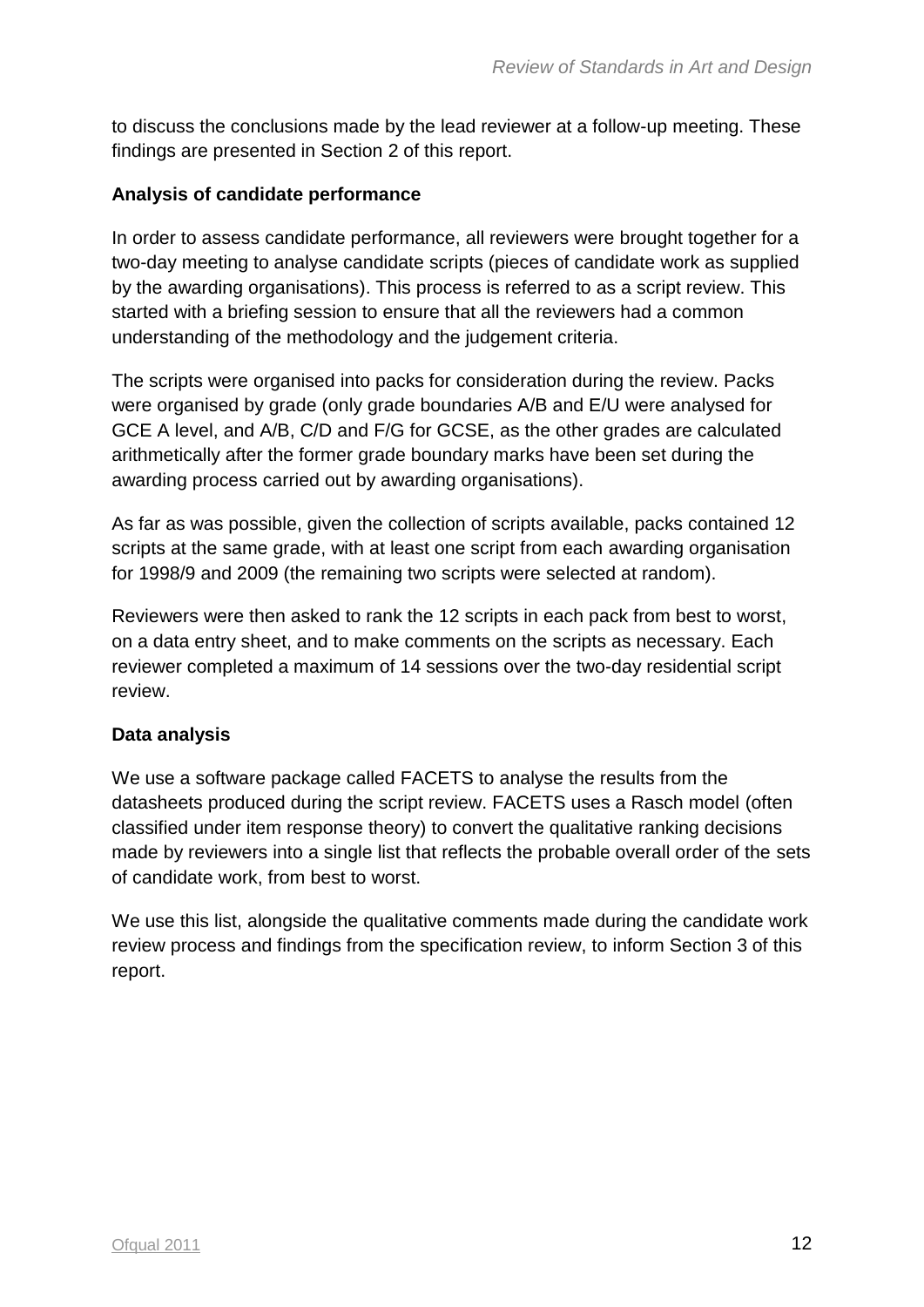## <span id="page-12-0"></span>**Section 2: Subject demand in GCSE and GCE A level Art and Design**

### <span id="page-12-1"></span>**Overview**

Specification reviewers considered the specification documents, Chief Examiners' Reports and question papers with associated mark schemes from each of the awarding organisations in 1999 and 2009 for GCSE and 1998/9 and 2009 for GCE A level. Details of the specifications included in the review are given in [Appendix](#page-49-0) D.

In summary, it was found that for both GCSE and GCE A level:

- **Specifications and assessment objectives are much improved in 2009** compared with 1998/9. Those in 2009 are written in a value-neutral way and present guidance and information more clearly.
- Schemes of assessment in 2009 are more coherent and user focused than in 1998/9, with clear relationships between the assessment objectives, marks and assessment criteria.
- In both 1998/9 and 2009, differences in the controlled test preparation allowance times between awarding organisations could potentially disadvantage candidates and create an inequality of learning experience.
- The range of discipline opportunities available to candidates in specifications remains good and is unchanged between 1998/9 and 2009.

In addition, specifically relating to GCE A level:

- The 1998/9 specifications place a greater emphasis on written work, whereas the 2009 specifications support a more blended approach to written and visual work.
- The approach of setting examination questions around stimuli such as themes and ideas as starting points builds on good and established art and design practice that enables candidates to synthesise learning and use personal response and strategy.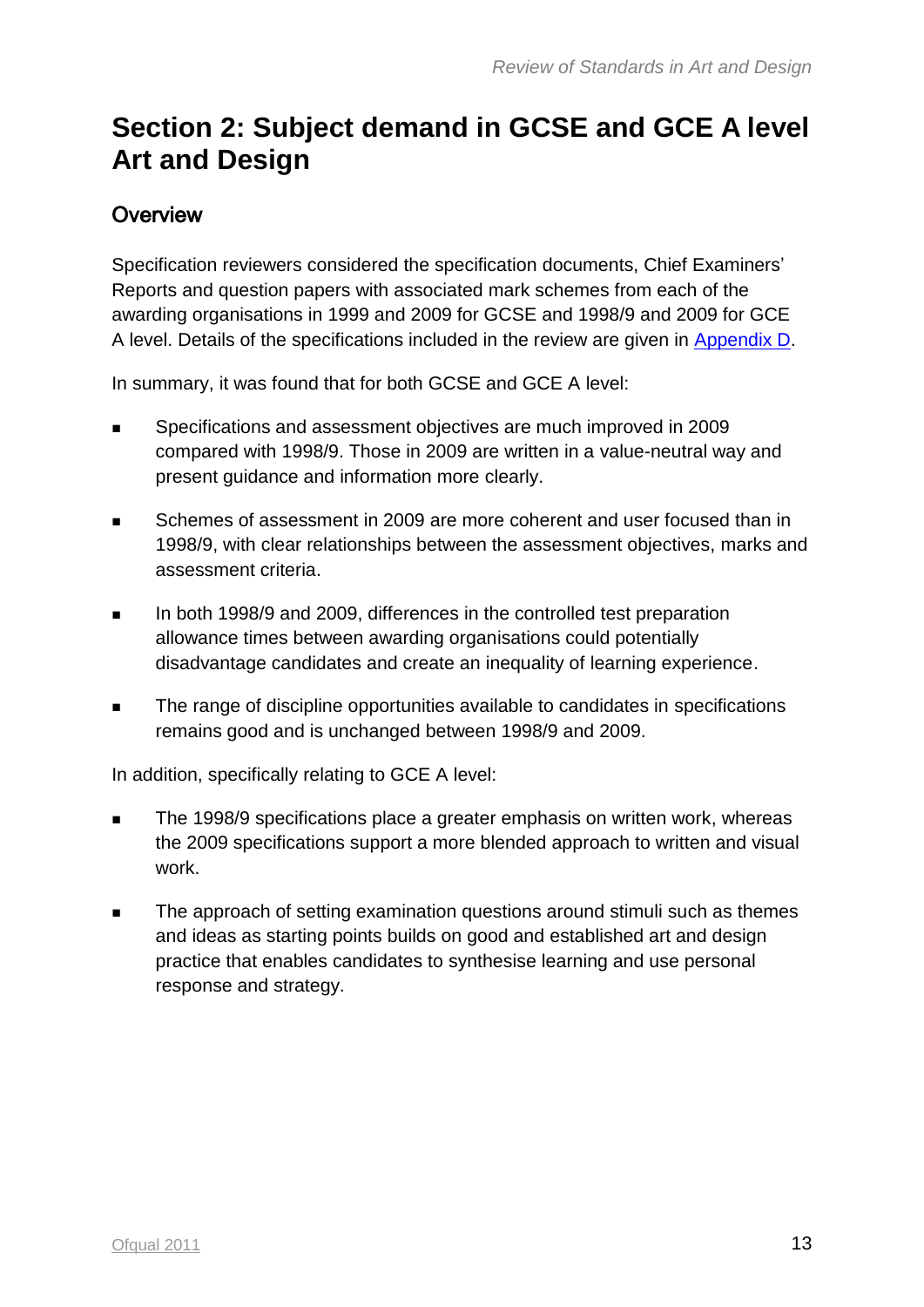### <span id="page-13-0"></span>Findings

#### **Assessment objectives**

Tables detailing all the assessment objectives for both GCSE and GCE A level appear in [Appendix](#page-37-1) C.

#### *GCSE*

The key change in the specifications was the number of assessment objectives that they contained as a result of changes to the subject criteria. The 1999 specifications had numerous assessment objectives, ranging from seven to nine in number; in 2009, the number of assessment objectives was reduced to four in each specification. In 1999, the weighting of assessment objectives was not specified; in 2009, this changed to all four assessment objectives receiving equal weighting. The four assessment objectives in 2009 were standardised across specifications and successfully assimilated the previous assessment objectives into the following themes: recording (AO1), analysis (AO2), develop and explore (AO3) and personal response (AO4)*.* The approach used in the 2009 specifications is representative of a more straightforward, coherent and flexible scheme than that used in 1999. The flexibility comes through the more generic, less specific ways in which the assessment objectives are written to facilitate holistic assessment of candidate work, and to allow for more interplay and overlap between them. In addition, the relationships between the assessment objectives and mark schemes are clearer than in 1999 by virtue of clear assessment matrices.

The assessment objectives in the 1999 specifications are more specific to particular skills, knowledge and understanding. In some cases, the assessment objectives in the 1999 specifications describe a qualitative expectation and tend to be directive in tone. For example: 'select and control materials and processes in a systematic and disciplined way' (OCR) and 'candidates must demonstrate their ability to identify the distinctive characteristics' (WJEC).

In the 1999 specifications there are some inconsistencies in the use of assessment objectives, particularly the OCR specification. The assessment objective (9) that requires candidates to 'make a response in a written form where appropriate' is present in the main body of the specification text but does not appear in the mark scheme. This could lead to assessment inconsistency and confusion for teachers. This assessment objective would also advantage some candidates where it has been designed into the coursework by teachers. Conversely, it potentially disadvantages candidates where this objective is not an embedded part of centres' coursework projects.

The implicit demand in the 1999 assessment objectives can, for example, be seen in the language used in the OCR specification, where the qualitative expectation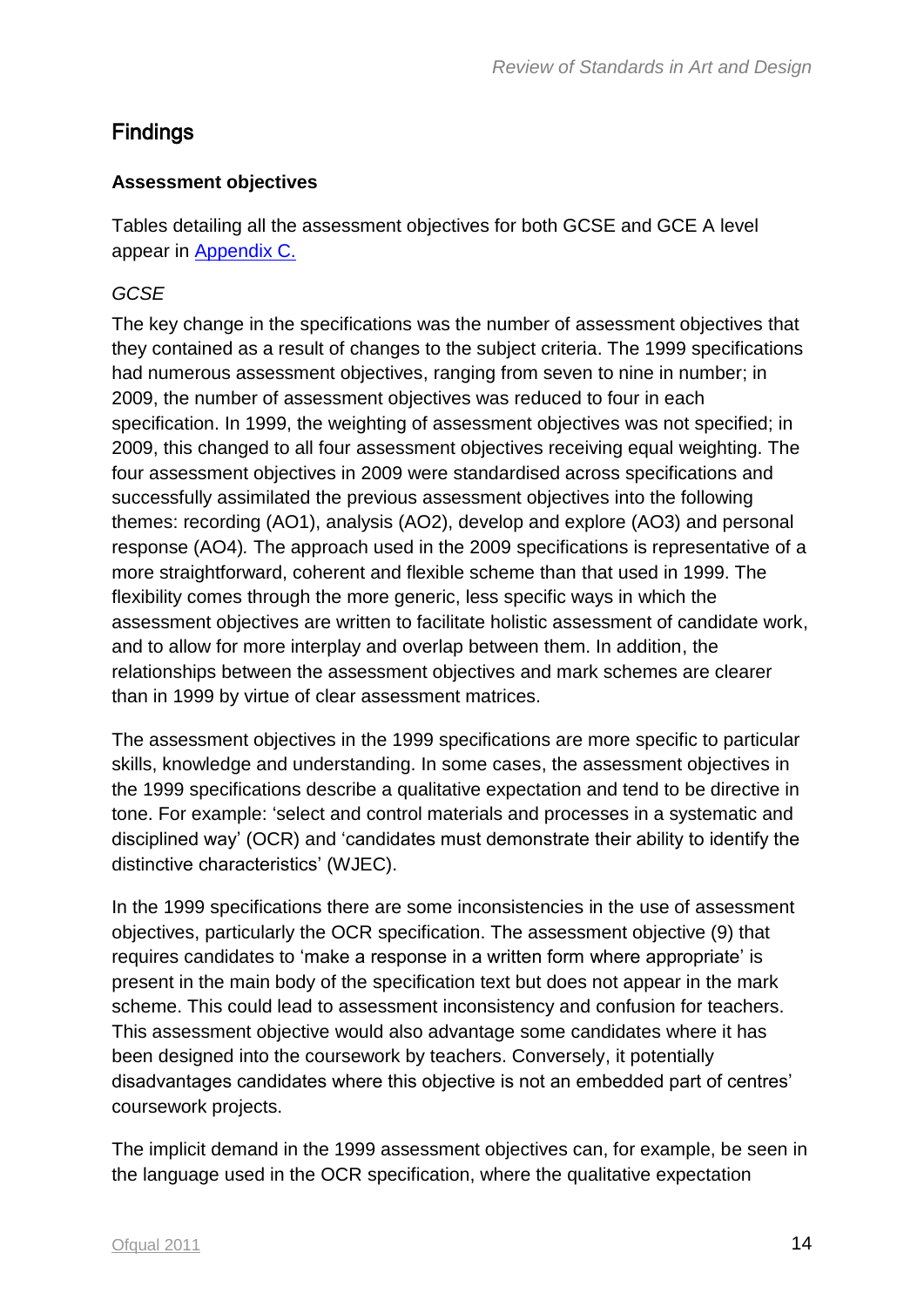requires candidates 'to sustain a chosen study from conception to realisation; to select and control materials and processes in a systematic and disciplined way (taking account of considerations of cost as appropriate); to synthesise ideas, impulse and feelings with materials, techniques and processes'. This second example is an advanced skill and makes no allowance for how candidates might be treated if they are unable to synthesise ideas and feelings.

The relative complexity of the 1999 specifications made marking and assessment challenging for teachers. For example, as already stated, the OCR 1999 specification is complicated by the ninth assessment objective, which appears in the main body of the text but does not appear in the mark scheme, leaving it unclear as to how it should be treated by teachers and assessors.

The 1999 assessment objectives are unnecessarily numerous. They are specific in their relationship to particular skills, knowledge and understanding, which in itself is reasonable, but when combined with the assessment and marking methodologies creates over complexity. Additionally, the 1999 assessment objectives are often repetitive and duplicate what is required of candidates, making the practical application of assessment challenging. The 2009 assessment objectives are much improved, being clear and concise.

#### *GCE A level*

The key change between the 1998/9 specifications and the 2009 specifications was again in the reduction in the number of assessment objectives. In 2009, the assessment objectives were reduced to four and this was uniform across all the awarding organisations. The 1998/9 specifications were characterised by multiple assessment objectives, ranging from seven to ten in number. The 2009 assessment objectives assimilated the content of the 1998/9 assessment objectives into four more flexible composite statements. The 2009 assessment objectives cover the following: recording (AO1), analysis (AO2), ideas development and investigation (AO3) and personal response informed by the work of others (AO4). As part of this change, the four assessment objectives were also given equal weightings of 25 per cent in most awarding organisations, with the exception of OCR where they were weighted slightly differently at 27 per cent, 23 per cent, 23.5 per cent and 26.5 per cent.

The 1998/9 specification assessment objectives are often very specific to particular types of skills, knowledge and understanding. For example: 'Use and compose formal elements' (OCR), 'economic considerations' and 'some understanding of art and design problems which have confronted other artists and designers with similar interests and aspirations' (Edexcel). The four 2009 assessment objectives enable greater flexibility for assessors to recognise and reward candidate work holistically.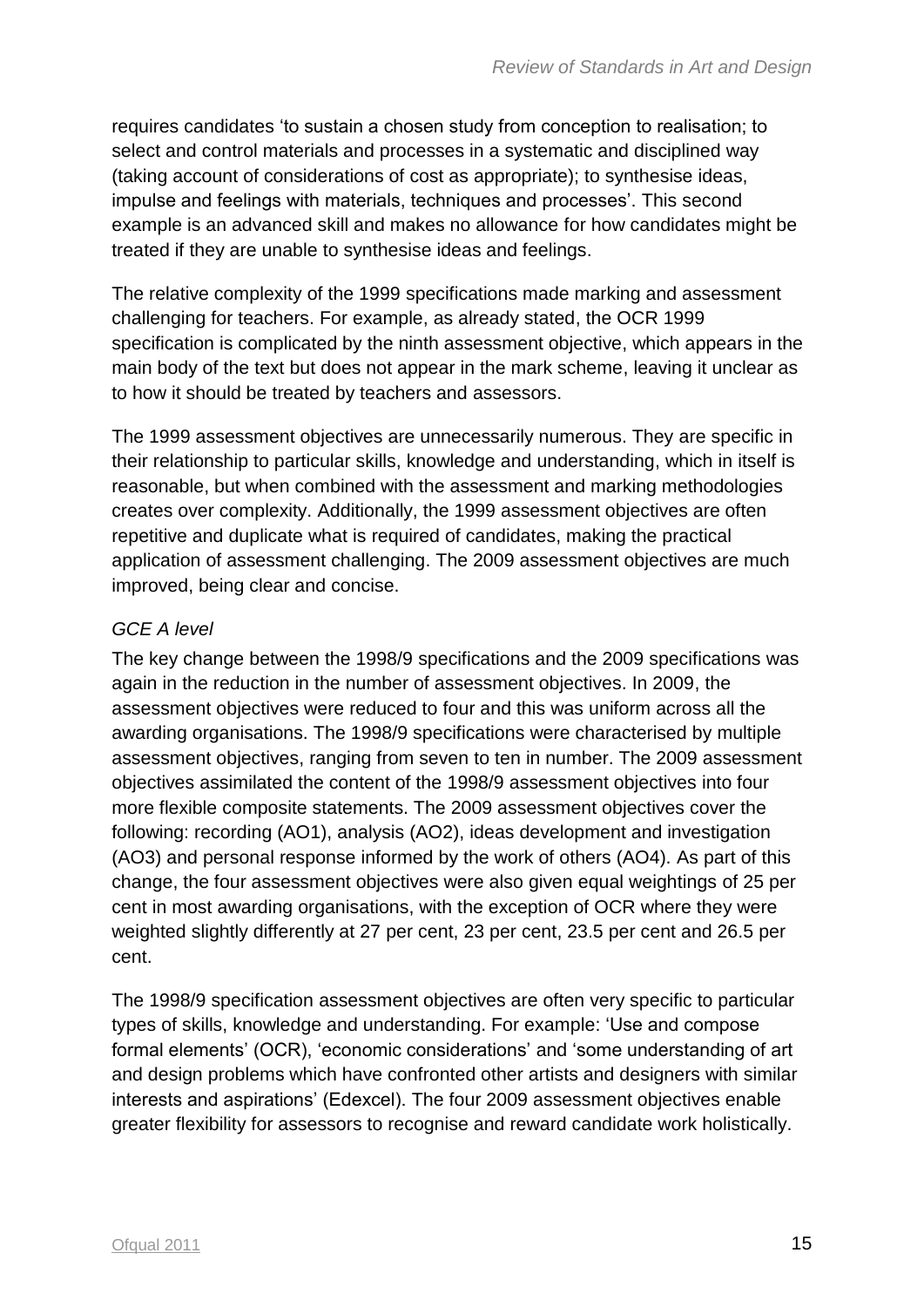The relationships between the assessment objectives and mark schemes as part of assessment methodology in the 1998/9 specifications are sometimes unclear and are more complex and challenging in terms of applicability than those used in 2009, where clear matrices closely link assessment objectives, criteria and marks. The Edexcel and OCR specifications possess clearer assessment tools by using matrices that facilitate more straightforward assessment. The result of this assessment complexity in some of the 1998/9 specifications, and in some instances the lack of clarity, might penalise candidates who may have underrepresented or not evidenced some or part of the numerous assessment objectives.

The AQA 1998/9 specification uses a hierarchical approach to its assessment objectives, with the hierarchy being adjusted for one of the three examination components. This makes the application of marks particularly challenging for assessors, as it may lead to the over-reward of candidates where the highest ranked assessment objectives have been well met but the 'lesser' assessment objectives may not be evidenced. It is a complicated and potentially problematic assessment model.

The equally weighted 2009 assessment objectives work better as a system, as they require and give candidates the opportunity to demonstrate and be rewarded for the holistic integration of skills, knowledge and understanding, although it is noted that some of the 1998/9 specifications also recognise the whole body of candidate work through specific assessment objectives: for example, CCEA states that candidates should 'communicate creative intention from conception to outcome'; WJEC states that they should 'sustain a chosen study from conception to realisation' and Edexcel states that they should 'Identify and analyse a design problem and/or develop a chosen idea to a final solution'. In the 2009 specifications, the assessment objectives are more flexible and allow for different interpretation of realisation, with one objective covering this by including the statement 'coherent and informed response, realising intentions'. There is, therefore, greater scope in 2009 for assessors to use professional judgement and discretion in order to recognise and reward how the whole body of candidate work fits together.

The 2009 assessment objectives are more qualitatively value neutral than the 1998/9 assessment objectives in that they are more broadly descriptive of process, skills and knowledge rather than related to judgements of qualities and taste. The 1998/9 assessment objectives are in some cases worded using qualitative language that specifically indicates expectation of higher performance: for example, 'developing material in a sequential and meaningful way' (Edexcel); 'use with understanding formal elements show a critical appreciation of artefacts of an historical, cultural, or personal nature' (WJEC). The 2009 assessment objectives use an approach that qualitatively measures performance that is 'appropriate to candidates' intentions' in contrast to the overly prescribed and value-laden standards implicit within the 1998/9 assessment objectives.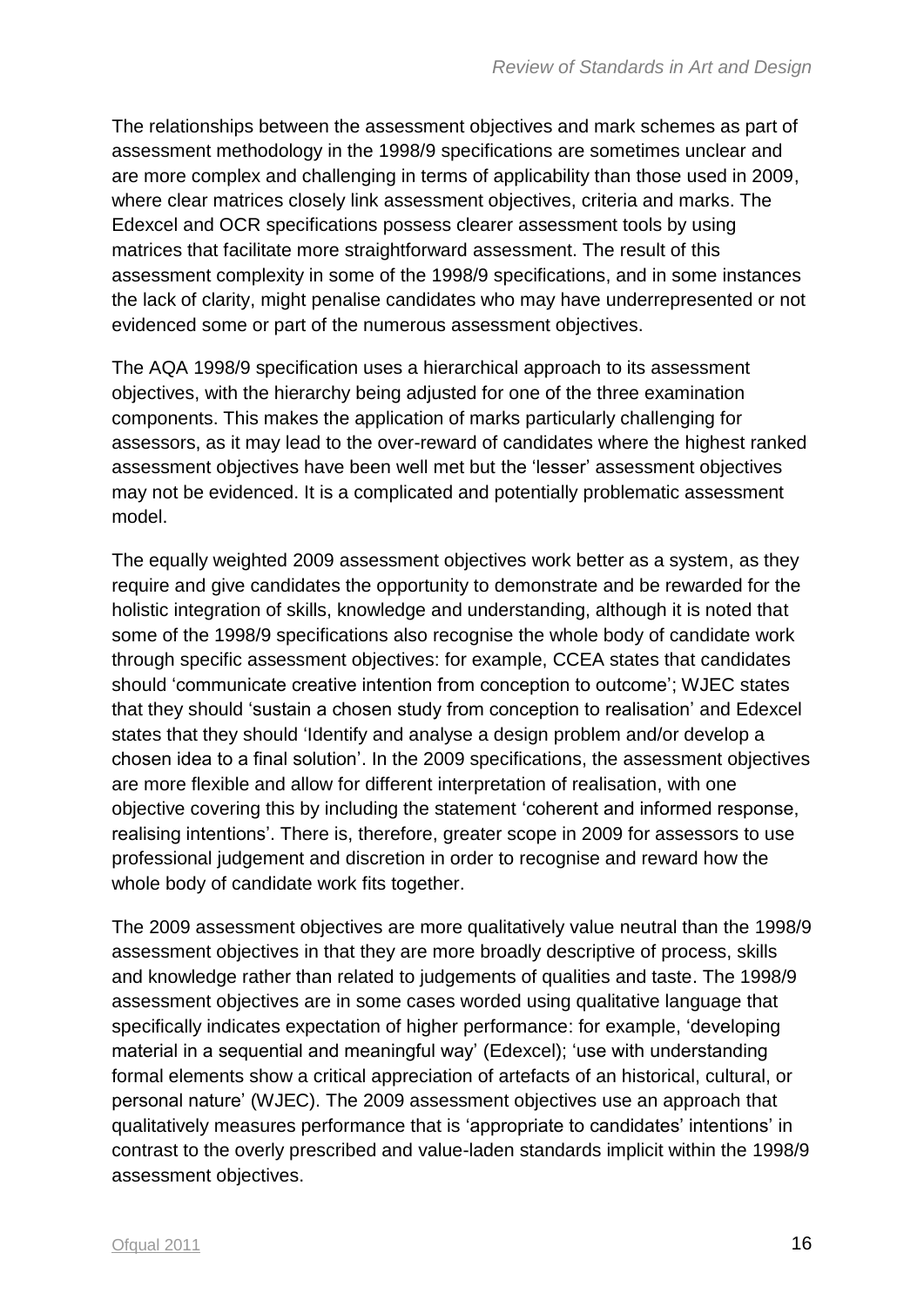The 1998/9 specification documents are characterised by repetitive information, confused structure and in some cases overcomplicated guidance. Generally, the 1998/9 specifications were written purely for teachers and are inaccessible to candidates. The CCEA assessment scheme has very wordy assessment objectives, mark band and criteria statements, making it challenging for teachers and assessors to cross-reference these various elements in a manageable way.

There is a greater focus on and demand for specific skills in the 1998/9 specifications due to the specific and targeted nature and focus of the assessment objectives. For example, the assessment objective and mark scheme specificity around the formal elements, aesthetics and written work creates particular types of demands. The AQA 1998/9 specification, for example, has two assessment objectives focused on written outcomes: 'understand and define relevant aesthetic, historical and social developments in fine art, architecture or design within the areas and periods specified…by means of written word, supported by diagrams, drawings, photographs, video film, computer disk; produce a critical appreciation of works… using accurate grammar, punctuation and spelling'. CCEA similarly hones in on specifics such as *'*personal and aesthetic insights and craftsmanship'.

#### **Specification content**

#### *GCSE*

In both the 1999 and 2009 specifications, there is flexibility for candidates to explore a range of art and design disciplines through both coursework and controlled tests. Although the CCEA 1999 specification requires candidates to undertake both a three-dimensional and a two-dimensional coursework unit, there is still sufficient scope within these two categories for candidates to explore art and design disciplines of their choice. The CCEA specification also offers a different approach to content through the third coursework unit, which provides candidates with the opportunity to produce an additional activity not covered in other units and a visual workbook (predominantly visual work supported by annotated notes) or a focused study (a choice of either written study or audio/visual presentation). There are also more subtle differences across the 1999 specifications in how they compare to the 2009 specifications. For example, in the 1999 CCEA specification, aims and objectives are to a greater extent focused on personal discovery: for example, 'Use and experiment with a variety of media, materials, processes and techniques to explore and record ideas and observations from first hand experience, memory and imagination, compare and contrast…'.

The range of disciplines available to candidates to enable them to explore art and design disciplines is relatively unchanged between the 1999 and the 2009 specifications. There are no examples of restrictive practice in relation to discipline choice. The 2009 specifications appropriately recognise the growth of new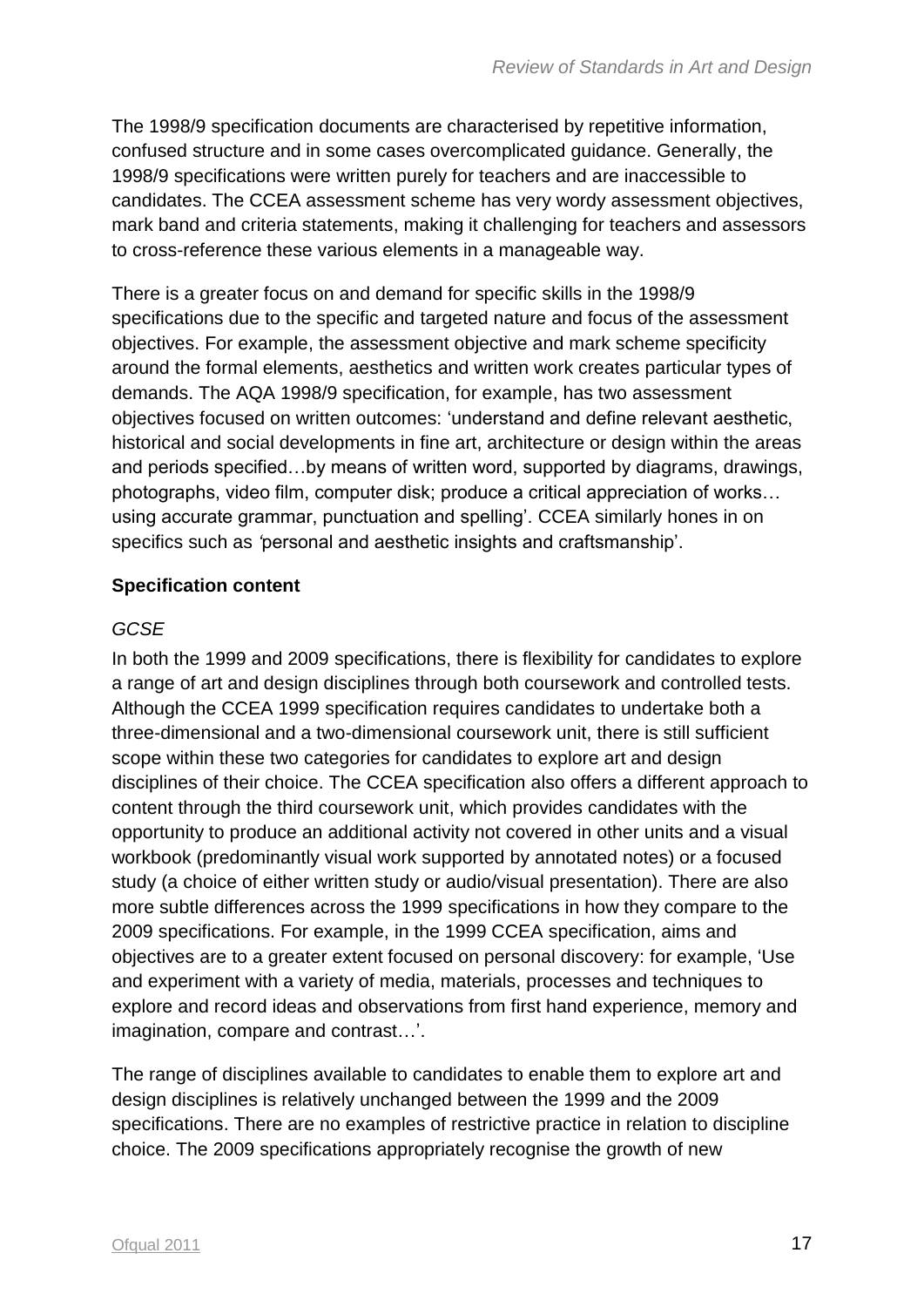technologies and candidates remain encouraged to engage in historical and contextual studies; however, craft disciplines are infrequently referred to in 2009.

#### *GCE A level*

There has been no significant change between 1998/9 and 2009 in terms of the subject discipline options offered to candidates. There remain good opportunities for candidates to work across and to mix subject disciplines and to self-direct and determine their studies from starting points and stimuli based on themes, ideas, extended statements/questions or historical and contextual topics.

The examination design and structures of the 1998/9 specifications differ in their component and coursework unit titles, but they all generally deliver the same content. CCEA, for example, has four components: fine art, design, dissertation and controlled test*.* WJEC has four main components, with the following units within them: written examination or investigative study*;* personal study and two other units of coursework and two controlled tests in drawing and painting and design and practice*.* AQA, OCR and Edexcel all have three elements, differing slightly in what candidates are asked to do.

In 2009, greater consistency of examination structure was achieved, with some examination design providing scope for candidates to make choices through unit option selections. Again, the content across the awarding organisations is similar. The main content difference between 1998/9 and 2009 is the mandatory and, therefore, more significant emphasis placed on written work in 1998/9, which is further described in the schemes of assessment section below.

More uniformity of examination design in 2009 helped to ensure consistency of candidates' experiences, regardless of awarding organisation. However, there are significant issues of consistency and equality of experience due to the very different preparation times for controlled tests both in 1998/9 and 2009.

The layout and presentation of the 1998/9 specifications are generally poor, and fail to provide clear and obvious information and guidance. Often there is too much information and it is repetitive. The specifications in 1998/9 feel very much as though they are written *at* teachers rather than *for* them, and they are clearly not intended for candidate use. The Edexcel specification has 51 pages of guidance and instruction. None of the 1998/9 specifications have contents pages. The 2009 specification documents are well designed and are user friendly. The section headings are clear and contents pages help the reader to locate the relevant information quickly. Overall, the 2009 specifications are useful and informative working documents that provide clear guidance to teachers and candidates.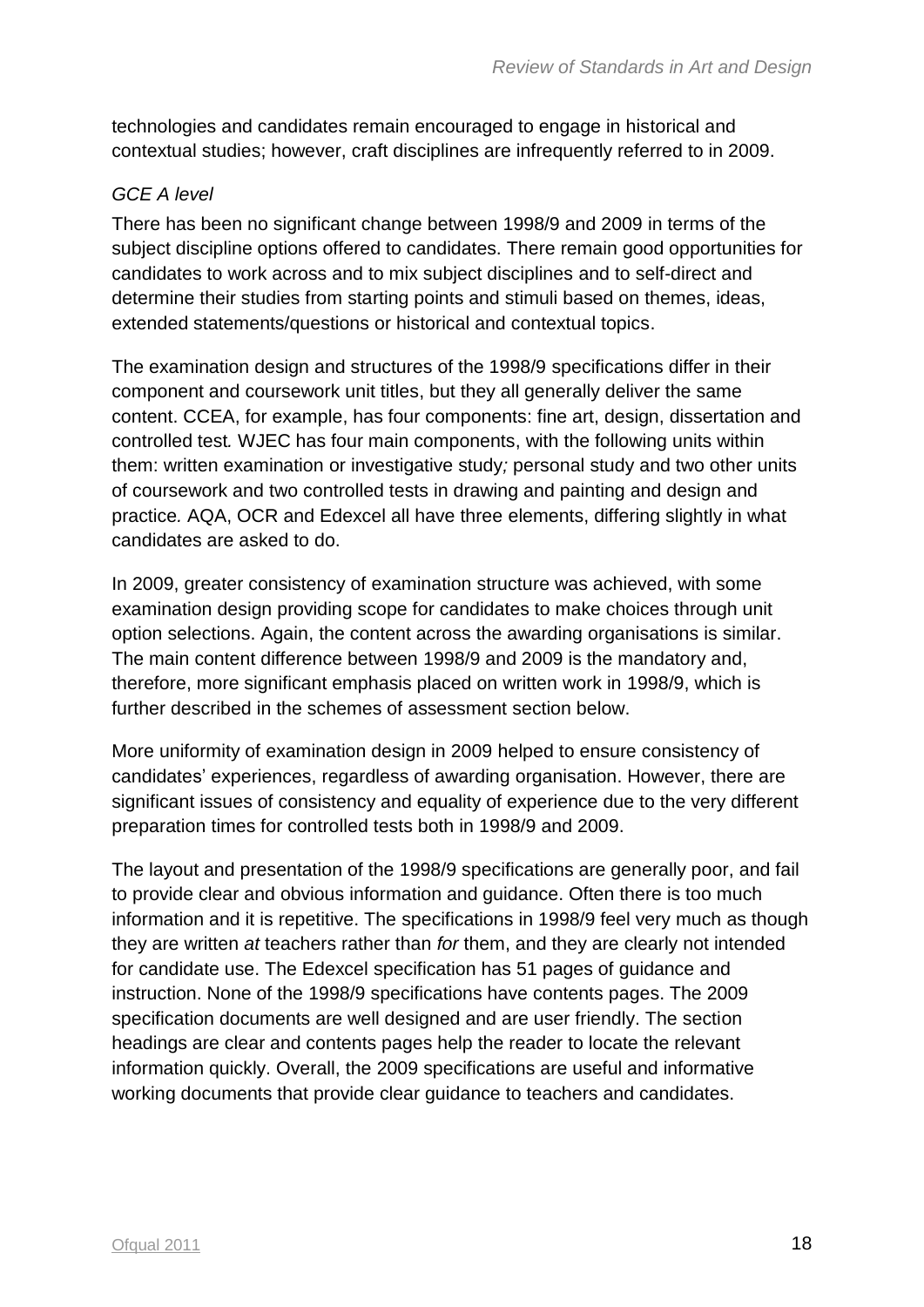#### **Scheme of assessment**

Schemes of assessment tables for GCSE and GCE A level can be found in Appendix B.

#### *GCSE*

Examination structures and the controlled test time allowances appear stable between 1998/9 and 2009. However, preparation time allowances for controlled tests vary greatly both between 1998/9 and 2009 and across the awarding organisations. The impact of such variance in preparation time allowances is highly likely to impact on the consistency of standards across awarding organisations and between 1998/9 and 2009. Extended controlled test preparation periods can obviously provide advantage but may also impact on time then available for producing coursework.

The awarding organisation statements about the preparation time allowances are different and sometimes open-ended; particularly the Edexcel specification that states that the paper is handed to candidates 'early in the autumn term'. CCEA states that this happens 'between Monday 1 March and Friday 30 April'. WJEC specifies a 'preparation period 28 day minimum' and AQA 'four weeks which begin 1 February'.

The 2009 guidance preparation allowances are similarly variable across specifications. For example, Edexcel stated eight weeks, AQA four weeks. WJEC stated that it 'starts from Monday 23 February', 'is to be opened from Monday 5 January', and that there is 'a minimum of 6 weeks'. OCR stated that it is 'conducted at the discretion of the centre between 1 March and 30 April', and CCEA specified 'the period between January and May', with the assignment being 'issued to candidates on or near 22 January'.

The impact of these variations on candidates is significant. Longer preparation periods may enable centres to build in more advantageous and enriching activities such as educational visits, practical skills development and increased time to practise and master technical processes. Additionally, the extended periods provide greater scope for trial and error and experimentation and more time to explore and select research materials and stimuli. Another potential impact of extended preparation periods is that they may impact negatively on the time that is then available for producing coursework.

The ambiguous and inconsistent preparation times create an uneven playing field for candidates; this undermines and unbalances the integrity of examination design. It particularly complicates those specifications where there is a synoptic expectation that the controlled test should demonstrate the culmination or synthesis of learning.

The lack of standardisation of schemes of assessment in the 1999 specifications results in some idiosyncratic assessment methodologies. The schemes of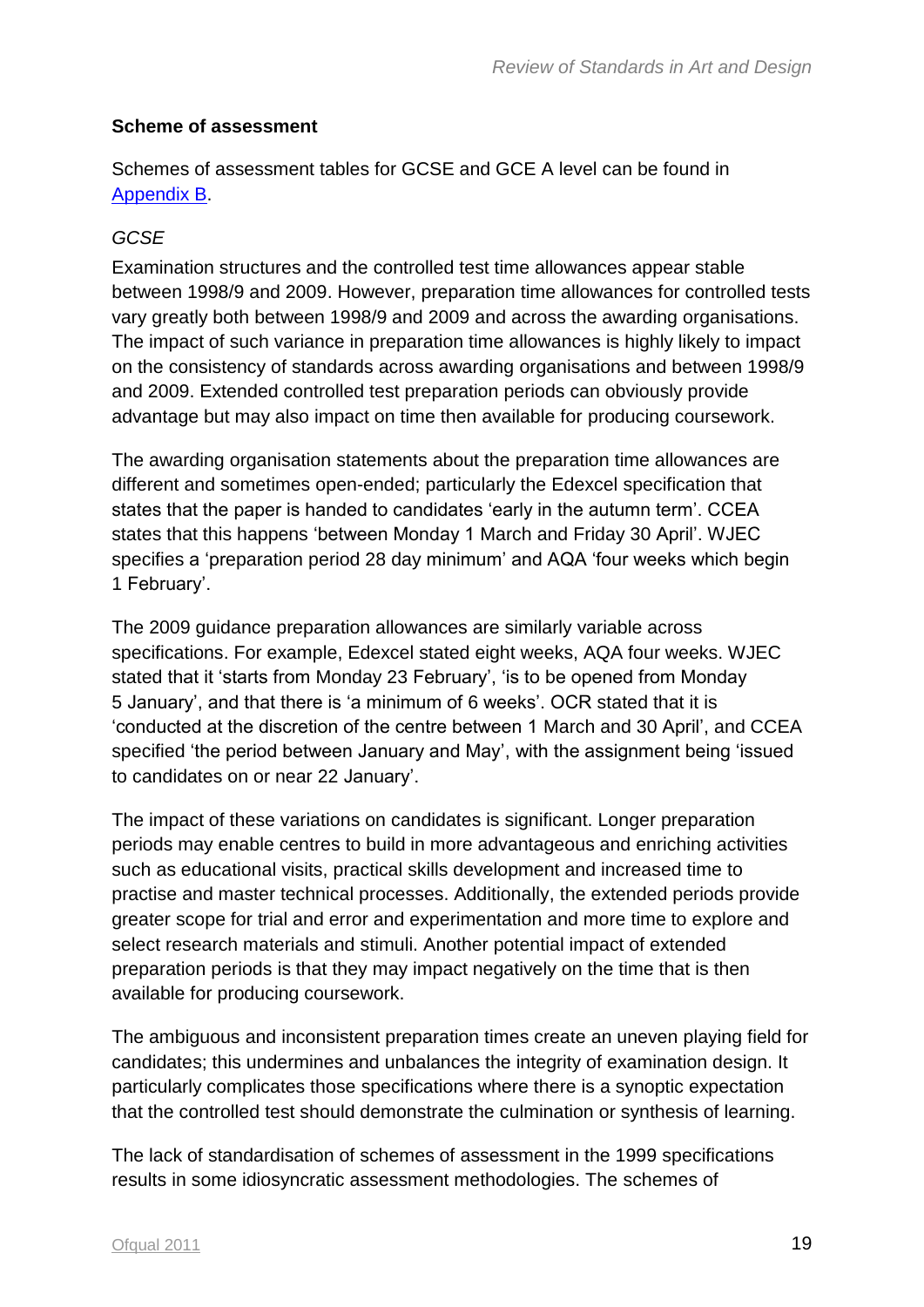assessment in the 1999 specifications present many challenges for teachers. For example, relatively limited numbers of available marks against numerous assessment objectives sometimes make the mark ranges very narrow in order to recognise performance. The OCR 1999 controlled assessment, for example, has only 40 marks available, set against eight assessment objectives. There are similar assessment challenges with the CCEA examination. Each of the three coursework units is marked on a 15-point mark scale for each of the assessment objectives. Each mark has a statement attached to it that cuts across two assessment objectives.

The WJEC 1999 specification has the most complex mark scheme, with coursework being marked out of an initial 540 marks and the controlled test out of 360 marks, each of which is then divisible by 9. The three main assessment objectives each have three further sub-objectives and then there are three descriptors for each of these.

The AQA 1999 specification assessment methodology is relatively straightforward: each component is initially marked out of 60 and the assessment criteria and mark ranges are clear, well written and reflect the seven assessment objectives. The 1999 Edexcel specification uses grid-based mark sheets for each module. These grids are clear and user friendly and would support accurate assessment decisions.

The WJEC 1999 examination allows assessors to choose whether to mark coursework holistically or by individual units, which could lead to inconsistent assessment. There are also a large number of marks available in the assessment of the WJEC 1999 examination, with an initial 900 marks and little clarity in the specification guidance to instruct teachers how to allocate them.

The 2009 assessment and marking methodologies are uniform and consistent. There is close matching of assessment objectives and assessment criteria through clearly articulated assessment grids.

In the 2009 specifications, the assessment methodologies are more flexible and offer assessors better scope to capture candidate performance holistically due to the value neutrality of the objective statements that allow assessors (through the assessment criteria) to better recognise candidate work as a whole body of evidence. The overall assessment scheme in 1999 is too often cumbersome and is more pedantic due to the separating out of performance into numerous independent objectives.

#### *GCE A level*

There are significant variations in the preparation time allowances across the specifications in both 1998/9 and 2009. These variations would inevitably impact on standards as discussed previously with regards to GCSE.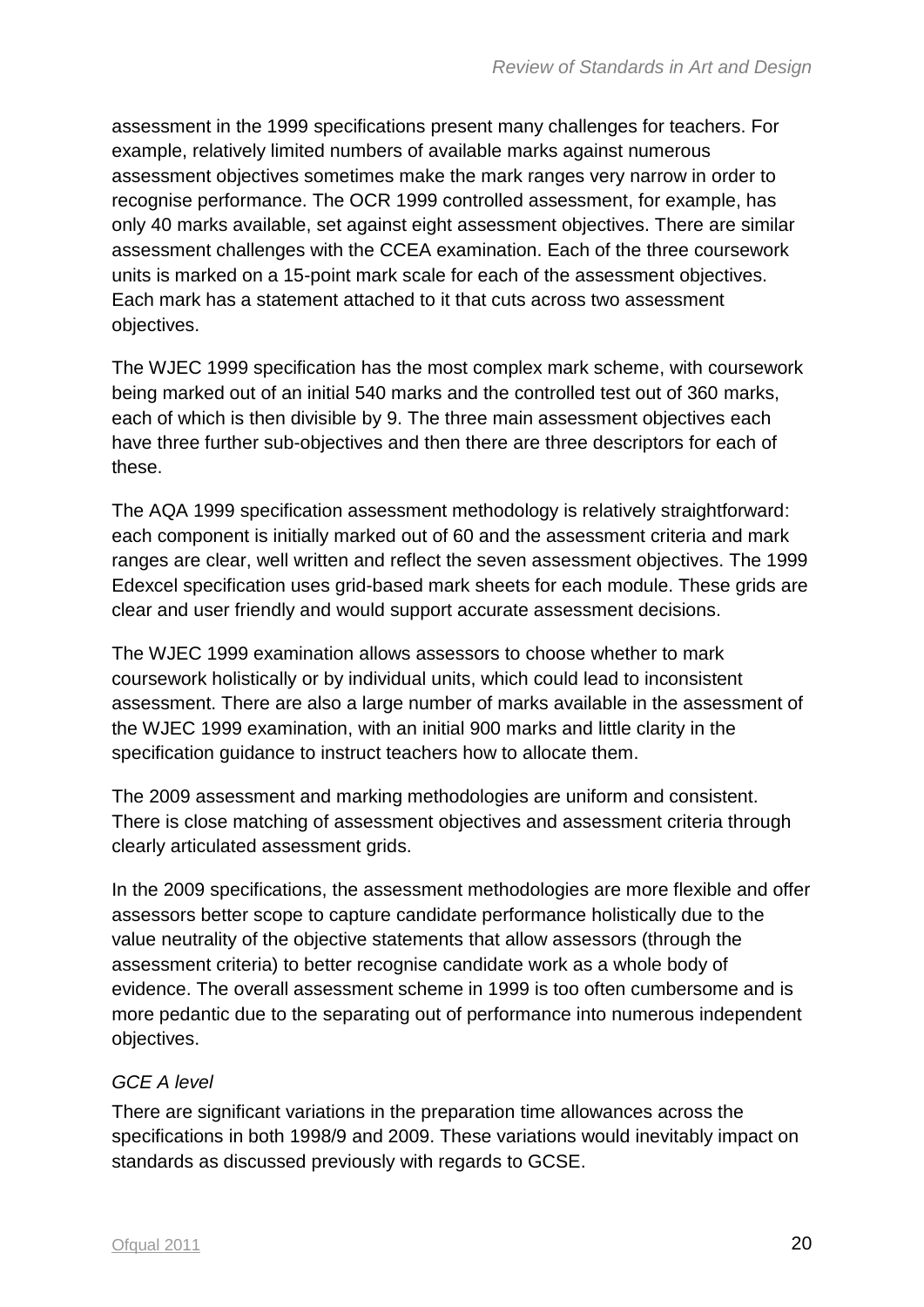For example, the Edexcel and WJEC 1998/9 specifications fail to make clear statements on the preparation times allowed, thereby permitting centre discretion and the possibility of extended preparation periods. The Edexcel specification states that the 'Practical Paper will be distributed to candidates at the beginning of the spring term' and work must 'reach the Council by the end of the second week in June'. The WJEC specification states that the controlled tests will be 'issued early March with completion date in early June', and the examination paper states issue 'From A.M. Friday 13 March 1998'.

The variations in preparation time allowances are also prevalent in the 2009 specifications. For example, the AQA specification states that 'four weeks are allowed for preliminary studies' and OCR specifies 'three weeks preparation time', CCEA 12 weeks and WJEC six weeks. The Edexcel specification adopts a very different and ambiguous approach that allows centres considerable discretion within a substantial time period, stating that 'centres will receive the set paper in January… the timed element of 8 hours can be carried out at the centre's discretion any time after…'.

The idiosyncratic schemes of assessment in the 1998/9 specifications raise numerous issues around applicability and reliability. The Edexcel and OCR schemes of assessment are relatively straightforward and benefit from the inclusion of clear assessment matrices. However, the AQA, CCEA and WJEC schemes of assessment are, for different reasons, either unclear or complicated to use. For example, the WJEC specification contains no clear guidance on marking and the AQA mark scheme is complicated by the hierarchical approach (as referred to previously under the GCSE heading).

The 1998/9 specifications all demand some form of written response such as: Dissertation (CCEA); Extended Essay (AQA); Written Examination or Investigative Study (WJEC); Personal Study (OCR) and Written Test Paper and as part of the coursework component the option to do a 3,000 to 6,000 word Dissertation (Edexcel). In 2009, the written emphasis shifted more towards a more blended visual and written approach: for example: Illustrated Essay (OCR); Illustrated Dissertation (Edexcel) and Personal Study with the option of a greater or lesser word count (AQA). All of these options encourage a more blended approach of visual research and/or annotation. As part of the Personal Investigative Study, WJEC encourages consideration of the use of 'appropriate visual reproduction, comment, annotation, essay-formats, video, audiotape, CD-ROM and relevant forms of communication'.

The greater written requirement of the 1998/9 specifications is underpinned by the focus of specific assessment objectives and assessment criteria. For example, the AQA Personal Study mark scheme identifies marks for 'literary style' and 'commendable originality… displayed in the essay', and at the lower end of the scale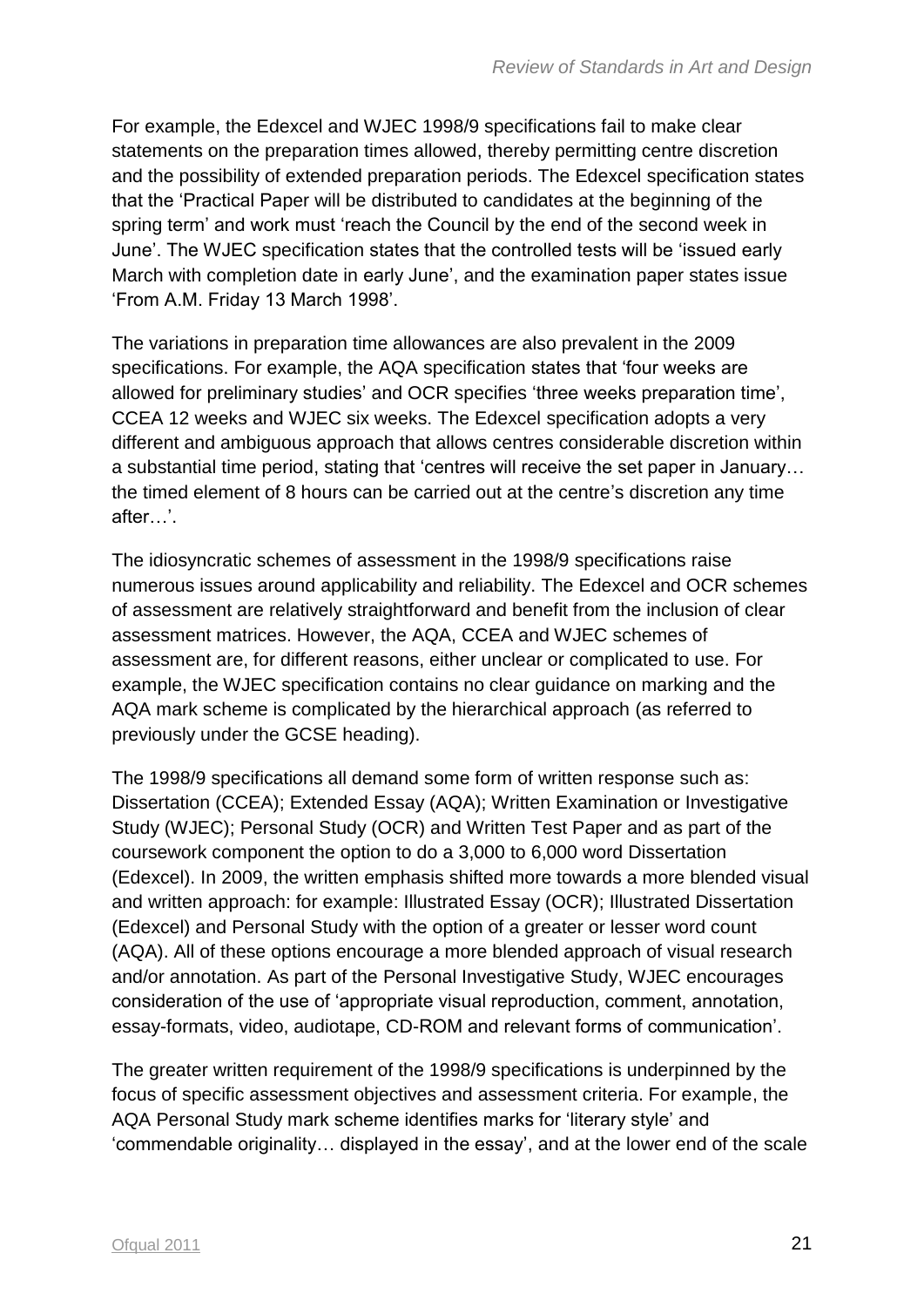'the study is thin with little or no argument put forward… the literary style is poor'. There are marks for the quality of the 'questioning and refuting' of ideas.

It is also the case that with the 1998/9 specifications, the conventions and principles of art and design practice such as the formal elements were more prevalent in the specification texts and in terms of specific assessment objectives and criteria that relate to them. For example, 'Use with understanding formal elements such as line, tone, colour, pattern, texture…' (AQA). In addition to this, aesthetic values are specified in the 1998/9 specifications: for example, 'Understand and define the relevant aesthetic and social developments…' (AQA).

#### **Evaluation of impact of any changes on demand**

The differing examination design, the emphasis on writing, the numerous and specific assessment objectives and the sometimes complex schemes of assessment in 1998/9 when compared with the 2009 specifications create an uneven picture in terms of demand. There is evidence that the demand on assessors in managing and applying assessment was greater and certainly more challenging in 1998/9 and, in places, this creates demand on candidates, particularly around written work; but it is difficult to identify a clear overall change in demand.

Generally, candidates studying WJEC GCE are more 'tested' than candidates studying with other awarding organisations and there is possibly a greater workload involved. For example, the 1998/9 WJEC examination requires two controlled tests, one 'Drawing and Painting' and the other 'Design and Practice' and a choice of an Investigative Study (coursework) or a Written Examination (a third controlled test) in addition to three units of coursework, one of which is a Personal Study.

However, if Edexcel candidates in 1998/9 chose to undertake the 3,000 to 6,000 word dissertation, in addition to three units of practical coursework, as part of Component 1, they would be committing to a significant workload for this single component.

The major concern is the impact on assessment and potential variation in standards resulting from the inconsistent and ambiguously 'flexible' controlled test preparation times across awarding organisations.

#### **Options**

Options are different units or assessments that candidates (and centres) can choose from within a specification. The options in GCSE are incorporated into the specification content section above.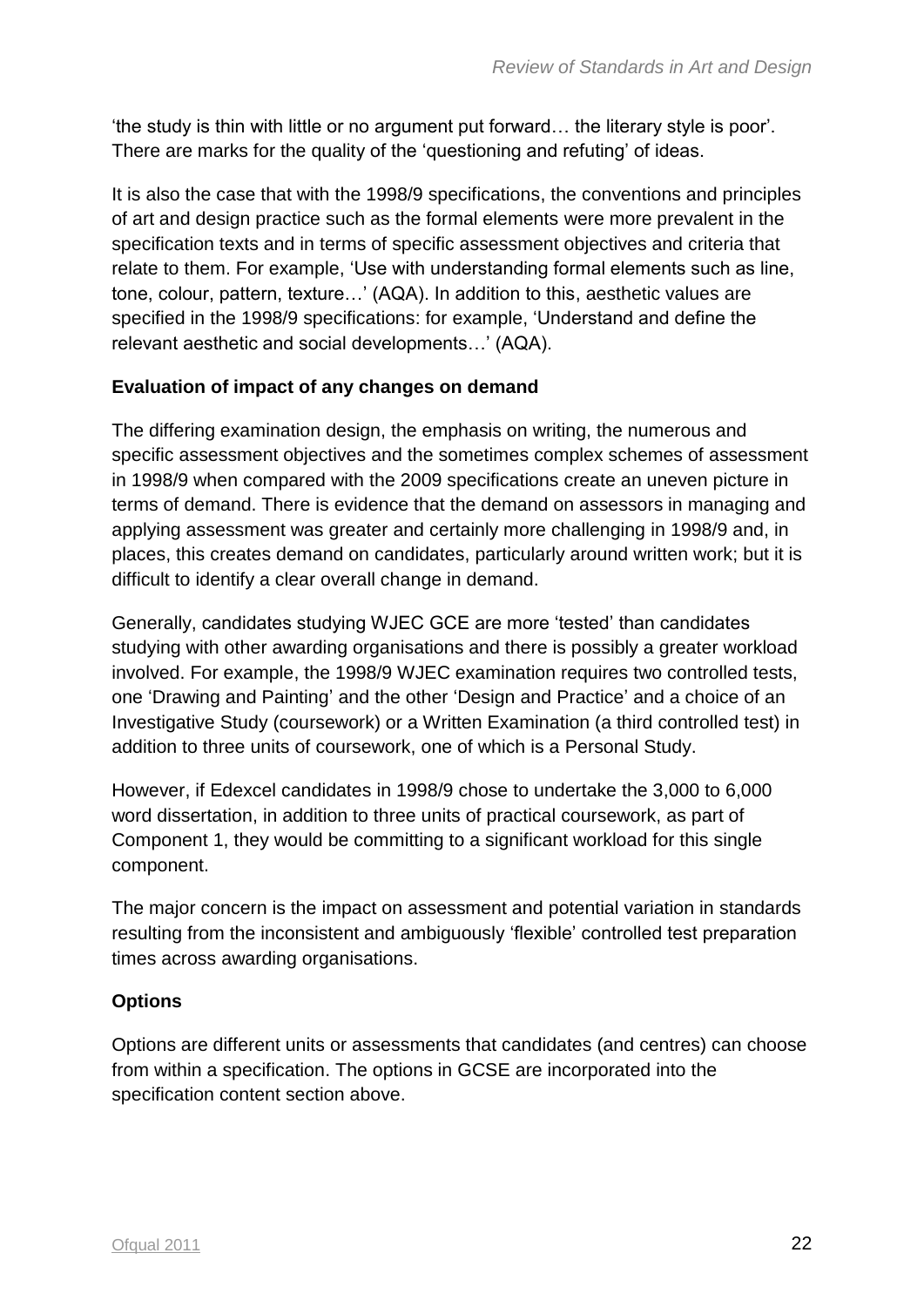#### *GCE A level*

The 2009 specifications generally provide more unit options for candidates than the 1998/9 specifications. In the 2009 specifications, there is less prescription and arguably greater scope and range for personal exploration; however, this relates directly to the structural changes made to the examination in 2009. OCR, for example, offers candidates the opportunity to select from the endorsed coursework units and AQA offers a choice between two units (Unit 5 or Unit 6), with each of these units having a different word count requirement, in Unit 5 the emphasis is on written material and in Unit 6 the emphasis is on practical work supported by written material.

The 1998/9 Edexcel controlled test offers candidates the opportunity to access papers from the endorsed areas, thereby opening up a good range of choice, including a written paper on the History of Art and Design. WJEC offers candidates the choice between a 'Written Examination' and an 'Investigative Study' (coursework) as part of one of the examination components.

The 1998/9 AQA controlled test allows candidates to negotiate and agree with their teacher a starting point or topic. The CCEA specification provides themes as starting points, based on films, poets, quotes and proverbs. The OCR controlled test paper provides words and phrases such as 'ascent or descent' or 'the presence of absence'. From these starting points and stimuli candidates can readily develop work through their preferred subject discipline, for example, fine art, textiles, graphic design or three-dimensional design.

The 1998/9 and 2009 specifications use established art and design education practice, where candidates can independently, or in consultation with their teachers, determine their own stimuli and starting points for coursework. This is replicated as an approach for the controlled tests, where initial stimuli and starting points are provided by the awarding organisations.

The demand in terms of options has remained the same. There has been an appropriate modernising of subject discipline options in the 2009 specifications, representing a more design orientated and occupationally relevant tone to the specifications. Generally, the 1998/9 specifications, although generally more 'art' biased, provide sufficient design options.

In 1998/9, all the specifications contained mandatory written components. The written demand in some cases was substantial, such as the Edexcel 3,000 to 6,000 word coursework dissertation, the WJEC written examination and the CCEA dissertation.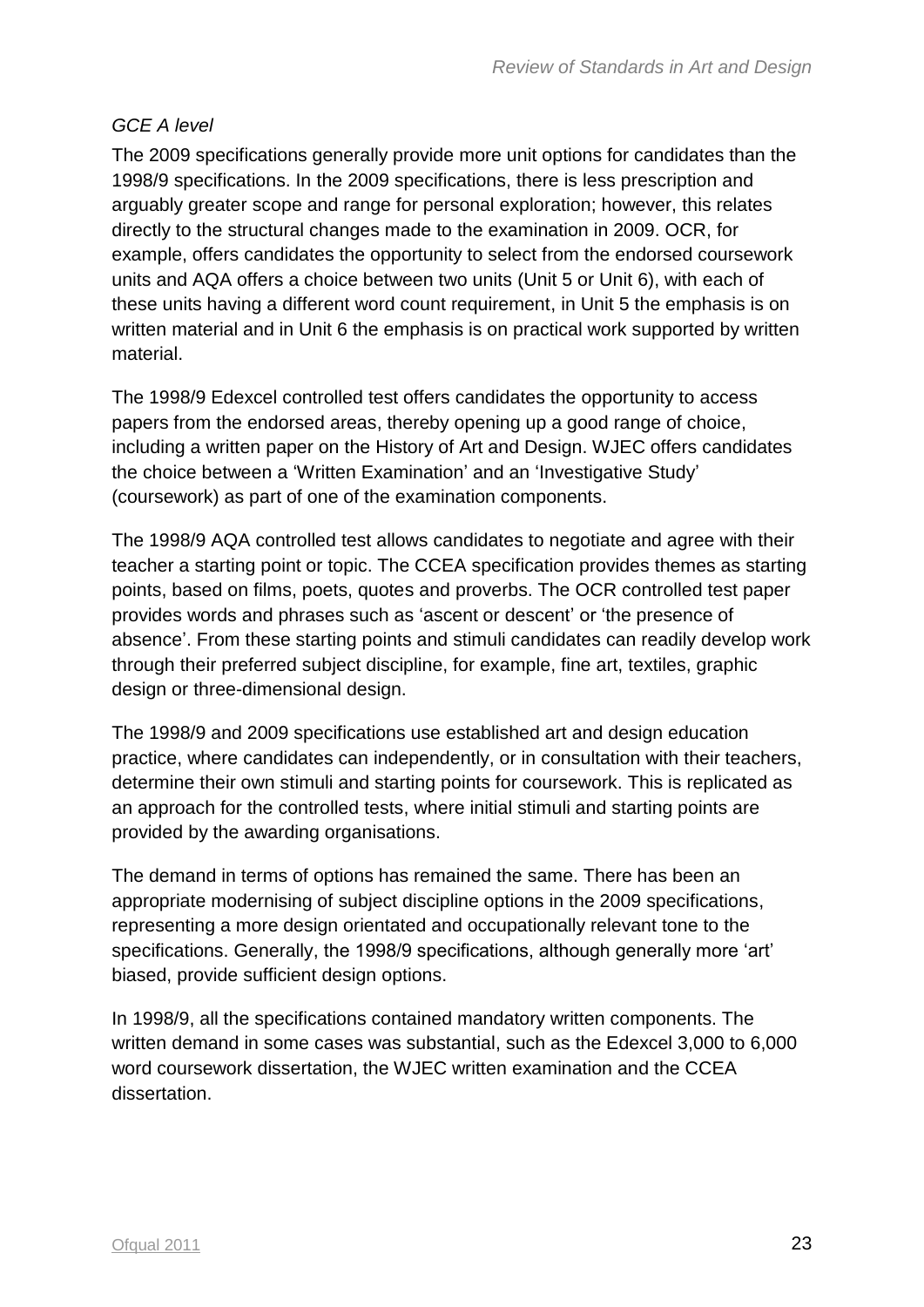#### **Coursework and controlled assignments (GCSE) and coursework/portfolio (GCE)**

This section describes assessments other than traditional examinations that contribute to the final grade awarded.

#### *GCSE*

In 1999, GCSE Art and Design included a coursework component: an assessment activity that is set and marked internally (by a teacher), is not carried out under close supervision and, depending on the task, may or may not be time limited. In the mid-2000s, concern was raised about the lack of controls in coursework, and controlled assessments were introduced, with the first teaching of the revised GCSEs in September 2009. These take place under supervised conditions and are either set by awarding organisations and marked by teachers or set by teachers and marked by awarding organisations. In controlled assessments, control levels are set for each of task setting, taking and marking to enable candidates to demonstrate skills and knowledge that cannot be demonstrated in a traditional examination.

The 2009 Art and Design GCSE include elements of both coursework and controlled assessment:

- Coursework is internally set, assessed by the teacher and externally moderated (by the awarding organisation). This is based around themes and subject matter developed from personal starting points.
- Controlled assignments are externally set, assessed by the teacher and externally moderated. They comprise an externally set task or stimulus presented to the candidates at the start of the controlled test, including a continuous period of focused study.

The supervised (in class) time of 10 hours for the coursework and controlled assignments is consistent across the awarding organisations and between 1999 and 2009. However, there are significant and concerning variations in the controlled test preparation times allocated by the awarding organisations in both 1999 and 2009. These variations seriously undermine the consistency of candidate experience and the candidates' opportunities to demonstrate skills, knowledge and understanding, depending on which awarding organisation specification they happen to be studying.

This variation impacts on standards and equality of opportunity, as previously discussed. All the externally set tasks or stimuli in both the 1999 and 2009 specifications are consistent in the use of starting points and stimuli as the bases for coursework and controlled assignments. The tasks/stimuli range from extended questions to short single-word starting points.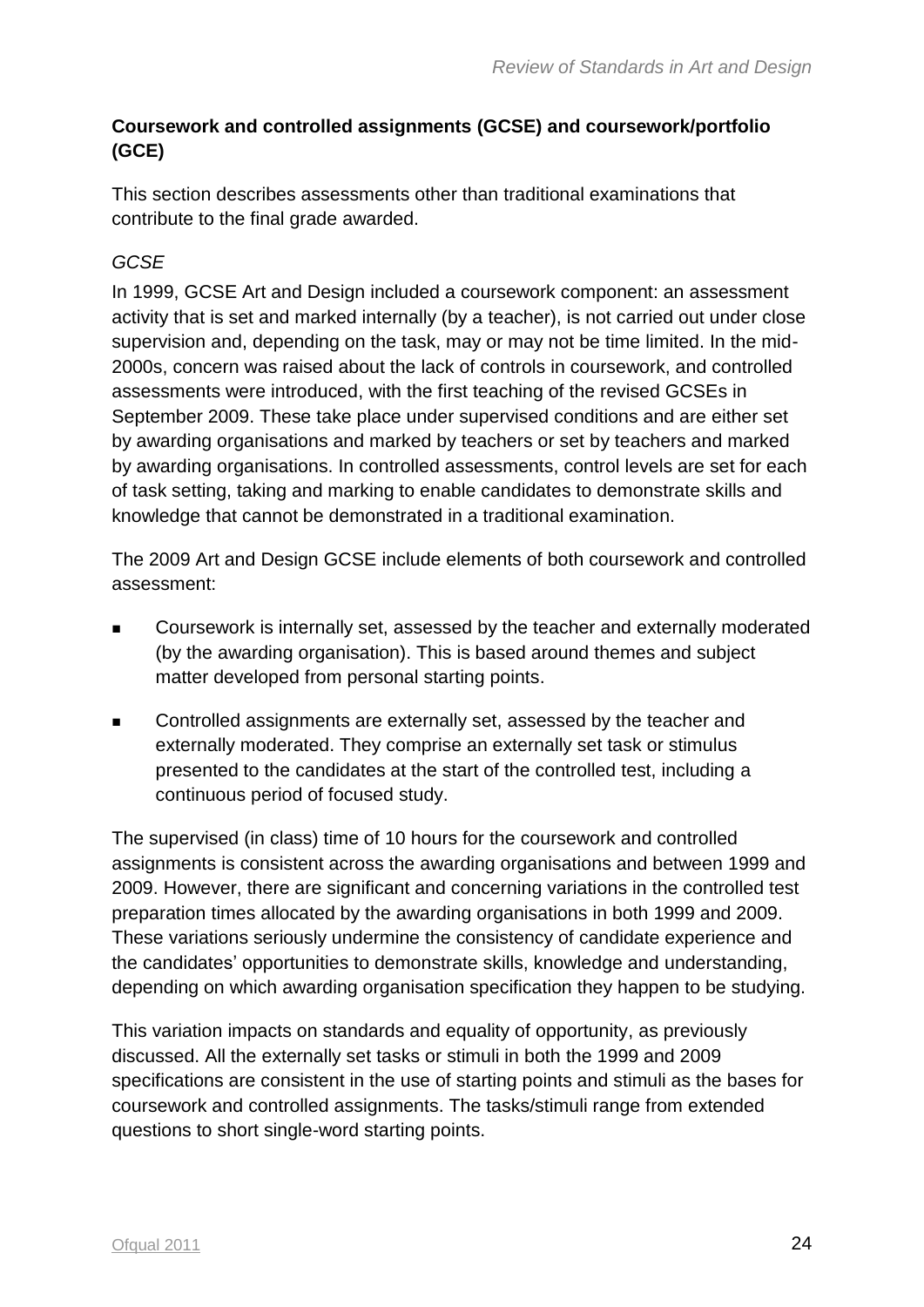The variations in controlled test preparation allowance times between specifications are almost certain to impact on coursework, either through the advantage of increased time for coursework as a result of shorter preparation times or, conversely, reducing coursework time due to longer controlled test preparation allowances.

The coursework content was generally consistent across the awarding organisations in 1999, with a requirement for between three and four units or assignments of coursework. CCEA and Edexcel deviate slightly from this. The CCEA specification has an option as part of its third unit of coursework for candidates to produce practical work different in nature to Units 1 (two-dimensional) and 2 (threedimensional) or a visual workbook or a focused study (1,000 words). Edexcel requires two units of coursework and includes a 10-hour controlled test element.

In 2009, there was more uniformity of coursework requirements. All awarding organisations specify at least two units of coursework, in the case of AQA, 'two or three'. The CCEA specification specifies that one unit must be fine art and the other design. In the Edexcel specification, candidates are expected to include a work journal as part of the evidence for their two units.

There was no detectable change in demand but there was greater consistency in approaches to coursework in 2009.

#### *GCE*

There are, generally, common approaches across the awarding organisations to the content of externally set questions. The emphasis on observational work from primary sources as starting points is standard. In the case of the 1998/9 WJEC specification, the Drawing and Painting unit (A1) is practical-skills based and actively encourages exploration and understanding of the formal elements, whereas the Design and Practice unit (A2) specifies a design or expressive response to a brief. The types of themes and starting points provided to candidates for the Drawing and Painting controlled test for this award include, for example: the environment, natural and man-made objects, the human figure, etc.

The questions used by all awarding organisations in both 1998/9 and 2009 range from extended and directive questions or design briefs, such as those used by WJEC for Design and Practice*,* to questions based on literary extracts, open-ended questions and single-word stimuli.

The requirements of the controlled tests in 1998/9 and 2009 require candidates to be resourceful and strategic in how they answer the questions. This requirement on Art and Design candidates to use their acquired skills and knowledge to independently and creatively realise their ideas from a starting point remains strong in the examinations. The scope and potential provided by working from a simple stimulus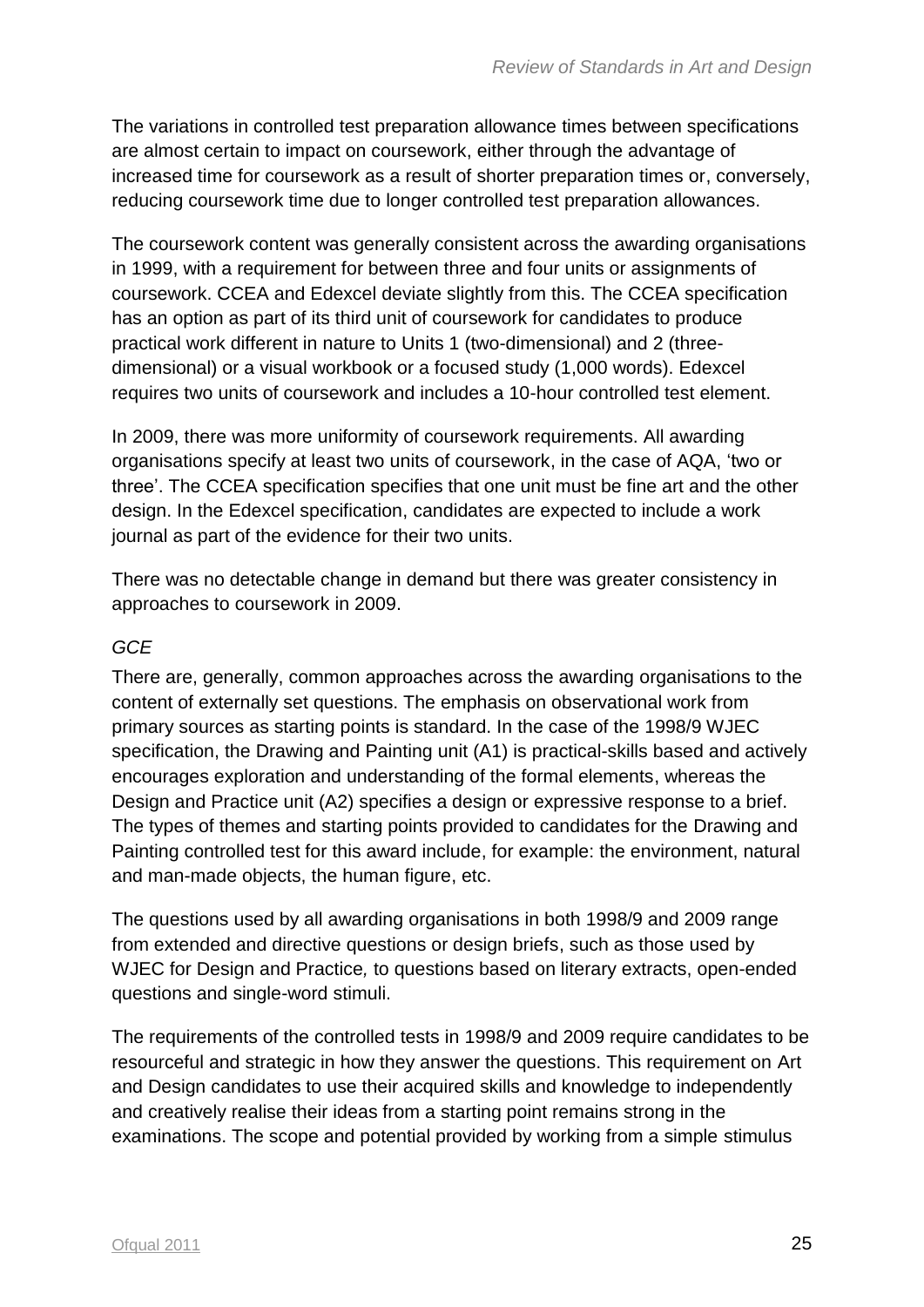or starting point enable candidates to demonstrate synoptically the culmination and synthesis of their skills, knowledge and understanding.

Question papers use candidates' familiarity with the process of working from a single stimulus and self-interpreted starting points through their coursework experience. To varying degrees, candidates will at the very least have some comprehension of the strategy and approach expected for the practical controlled tests.

There are no obvious changes in demand between 1998/9 and 2009. However, the content, assessment methodology, structure and quality of information and guidance improved significantly in 2009. In 1998/9 there was a greater demand placed on teachers and assessors to comprehend and accurately apply assessment criteria, due to the complexities of some of the schemes and the inadequacy of some of the supporting information. The very different and idiosyncratic structures and methodologies used in 1998/9 make any comparison across awarding organisations in this year difficult.

The significant variations in controlled test preparation time allowances across all the awarding organisations in both 1998/9 and 2009 will have created very different demands on candidates, depending on the specification studied. Extended controlled test preparation time allowances will have potentially benefited candidate performance for this component, but it is also the case that this may have impacted negatively on time then available for coursework. Overall, this unevenness means that there have been, fundamentally, very different examination designs in operation in both years. In 2009, this inconsistency undermined what, on the surface, appeared to be structural and assessment uniformity across the awarding organisations.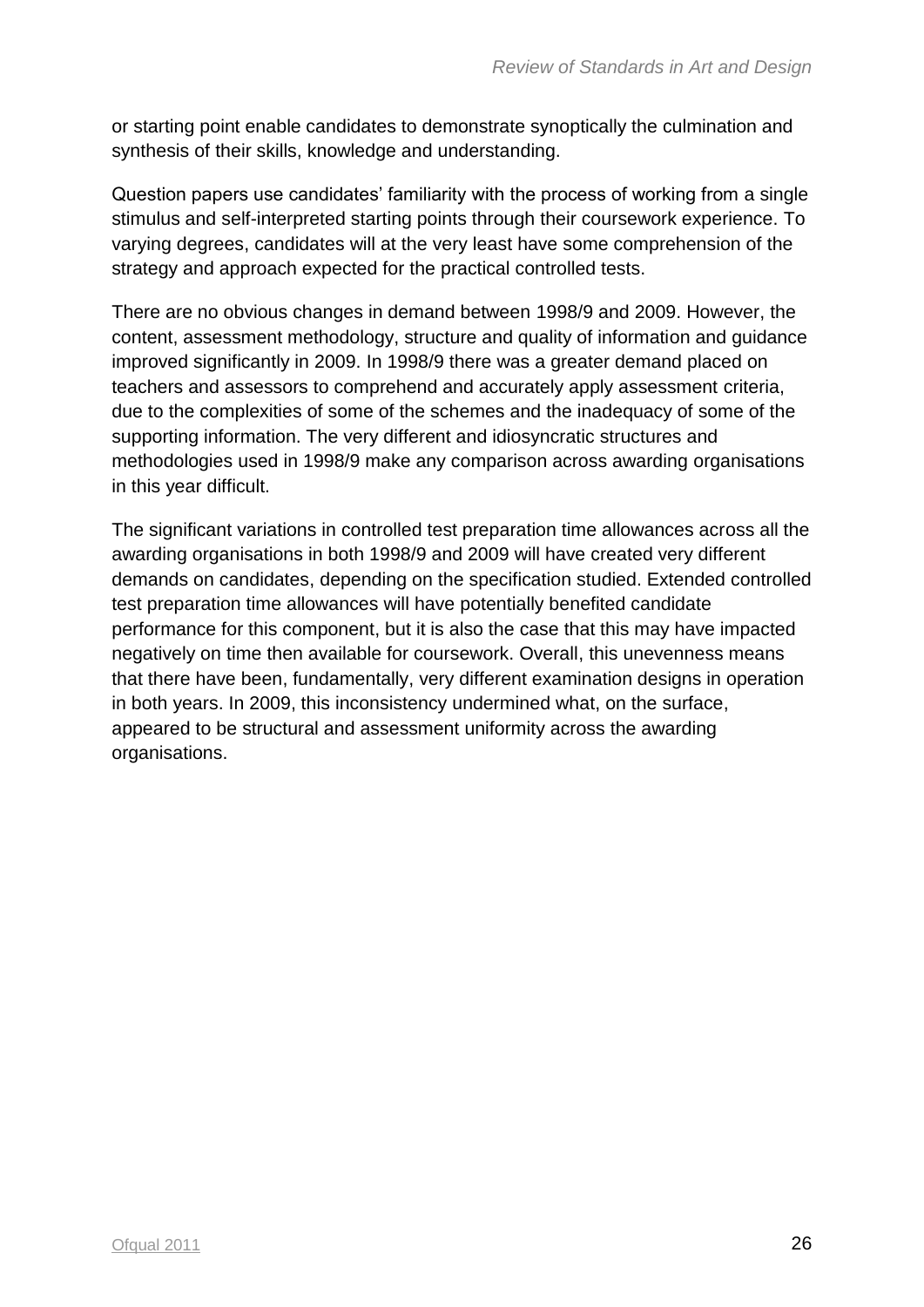## <span id="page-26-0"></span>**Section 3: Standards of performance**

### <span id="page-26-1"></span>**Overview**

In GCSE, across the three grade boundaries, the OCR and WJEC scripts were the most evenly spread in the respective rankings. The lack of CCEA scripts available meant that analysis of their performance was more difficult. The ranking of the AQA scripts was not consistent at the different grade boundaries.

In GCE A level, 80 per cent of the OCR scripts were in the top quartile of ranking positions, suggesting that the standard of candidate work was high for that grade in comparison to candidate work from other awarding organisations. The small number of examples of candidate work inhibited a reliable statistical analysis. This was particularly noticeable at the E/U boundary, where fewer than 1,000 data pairs could be analysed.

### <span id="page-26-2"></span>**Findings**

#### **Process**

Reviewers considered candidate work from all the awarding organisations in 2009. However, at GCSE grades C and F, no scripts were available. Details of the materials used can be found in  $Appendix E$ , script ranking position details can be found in [Appendix](#page-55-1) H, and tables and graphs of candidate performance can be found in [Appendix](#page-52-0) G.

At GCSE (grades A, C and F), packs consisted of up to 11 scripts, and at GCE A level (grades A and E), up to 7 scripts were reviewed per session.

No candidate work was used in the script review for the over time element (1998/9) for either GCSE or GCE, as it could not be located in our archive. Therefore, comparisons over time could not be made for candidate performance at the respective levels and grades.

In GCSE and GCE analyses, the small numbers of scripts available for the review limited the possible depth of the analysis.

#### **Interpreting the graphs**

The graphs below show the spread of the candidate work, as produced by the FACETS software. The centre point indicates the measure related to the relevant ranked script and the error bar whiskers represent the standard error of measurement (SEM) to the corresponding measure. The difference between sequential measures demonstrates the strength of the difference in the ranking position, therefore, large differences would illustrate that scripts were less close in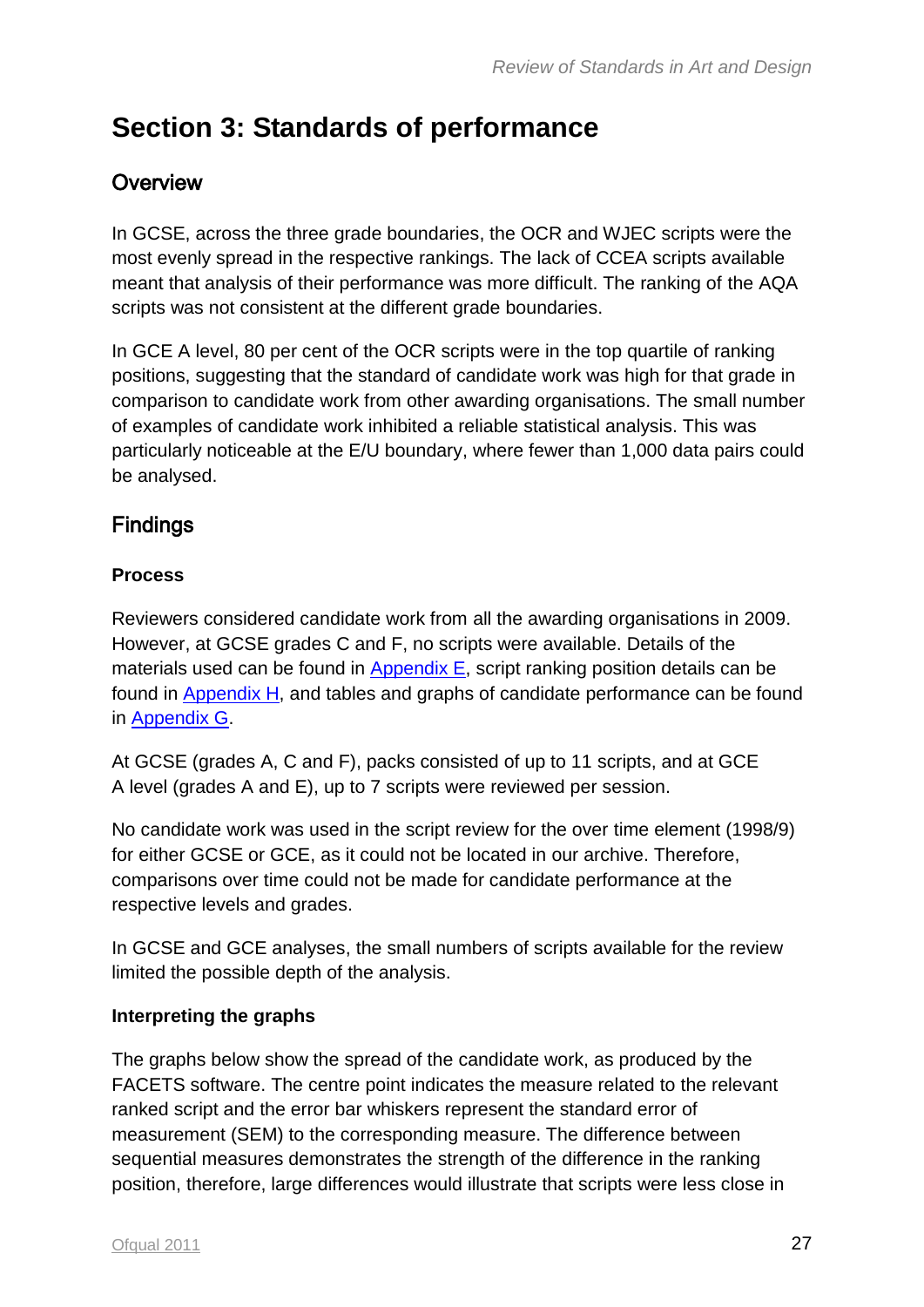terms of similarity of candidate performance than small differences. Therefore, there could be a larger difference in judged candidate performance between scripts ranked 1 and 2 than between 2 and 3 (the difference in candidate performance is not necessarily the same between ranked positions).

The SEM illustrates the level of confidence that the measure is accurate: the greater the SEM, the smaller the confidence levels. Therefore, large *whiskers* mean that there is less confidence that the measure was accurate. The *whiskers* illustrate the level of confidence, with upper and lower points at which the measure could lie.

The FACETS software will usually produce a rank order, even when there is little difference between the quality of the candidate work considered in the review. This is due to the natural slight variability between candidates who get the same mark. In these cases the rank order would show a relatively even spread of candidate work from different awarding organisations throughout the rank order.

The scripts have been separated by awarding organisation for ease of reference, represented in alphabetical order across the horizontal axis (but can be found as a continuous inter-awarding organisation list in table format in in [Appendix](#page-60-1) I).

#### **Performance at the GCSE grade A boundary in 2009**

The script review found that over 80 per cent of the WJEC candidate scripts were ranked in the bottom half of the scripts, suggesting a lower level of performance in comparison with scripts from other awarding organisations. Edexcel candidate scripts were all ranked in the upper half of the rankings. Similarly, 75 per cent of the CCEA candidate scripts were ranked in the top quartile. The AQA and OCR script ranking positions were evenly spread.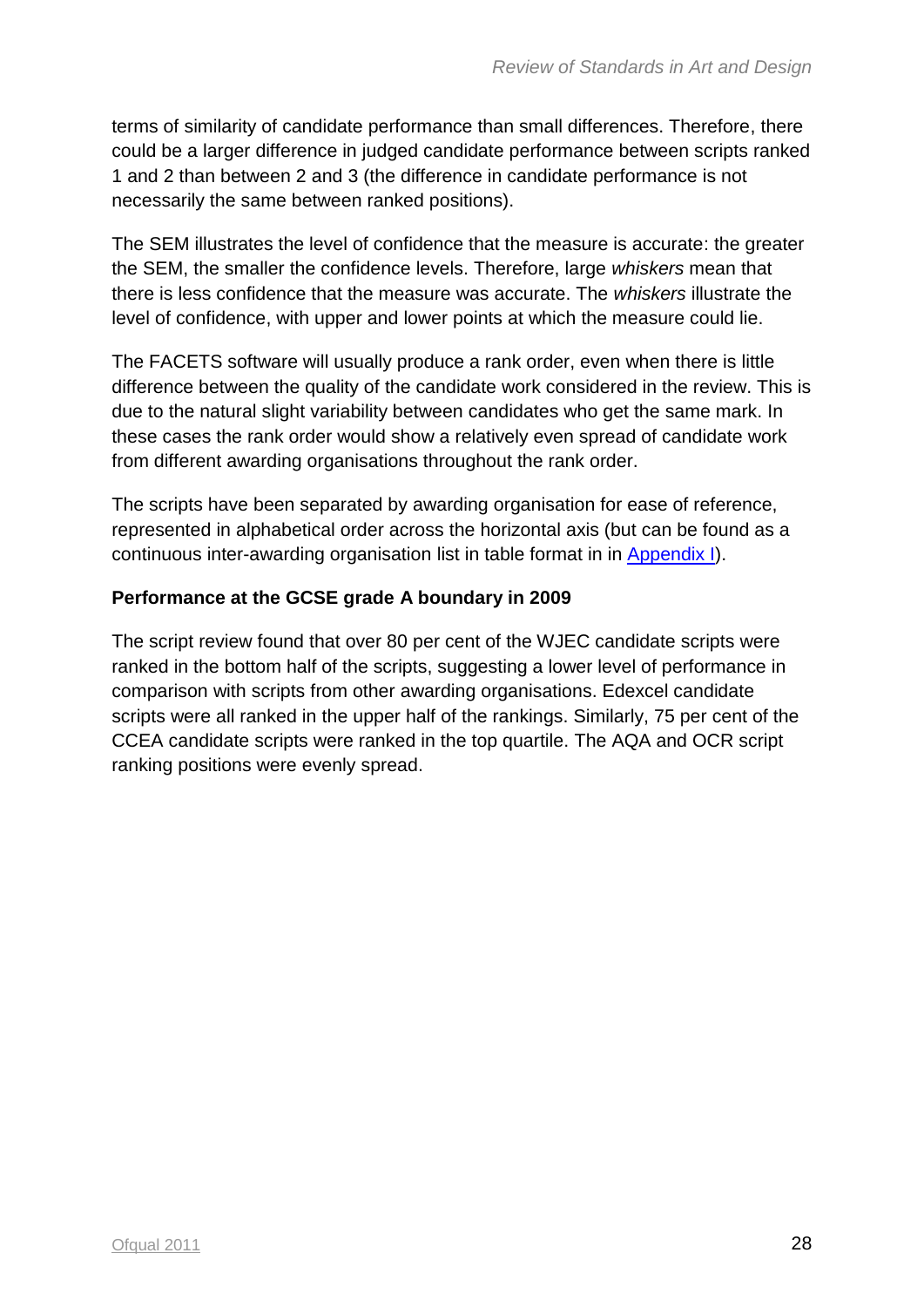

#### **Performance at the GCSE grade C boundary in 2009**

Comparison across tiers is not applicable for grades awarded in GCSE Art and Design (for some GCSEs there is often an overlap between tiers for grade C). No scripts were provided by CCEA for GCSE grade C.

Over 75 per cent of AQA's candidate scripts were ranked in the top half, suggesting that the candidate performance at this grade was of a high standard. The OCR and WJEC scripts were evenly spread in the script ranking positions. However, 50 per cent of Edexcel's scripts were in the fourth quartile, suggesting a lower level of performance in comparison with scripts from other awarding organisations at that grade.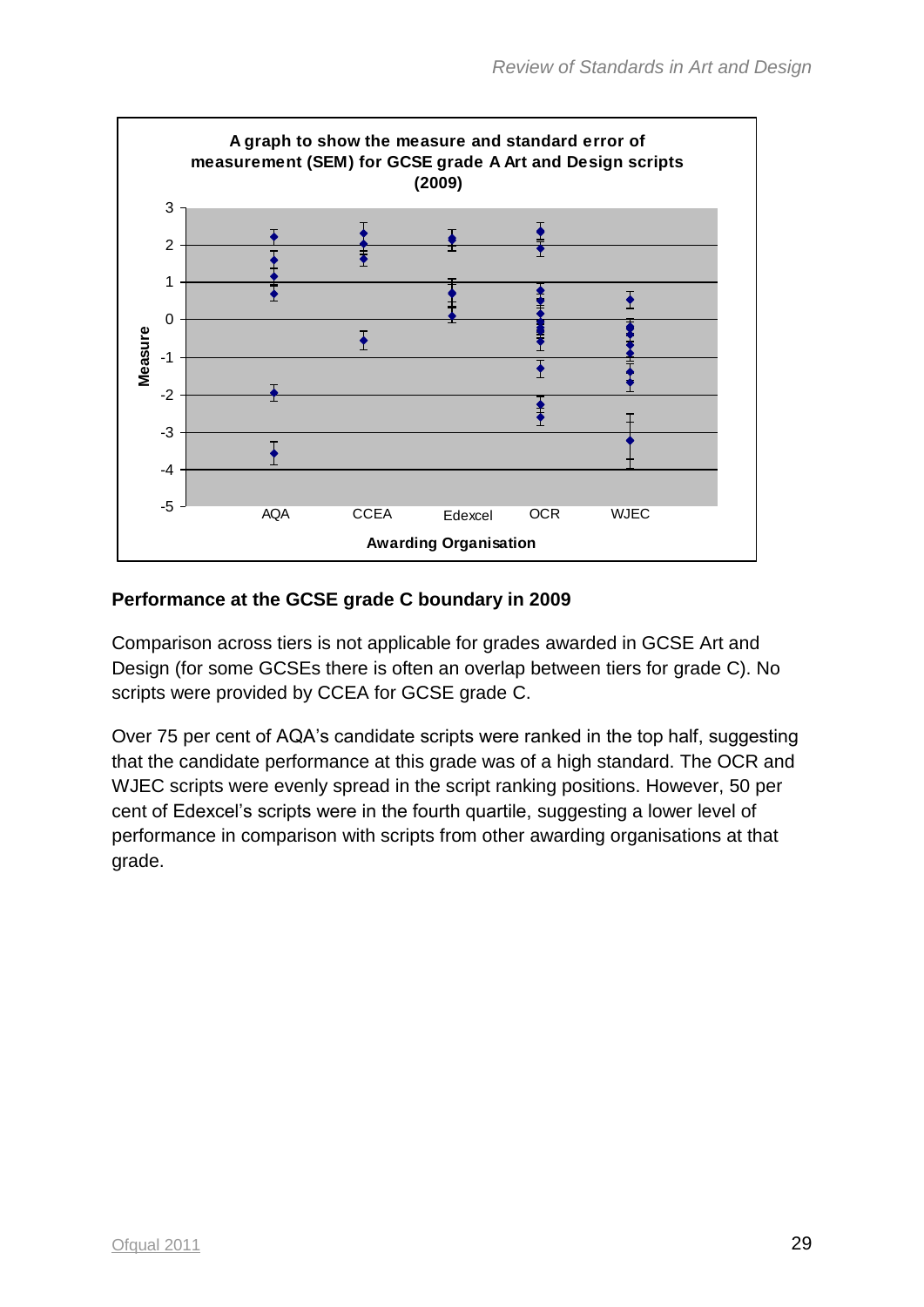

#### **Performance at the GCSE grade F boundary in 2009**

NB: no scripts were provided by CCEA for GCSE grade F.

Almost half of OCR's scripts were in the top quartile of ranked script positions, but 25 per cent were in the bottom quartile, so candidate performance appeared to vary significantly. While the WJEC and Edexcel candidate scripts appeared to be evenly spread throughout the ranking positions, over 60 per cent of AQA's candidate scripts were ranked in the bottom half.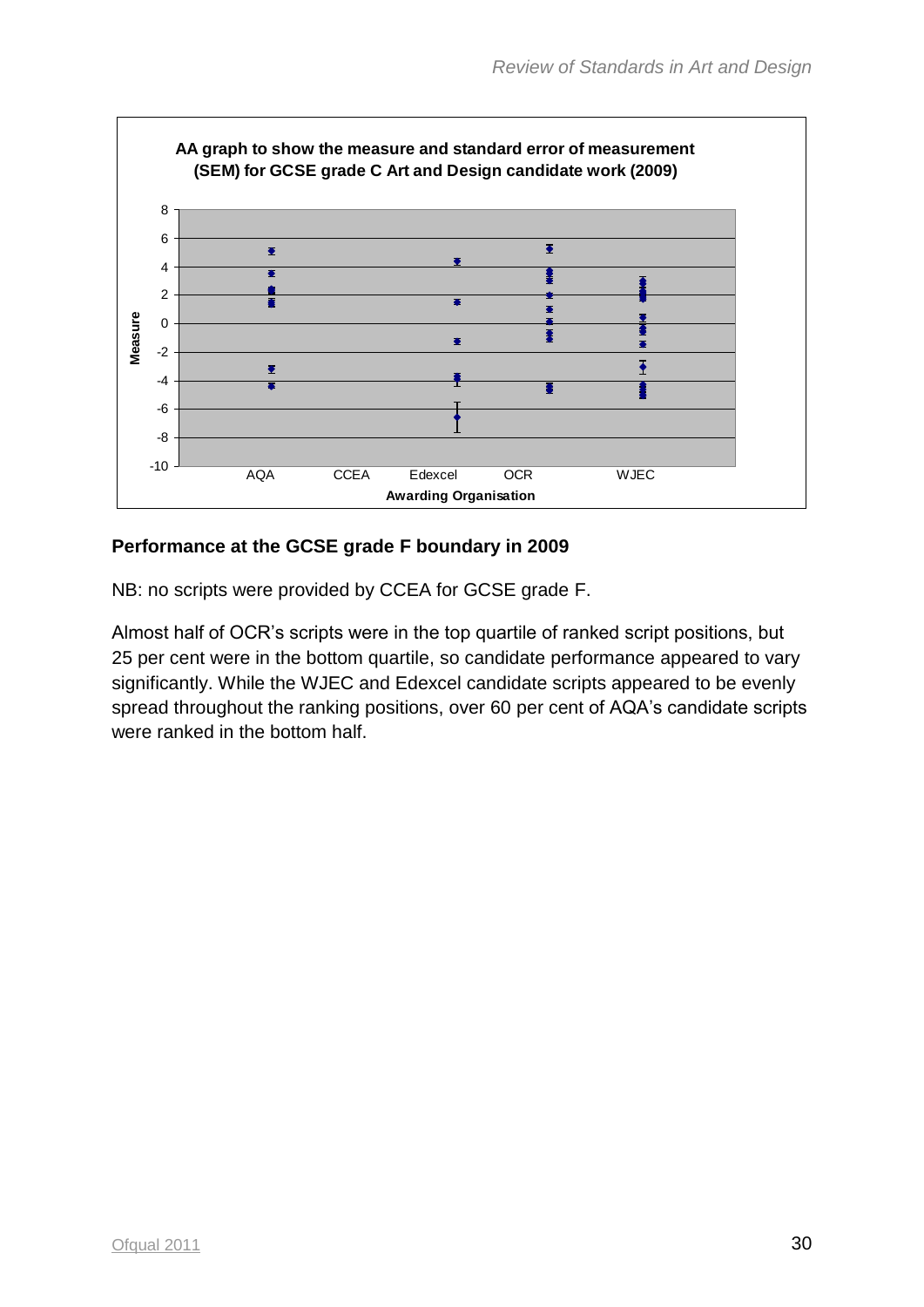

#### **Performance at the GCE A level grade A boundary in 2009**

NB: there was significant variation in the number of scripts that were supplied by awarding organisations.

80 per cent of OCR's scripts were in the top quartile of ranking positions, suggesting that the standard of candidate work was high for this grade in comparison to candidate work from other awarding organisations. Scripts from the remaining awarding organisations were fairly evenly distributed in ranking positions, with the exception of CCEA, as its only candidate script was ranked as worst performing.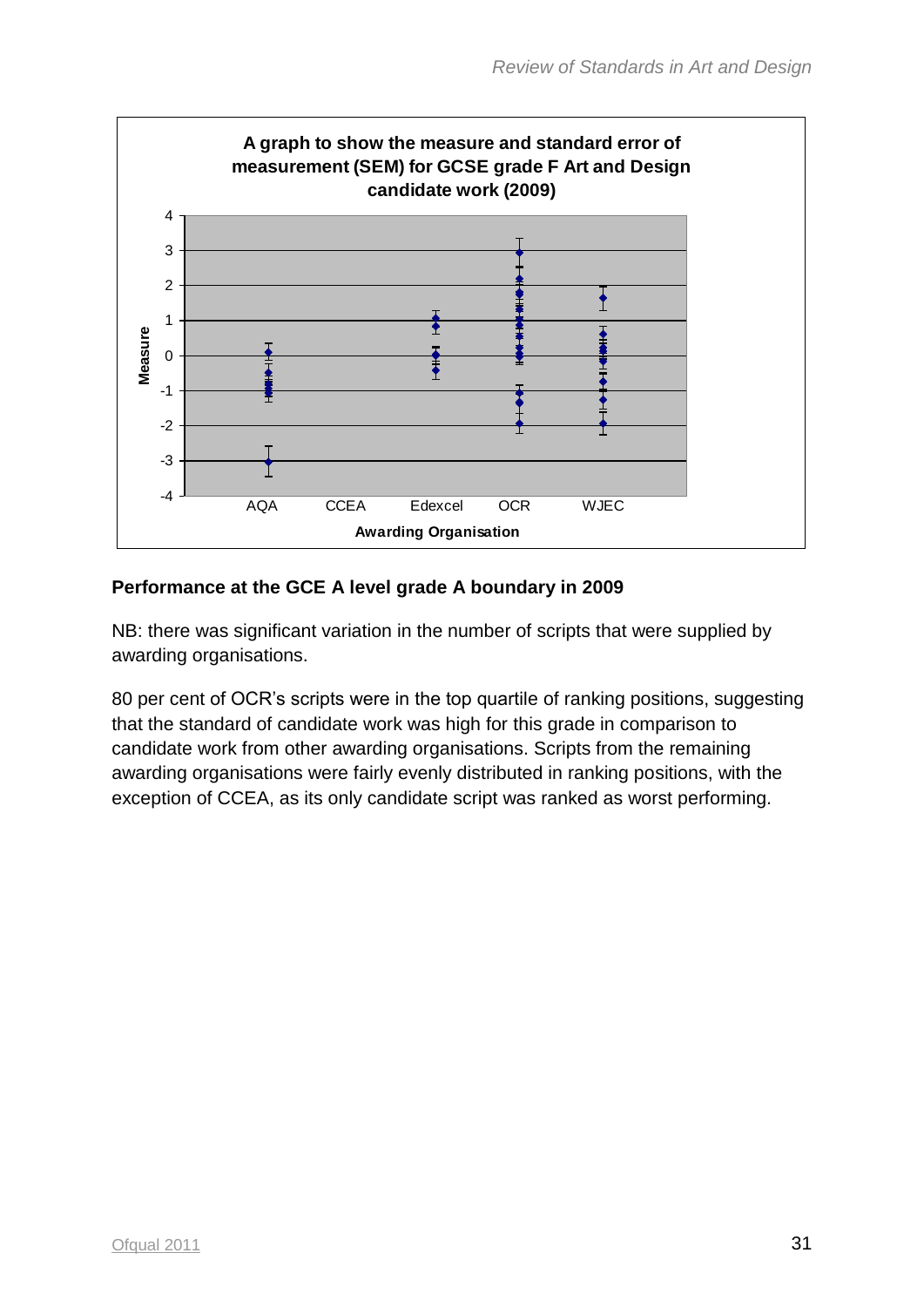

#### **Performance at the GCE grade E boundary in 2009**

It is difficult to make comparisons across the awarding organisations as there were so few scripts provided overall, with both CCEA and OCR providing no scripts. Nonetheless, 80 per cent of AQA's candidate scripts were ranked in the best performing half, suggesting that their candidates demonstrated a better quality of work at this grade compared to the WJEC and Edexcel scripts.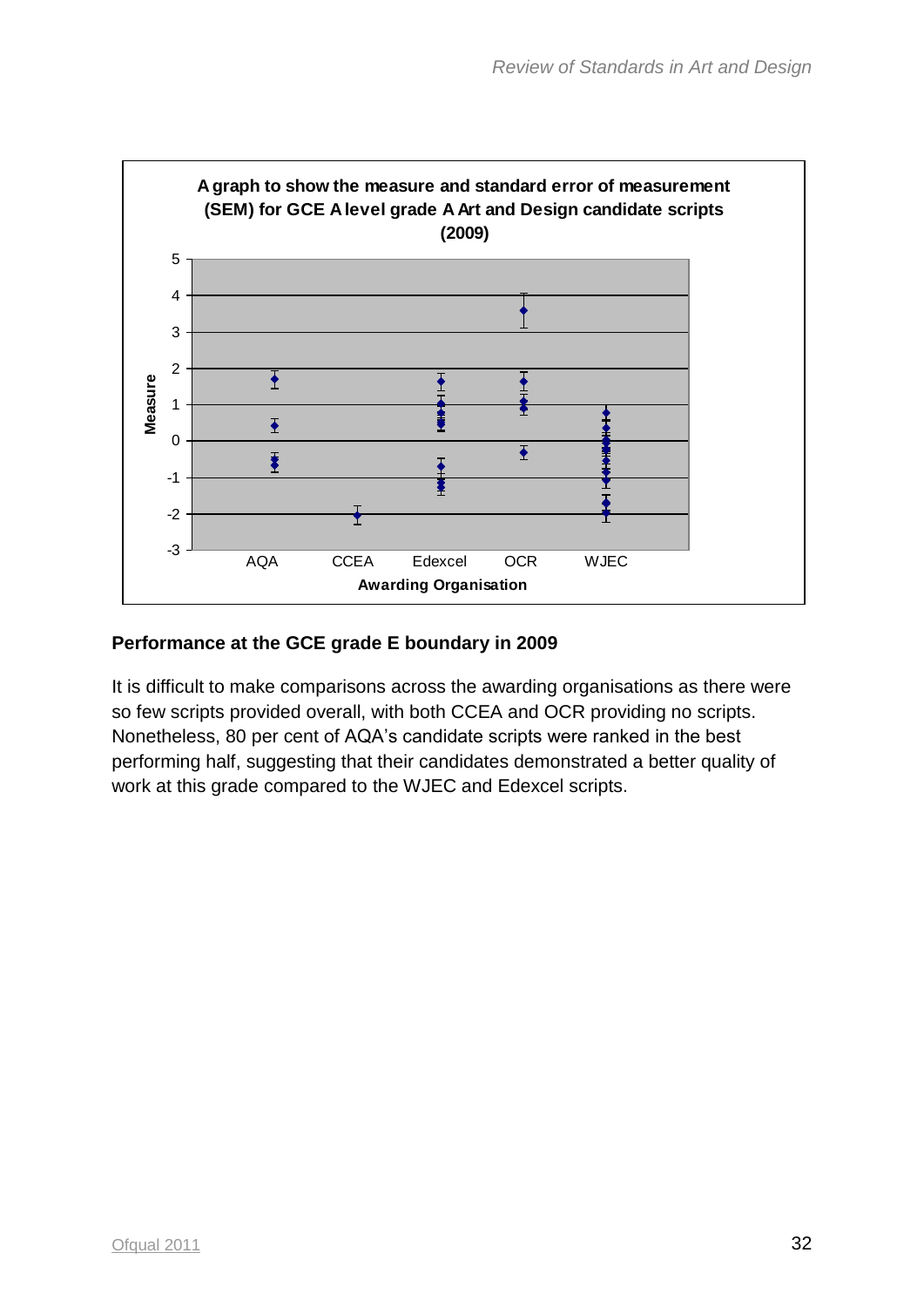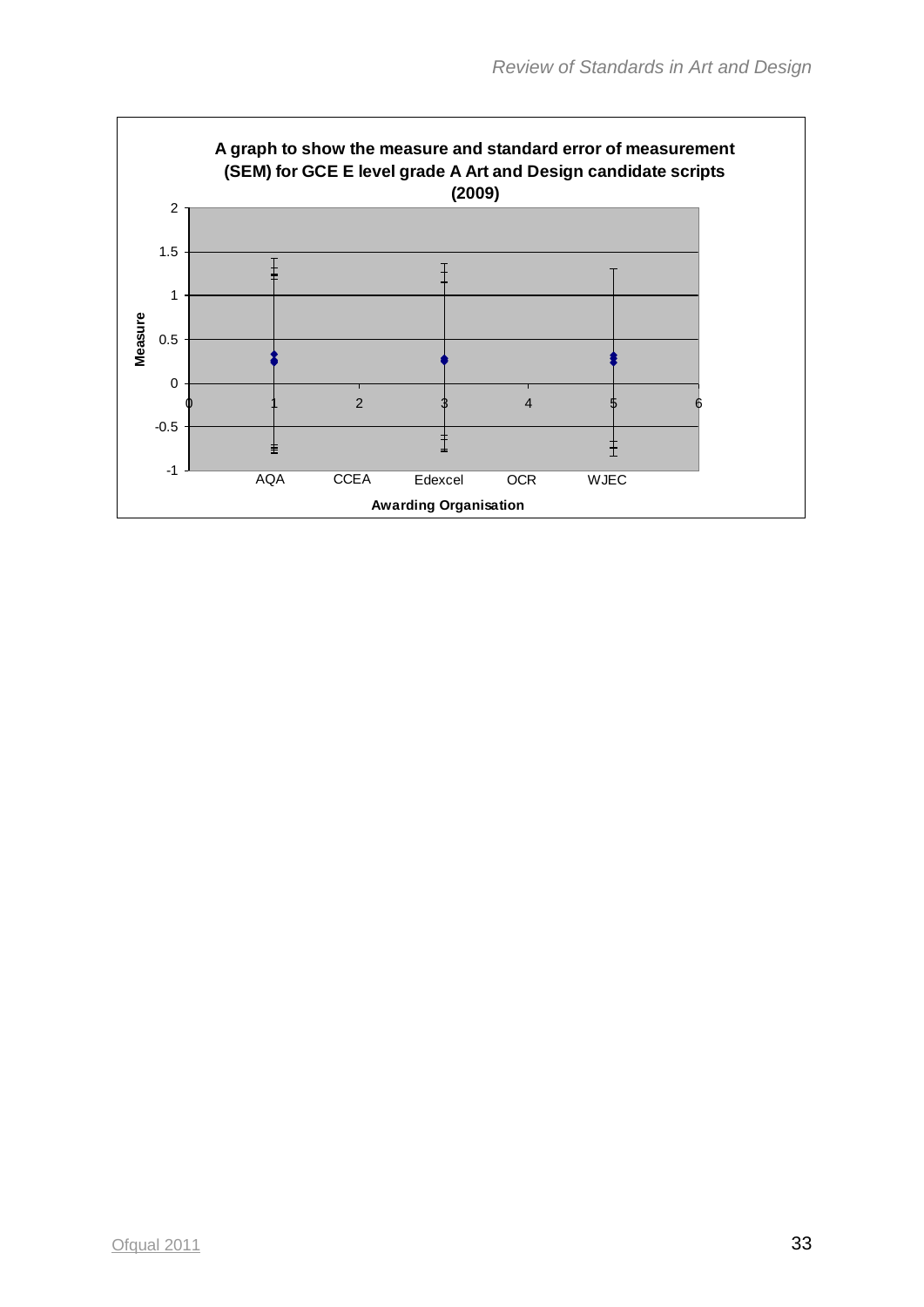## **Recommendations**

This report has detailed our work in analysing the demand of qualifications across different years within GCE A level and GCSE Art and Design.

From the analysis, reviewers noted a number of elements that could usefully be considered when reviewing subject criteria within the subject. This report recommends that stakeholders should be consulted specifically on the following points as part of any future changes in requirements for GCE and GCSE qualifications in Art and Design:

- whether there should be clearer guidance on preparation times for controlled tests to ensure commonality between awarding organisations
- **Now the the balance between written and visual work remains fit for purpose.**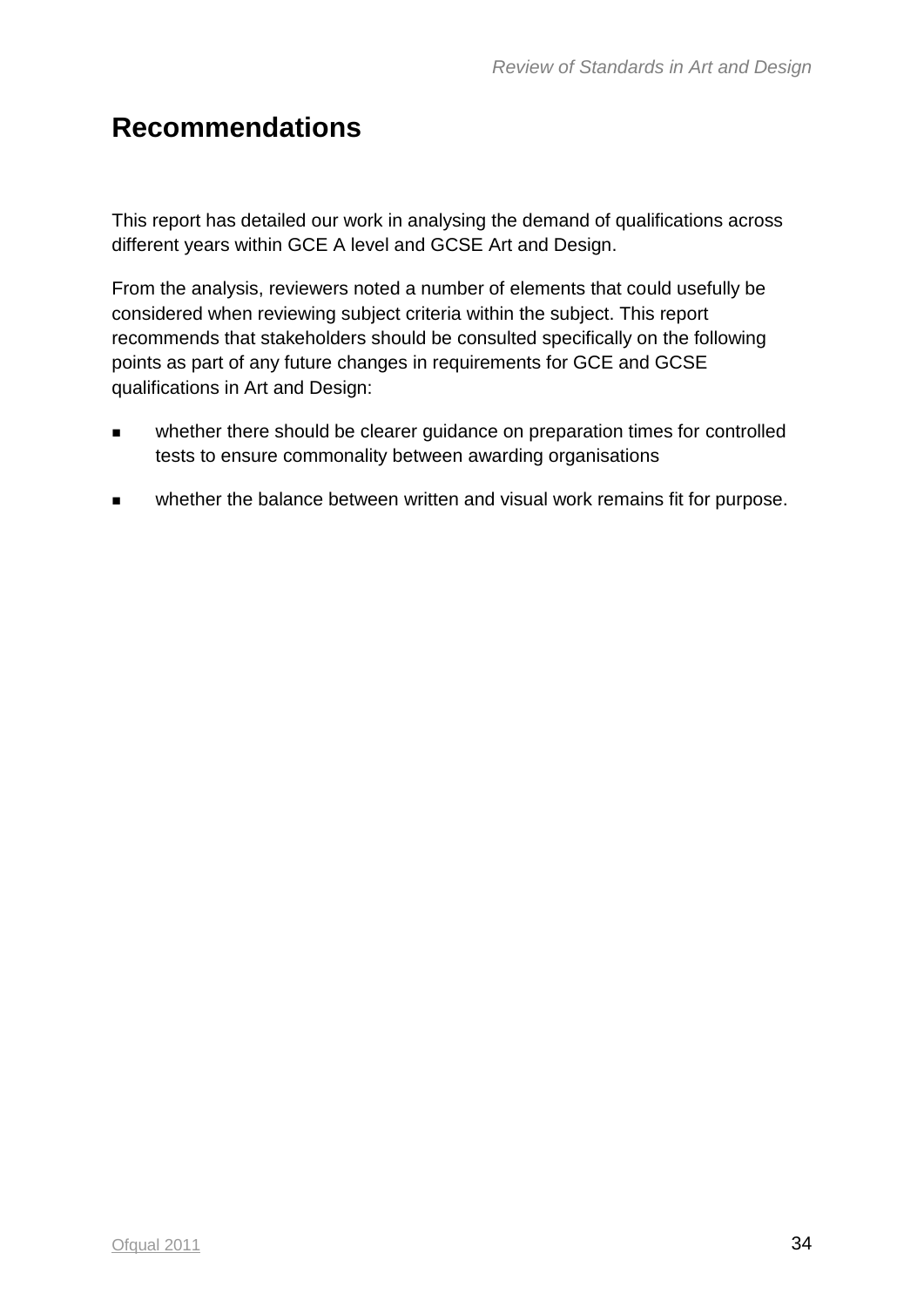## <span id="page-34-0"></span>**Appendices**

## <span id="page-34-1"></span>Appendix A: Provision of assessment materials and candidate work at GCSE and GCE levels for the National archive (annual inclusion and standards reviews) 2009

#### **Section 1: Specification of requirements**

1.1Each awarding organisation should draw the materials for each subject from the specification with their largest entry in summer 2009, unless that selection severely limits the range of examination components available. Where there are several entry options, materials should be drawn from the largest option only, unless Ofqual were exceptionally to agree other arrangements.

1.2(With regards to GCSE)- where there are both modular and linear (non-modular) examinations in a subject, the awarding organisation operating the modular scheme with the greatest number of candidates (amongst all awarding organisations) should include that modular scheme, even if it is not a specification within the awarding organisation's largest entry. Similarly, the awarding organisation operating the linear scheme with the greatest number of candidates should include that linear scheme. If an awarding organisation runs both the largest entry linear examination and the largest entry modular examination in a subject, it will therefore provide two sets of materials, including candidate work, where required.

1.3 The following materials should be supplied:

a) Current specification: all associated question papers and final mark schemes.

b) The 2009 chief examiners' report (CER) and details of awarding procedures particular to the specification supplied.

c) An indication of how the specification's content and assessment criteria and objectives have been met in each question paper supplied. This may take the form of a grid. For objective tests this should include faculty values, discrimination indices and a specification grid detailing what grade each question was targeted at, as well as an indication of what percentage of candidates got a particular question correct when it was targeted at the grade they got overall.

d) Unit or component mark distributions (with grade boundary marks shown). It should be clear whether the marks are on the raw or uniform mark scale.

e) Grade boundaries, overall and by unit (both raw and scaled).

f) Candidate work as specified in Section 2.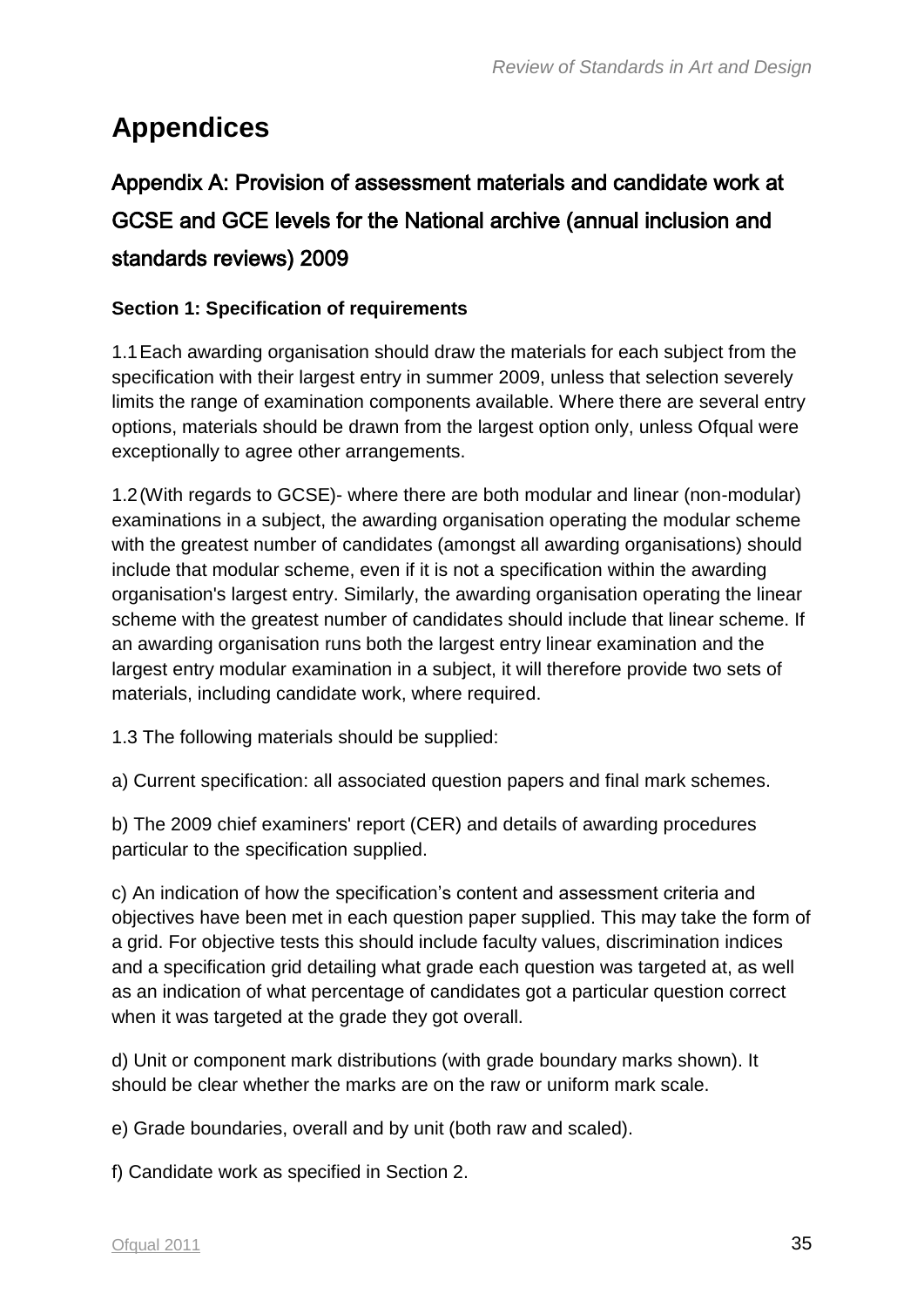g) Complete data record showing for each candidate selected the raw mark; final mark; weighted or uniform mark; grade for each component/unit (including any nonarchived component/unit) and overall grade; and, where relevant, tier of entry.

Where appropriate, materials a)–e) may be supplied in electronic form.

#### **Section 2: Candidate work**

2.1 The work submitted should include the examination scripts, the internal assessment, and any oral/ aural examinations (with examiner mark sheet) where these are routinely recorded. In addition, for modular specifications, the examination papers of module tests should be supplied.

2.2 The sample should be of the original work of the candidates. Photocopies of work should only be used where it is impossible to send the originals and with agreement in advance by Ofqual. Candidate and centre names and numbers should be removed wherever they appear in a candidate's work, unless they form an integral part of the work, for example, within a letter*.* 

2.3 Where an awarding organisation's specification has a relatively small entry or where, for some other reason, it is proving difficult to find sufficient candidates who fulfil the criteria, the awarding organisation should contact the Ofqual officer responsible to agree how best to finalise the sample.

2.4 All internal assessment submitted should be that of the particular candidates selected for the sample. If, for any reason, this proves to be impossible, the awarding organisation should contact the Ofqual officer responsible to agree appropriate alternative measures.

2.5 The sample of scripts retained for each specification (option) should be taken from candidates whose final mark lay at or near the subject grade boundaries for A/B, C/D and F/G for GCSE and A/B and E/U for GCE A-level qualifications. At each boundary, each awarding organisation will supply the externally and internally set and marked assessments of fifteen candidates. Candidates selected should be those whose performance across units is not obviously and significantly unbalanced.

2.6 In tiered subjects, where the same grade boundary may feature in two tiers, separate sets of candidate work for the boundary should be provided from each tier.

#### **In addition for AS/A level specifications:**

2.7Where awarding organisations have to supply candidate work for an A level specification, two samples are required: one for the AS and one for the A2 units.

2.8For AS level, the work of 15 candidates whose mark for the AS is at or close to the UMS boundary for an AS grade A (240) or grade E (120) should be supplied.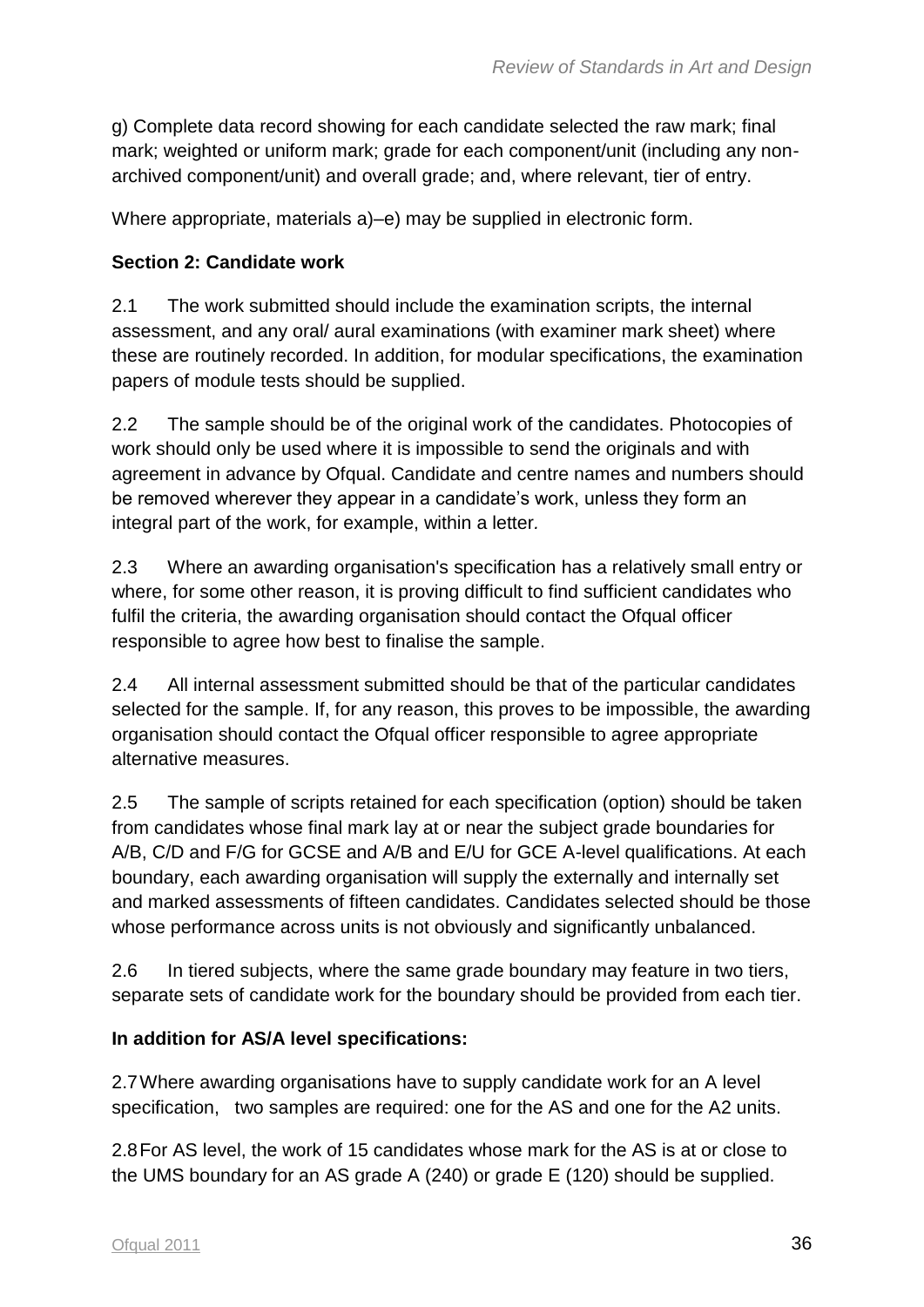Candidates selected should be those whose performance across the three AS units is not obviously or significantly unbalanced. Candidates should have taken at least two of the three AS units in the June examination series.

2.9For A level, the sample comprises the A2 work of 15 candidates who have gained c240 UMS marks at A or c120 UMS marks at E on their A2 units. Candidates selected should be those whose performance across the three A2 units is not obviously or significantly unbalanced. Candidates selected will ideally have also gained an overall A level mark which is at or close to the UMS boundary for an overall A level grade A (480) or grade E (240). Candidates should have taken at least two of the three A2 units in the June examination series.

2.10 The set of AS and A2 units provided should also be a valid combination for

A level.

2.11 Where coursework forms a compulsory sub-component within a unit, that coursework should also be collected. Where a unit has optional sub-components, the highest entry option should be supplied. The candidates chosen for the sample should, as far as possible, have a performance across the components of the unit which is not obviously unbalanced.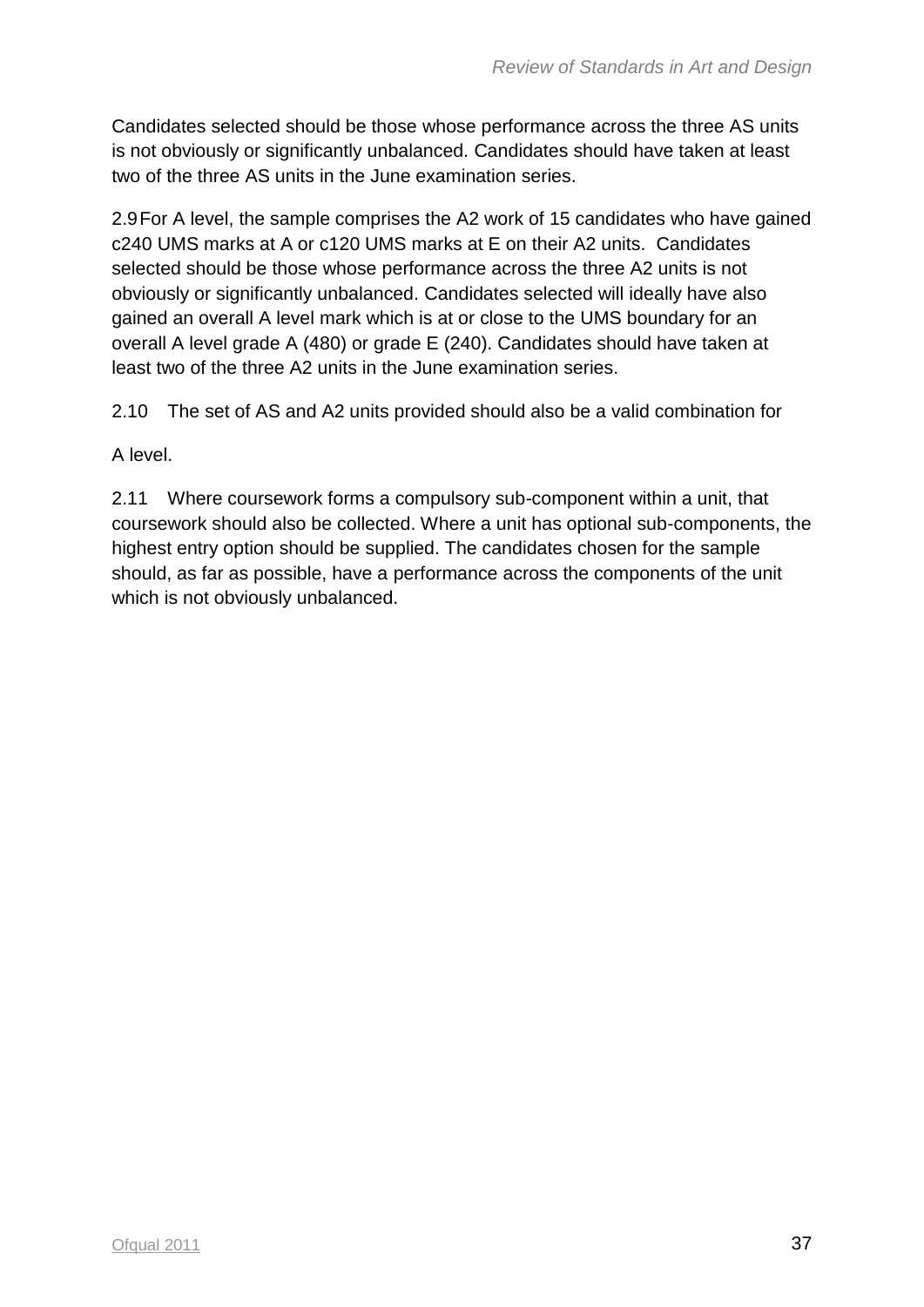# **Appendix B: Schemes of assessment grids**

|                                                | <b>GCSE</b> |      |             |                 |                 |                |            |      |                |      |
|------------------------------------------------|-------------|------|-------------|-----------------|-----------------|----------------|------------|------|----------------|------|
|                                                | <b>AQA</b>  |      | <b>CCEA</b> |                 | Edexcel         |                | <b>OCR</b> |      | <b>WJEC</b>    |      |
|                                                | 1999        | 2009 | 1999        | 2009            | 1999            | 2009           | 1999       | 2009 | 1999           | 2009 |
| Number of<br>components                        | 4           | 3    | 4           | 3               | 3               | 3              | 5          | 3    | $\overline{4}$ | 3    |
| <b>Coursework</b><br>weighting                 | 60%         | 60%  | 60%         | 60%             | 60%             | 60%            | 60%        | 60%  | 60%            | 60%  |
| Controlled test<br>weighting                   | 40%         | 40%  | 40%         | 40%             | 40%             | 40%            | 40%        | 40%  | 40%            | 40%  |
| <b>Total controlled test</b><br>time allowance | 10h         | 10h  | 10h         | 10 <sub>h</sub> | 10 <sub>h</sub> | 10h            | 10h        | 10h  | 10h            | 10h  |
|                                                | <b>GCE</b>  |      |             |                 |                 |                |            |      |                |      |
|                                                | <b>AQA</b>  |      | <b>CCEA</b> |                 | Edexcel         |                | <b>OCR</b> |      | <b>WJEC</b>    |      |
|                                                | 1998        | 2009 | 1998        | 2009            | 1998            | 2009           | 1999       | 2009 | 1998           | 2009 |
| Number of<br>components                        | 3           | 6    | 4           | 6               | 5               | $\overline{4}$ | 3          | 6    | $\overline{4}$ | 6    |
| Coursework<br>weighting                        | 75%         | 60%  | 60%         | 60%             | none specified  | 60%            | 70%        | 60%  | 25/50%         | 60%  |
| <b>Controlled test</b><br>weighting            | 25%         | 40%  | 40%         | 40%             | none specified  | 40%            | 30%        | 40%  | 75/50%         | 40%  |
| <b>Total controlled test</b><br>time allowance | 12h         | 20h  | 15h         | 20h             | 20h             | 20h            | 15h        | 20h  | 15h            | 20h  |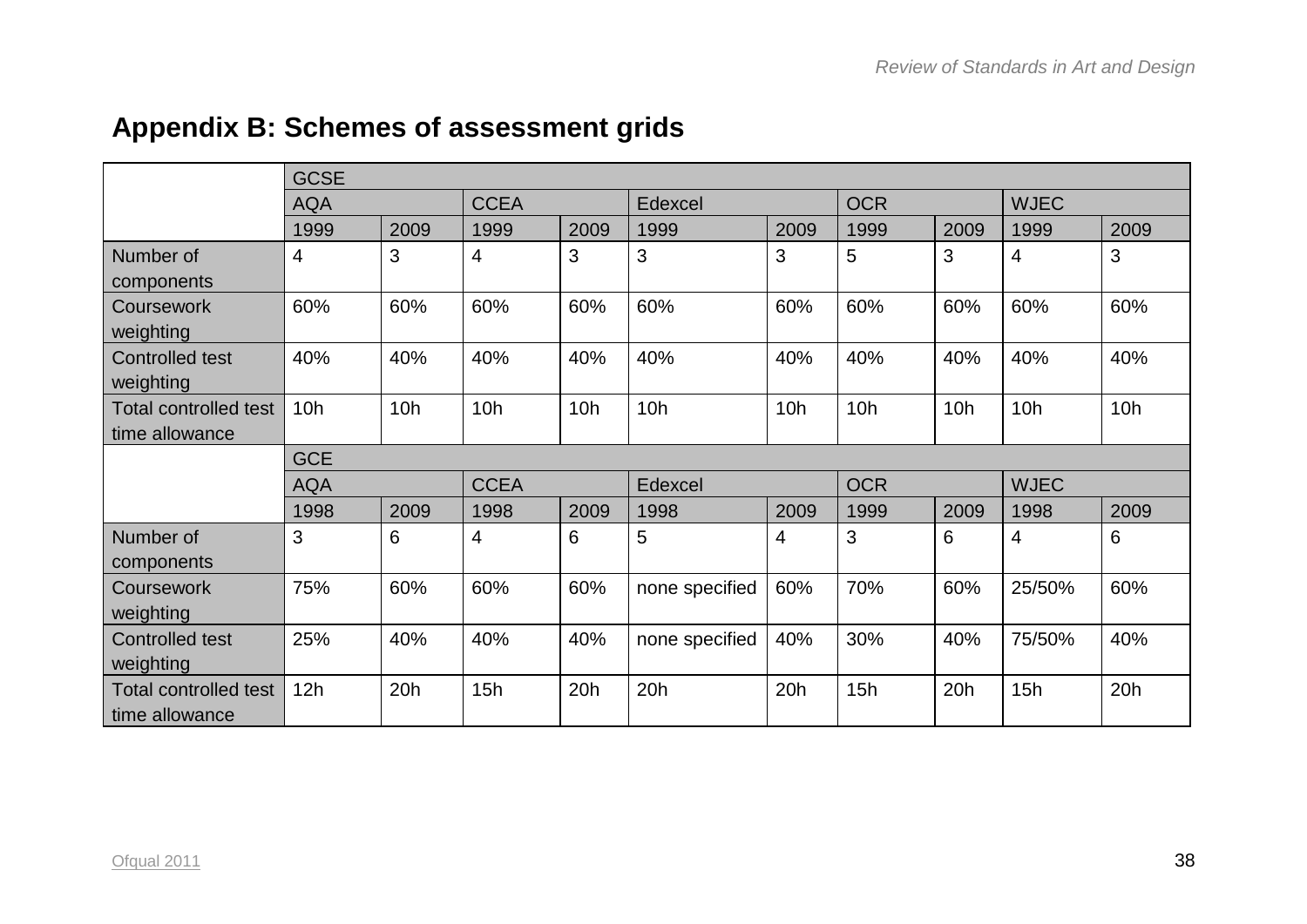## **Appendix C: Assessment objectives – a comparison across awarding organisations and between 1998/9 and 2009**

#### AQA GCSE AOs

| 1999                                       | Weight    | 2009                     | Weight |
|--------------------------------------------|-----------|--------------------------|--------|
| 3.1<br>Analyse, interpret and explore      | <b>No</b> | AO <sub>1</sub>          | 25%    |
| ideas, images and feelings, using a        | weighting | Record observations,     |        |
| range of methods in a variety of           |           | experiences and ideas    |        |
| media, including recording form,           |           | in forms that are        |        |
| direct observation and experience.         |           | appropriate to           |        |
| 3.2 Identify the distinctive               |           | intentions.              |        |
| characteristics of images and              |           | AO <sub>2</sub>          | 25%    |
| artefacts from different periods and       |           | Analyse and evaluate     |        |
| cultures, relating them to the contexts    |           | images, objects and      |        |
| in which the works were created and,       |           | artefacts, showing       |        |
| where appropriate, making                  |           | understanding of         |        |
| connections with their own work.           |           | context.                 |        |
| 3.3 Show a personal and                    |           | AO <sub>3</sub>          | 25%    |
| imaginative response to a stimulus,        |           | Develop and explore      |        |
| idea, theme or subject.                    |           | ideas, using media,      |        |
| Explore a range of investigative<br>3.4    |           | processes and            |        |
| and making processes to realise            |           | resources, reviewing,    |        |
| intentions in two and/or three             |           | modifying and refining   |        |
| dimensions.                                |           | work as it progresses.   |        |
| Review, modify and refine their<br>$3.5\,$ |           | AO <sub>4</sub>          | 25%    |
| work as it progresses and sustain an       |           | Present a personal       |        |
| assignment or chosen study from            |           | response, realising      |        |
| conception to realisation.                 |           | intentions and making    |        |
| 3.6 Show understanding in the              |           | informed connections     |        |
| application of the formal elements of      |           | with the work of others. |        |
| art, craft and design.                     |           |                          |        |
| 3.7 Communicate ideas and                  |           |                          |        |
| insights in relation to their own work     |           |                          |        |
| and that of others, including the          |           |                          |        |
| development of an appropriate              |           |                          |        |
| working vocabulary.                        |           |                          |        |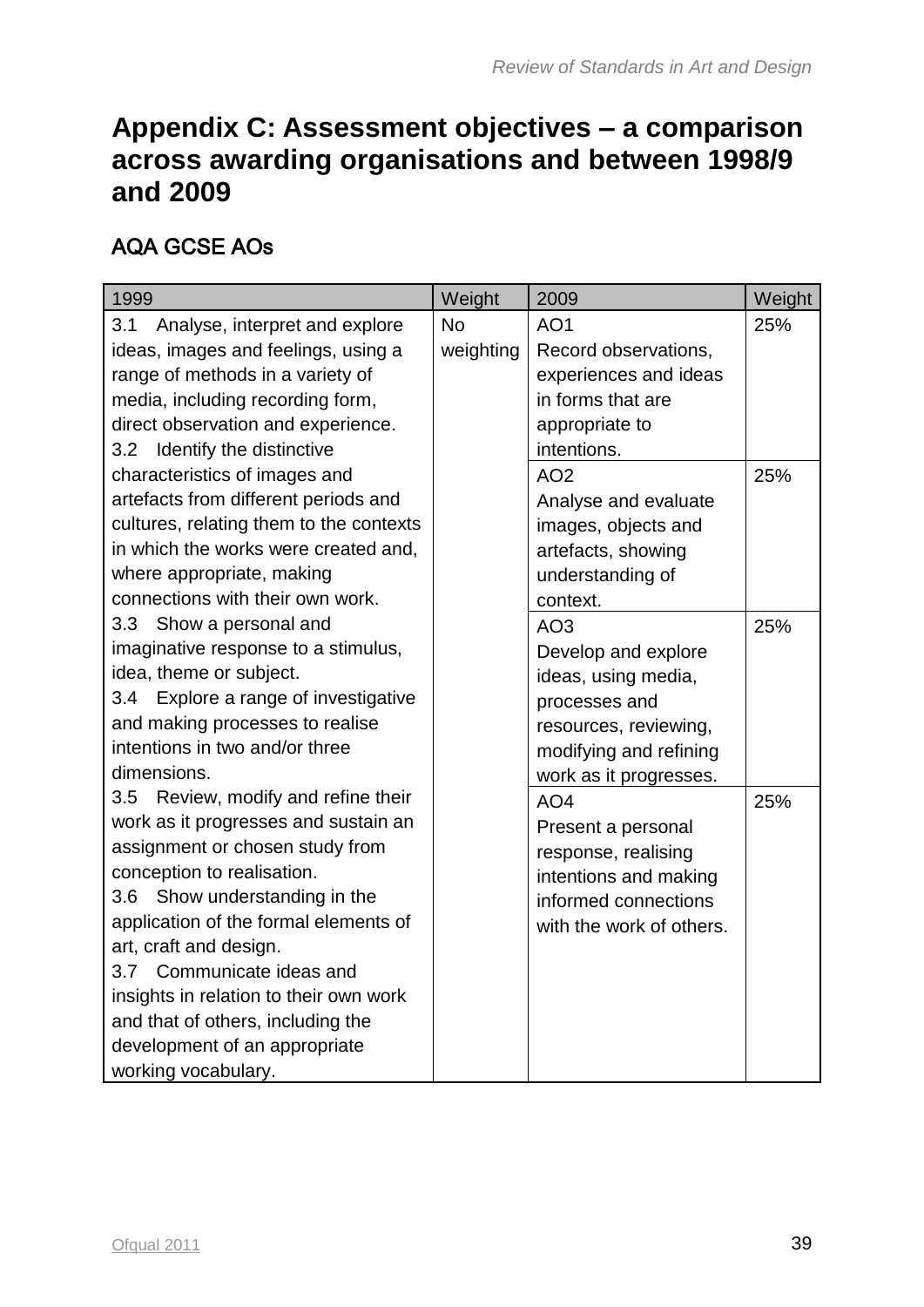#### CCEA GCSE AOs

| 1999                                     | Weight    | 2009                     | Weight |
|------------------------------------------|-----------|--------------------------|--------|
| Investigating                            | <b>No</b> | AO <sub>1</sub>          | 25%    |
| (i) Use and experiment with a variety    | weighting | Record observations,     |        |
| of media, materials, processes and       |           | experiences and ideas    |        |
| techniques to explore and record         |           | in forms that are        |        |
| ideas and observations from first-       |           | appropriate to           |        |
| hand experience, memory and              |           | intentions.              |        |
| imagination.                             |           | AO <sub>2</sub>          | 25%    |
| (ii) Evaluate and make decisions         |           | Analyse and evaluate     |        |
| about their ongoing work.                |           | images, objects and      |        |
| (iii) Explore a range of reference and   |           | artefacts, showing       |        |
| resource material to help establish      |           | understanding of         |        |
| and develop ideas for their work.        |           | context.                 |        |
| (iv) Make reference to and               |           | AO <sub>3</sub>          | 25%    |
| imaginative use of approaches            |           | Develop and explore      |        |
| adopted by artists/designers/craft       |           | ideas, using media,      |        |
| workers from their own and/or others'    |           | processes and            |        |
| contexts and cultures.                   |           | resources, reviewing,    |        |
| Realising                                |           | modifying and refining   |        |
| (i) Use and combine elements of          |           | work as it progresses.   |        |
| visual language in appropriate ways      |           | AO <sub>4</sub>          | 25%    |
| to realise their intentions.             |           | Present a personal       |        |
| (ii) Select and manipulate appropriate   |           | response, realising      |        |
| media, materials, processes, tools       |           | intentions and making    |        |
| and techniques to realise their work in  |           | informed connections     |        |
| two and/or three dimensions.             |           | with the work of others. |        |
| (iii) Evaluate and describe their        |           |                          |        |
| ongoing work from initial ideas          |           |                          |        |
| through various developmental            |           |                          |        |
| stages to completion.                    |           |                          |        |
| (iv) Compare and contrast their          |           |                          |        |
| finished work with that of               |           |                          |        |
| artists/designers/craft workers in their |           |                          |        |
| own and/or others' contexts and          |           |                          |        |
| cultures.                                |           |                          |        |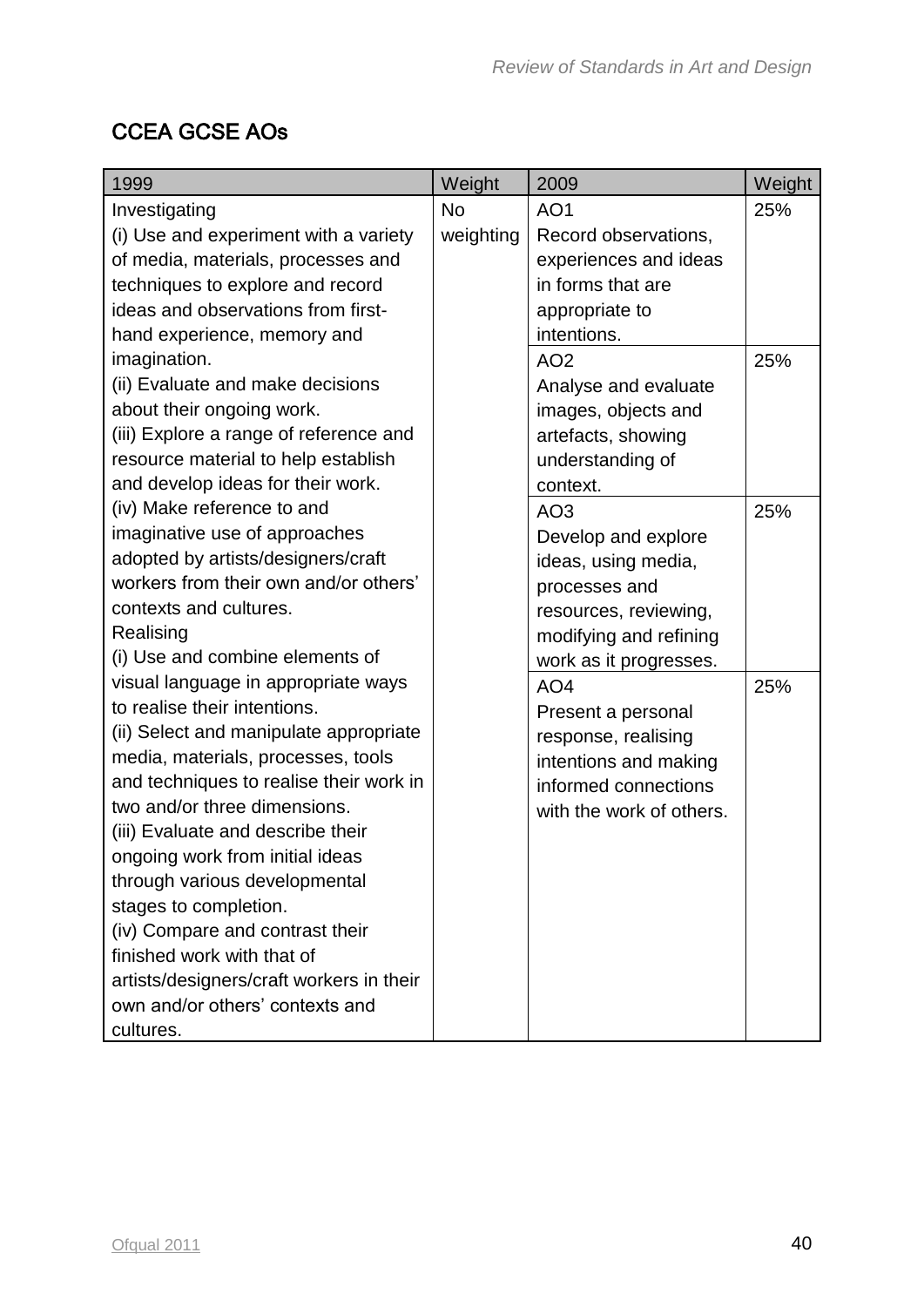#### Edexcel GCSE AOs

| 1999                                   | Weight    | 2009                     | Weight |
|----------------------------------------|-----------|--------------------------|--------|
| Investigation                          | <b>No</b> | AO <sub>1</sub>          | 25%    |
| Conduct research and investigation.    | weighting | Record observations,     |        |
| I. Record responses to direct          |           | experiences and ideas    |        |
| experience, observation and            |           | in forms that are        |        |
| imagination.                           |           | appropriate to           |        |
| II. Investigate visual and other       |           | intentions.              |        |
| sources of information.                |           | AO <sub>2</sub>          | 25%    |
| Experimentation                        |           | Analyse and evaluate     |        |
| Form and develop ideas.                |           | images, objects and      |        |
| III. Review, modify and refine work as |           | artefacts, showing       |        |
| it progresses.                         |           | understanding of         |        |
| IV. Explore and use a range of media   |           | context.                 |        |
| for working in two and/or three        |           | AO <sub>3</sub>          | 25%    |
| dimensions.                            |           | Develop and explore      |        |
| Documentation                          |           | ideas using media,       |        |
| Explore contexts and conduct           |           | processes and            |        |
| evaluation.                            |           | resources, reviewing,    |        |
| V. Identify the distinctive            |           | modifying and refining   |        |
| characteristics of art, craft and      |           | work as it progresses.   |        |
| design, and relate them to the context |           | AO <sub>4</sub>          | 25%    |
| in which the work was created,         |           | Present a personal       |        |
| making connections with their own      |           | response, realising      |        |
| work.                                  |           | intentions and making    |        |
| VI. Make critical judgements about     |           | informed connections     |        |
| art, craft and design, using a         |           | with the work of others. |        |
| specialist vocabulary.                 |           |                          |        |
| Realisation                            |           |                          |        |
| VII. Realise ideas and develop         |           |                          |        |
| intentions.                            |           |                          |        |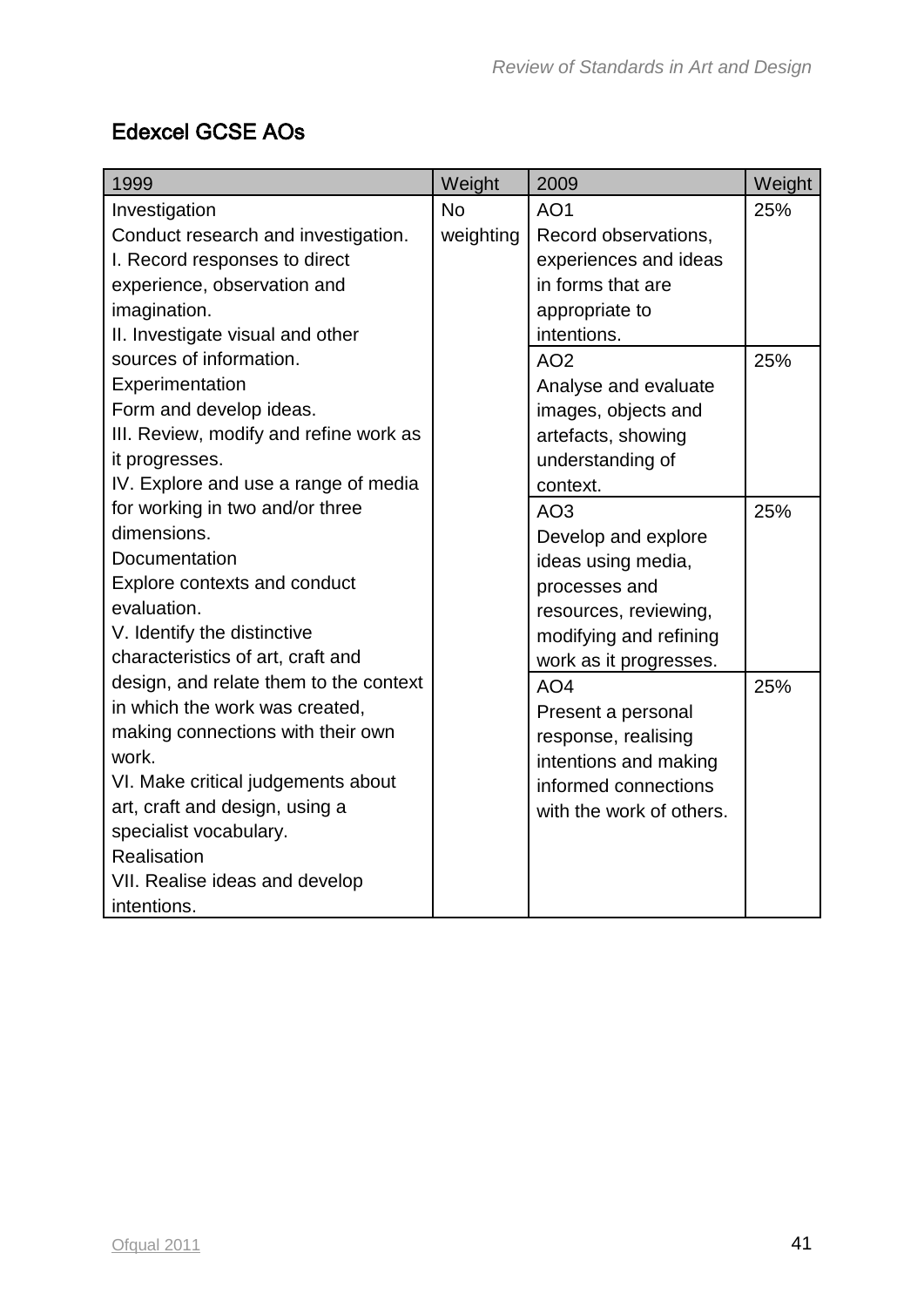## OCR GCSE AOs

| 1999                                   | Weight    | 2009                     | Weight |
|----------------------------------------|-----------|--------------------------|--------|
| 1. To show a personal response to a    | <b>No</b> | AO <sub>1</sub>          | 25%    |
| stimulus, e.g. an idea, theme or       | weighting | Record observations,     |        |
| subject.                               |           | experiences and ideas    |        |
| 2. To record from direct observation   |           | in forms that are        |        |
| and personal experience.               |           | appropriate to           |        |
| 3. To sustain a chosen study from      |           | intentions.              |        |
| conception to realisation.             |           | AO <sub>2</sub>          | 25%    |
| 4. To work independently in realising  |           | Analyse and evaluate     |        |
| their intentions.                      |           | images, objects and      |        |
| 5. To analyse an idea, theme, subject  |           | artefacts, showing       |        |
| or concept and to select, research     |           | understanding of         |        |
| and communicate relevant               |           | context.                 |        |
| information and to make and evaluate   |           | AO <sub>3</sub>          | 25%    |
| in a continuum.                        |           | Develop and explore      |        |
| 6. To select and control materials and |           | ideas using media,       |        |
| processes in a systematic and          |           | processes and            |        |
| disciplined way (taking account of     |           | resources, reviewing,    |        |
| considerations of cost as              |           | modifying and refining   |        |
| appropriate).                          |           | work as it progresses.   |        |
| 7. To synthesise ideas, impulse and    |           | AO <sub>4</sub>          | 25%    |
| feelings with materials, techniques    |           | Present a personal       |        |
| and processes.                         |           | response, realising      |        |
| 8. To use and compose visual           |           | intentions and making    |        |
| elements, e.g. line, tone, colour,     |           | informed connections     |        |
| pattern, texture, shape, form, space.  |           | with the work of others. |        |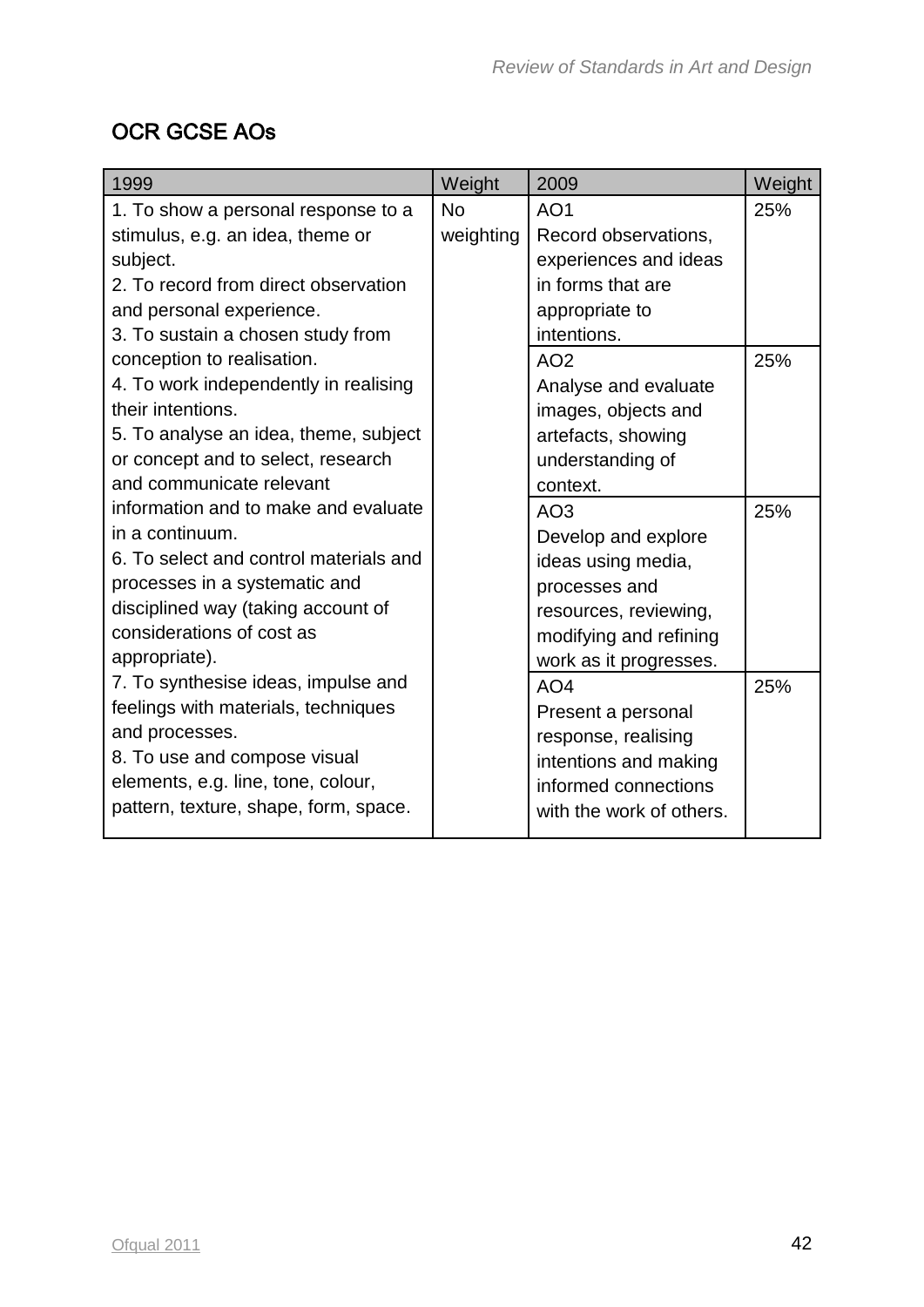## WJEC GCSE AOs

| 1999                                                                                                                                                                                                                                                                                                                                                                                                            | Weight | 2009                                                                                                                                                                          | Weight     |
|-----------------------------------------------------------------------------------------------------------------------------------------------------------------------------------------------------------------------------------------------------------------------------------------------------------------------------------------------------------------------------------------------------------------|--------|-------------------------------------------------------------------------------------------------------------------------------------------------------------------------------|------------|
| Understanding<br>(i) Candidates must demonstrate their<br>ability to identify the distinctive<br>characteristics of art, craft and<br>design.<br>(ii) They must show that they are able<br>to relate them to the context in which<br>the work was created, making<br>connections with their own work.<br>(iii) They must show that they are<br>able to make critical judgements<br>about art, craft and design. | 33.30% | AO <sub>1</sub><br>Record observations,<br>experiences and ideas<br>in forms that are<br>appropriate to<br>intentions.                                                        | 25%        |
| Making<br>(i) Candidates must demonstrate their<br>ability to make judgements and<br>decisions using a specialist<br>vocabulary.<br>(ii) They must show how they are able<br>to review, modify and refine work as it<br>progresses, and realise intentions.<br>(iii) They must show how they are<br>able to explore and use a range of<br>media for working in two and/or three<br>dimensions.                  | 33.30% | AO <sub>2</sub><br>Analyse and evaluate<br>images, objects and<br>artefacts, showing<br>understanding of<br>context.                                                          | 25%        |
| Investigating<br>(i) Candidates must demonstrate their<br>ability to investigate visual and other<br>sources of information.<br>(ii) They must show how they are able<br>to develop their work through<br>materials, images and ideas.<br>(iii) They must show how they are                                                                                                                                     | 33.30% | AO <sub>3</sub><br>Develop and explore<br>ideas using media,<br>processes and<br>resources, reviewing,<br>modifying and refining<br>work as it progresses.<br>AO <sub>4</sub> | 25%<br>25% |
| able to record from direct experience,<br>observation and imagination.                                                                                                                                                                                                                                                                                                                                          |        | Present a personal<br>response, realising<br>intentions and making<br>informed connections<br>with the work of others.                                                        |            |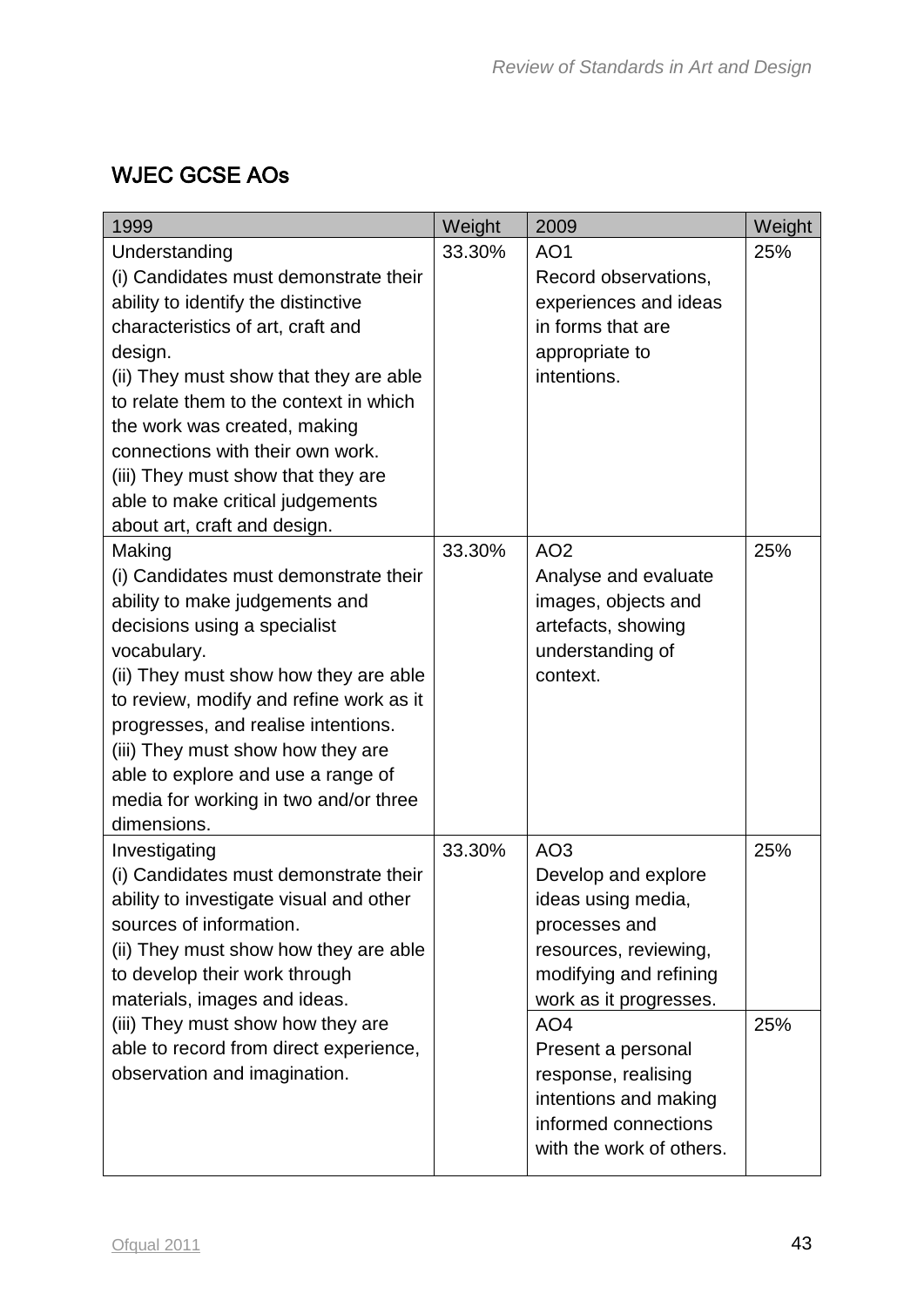## AQA GCE AOs

| 1998                                  | Weight                                  | 2009                     | Weight |
|---------------------------------------|-----------------------------------------|--------------------------|--------|
| a) Conceive, organise, develop and    |                                         | <b>AO1</b>               |        |
| evaluate various elements in a        |                                         | Record observations,     |        |
| continuum to produce a coherent       |                                         | experiences, ideas and   |        |
| visual statement;                     |                                         | insights in visual and   |        |
| b) Identify, analyse and explore      |                                         | other forms,             |        |
| design problems, using appropriate    |                                         | appropriate to           |        |
| strategies, techniques and            |                                         | intentions               | 25%    |
| materials;                            |                                         | AO2. Analyse and         |        |
| c) Use with understanding formal      |                                         | evaluate critically      |        |
| elements such as line, tone, colour,  |                                         | sources such as such     |        |
| pattern, texture, shape, form, space, |                                         | as images, objects,      |        |
| rhythm, harmony, composition,         |                                         | artefacts and texts,     |        |
| balance, symmetry, decoration,        |                                         | showing understanding    |        |
| volume, structure;                    |                                         | of purposes, meanings    |        |
| d) Show evidence of a personal        |                                         | and contexts             | 25%    |
| response to an idea, theme or         | hy of AOs in relation to each component | AO3. Develop ideas       |        |
| subject;                              |                                         | through sustained        |        |
| e) Work from any observed             |                                         | investigations and       |        |
| phenomenon as an aid to the           |                                         | exploration, selecting   |        |
| development of ideas or for it's own  |                                         | and using materials,     |        |
| sake;                                 |                                         | processes and            |        |
| f) Organise and present evidence of   |                                         | resources, identifying   |        |
| research from both primary and        |                                         | and interpreting         |        |
| secondary sources as a means of       |                                         | relationships and        |        |
| communicating ideas and concepts;     |                                         | analysing methods and    |        |
| g) Understand and define relevant     |                                         | outcomes                 | 25%    |
| aesthetic, historical and social      |                                         | AO4. Present a           |        |
| developments in fine art,             |                                         | personal, coherent and   |        |
| architecture or design within the     |                                         | informed response,       |        |
| areas and periods specified by the    |                                         | realising intentions and |        |
| candidate by means of the written     |                                         | articulating and         |        |
| word, supported by diagrams,          |                                         | explaining connections   |        |
| drawings, photographs, video film,    |                                         | with the work of others  |        |
| computer disk;                        |                                         |                          |        |
| h) Produce a critical appreciation of |                                         |                          |        |
| works of artists, architects or       |                                         |                          |        |
| designers and to make and support     | Components weighted. Different hierarc  |                          |        |
| value judgments, organising and       |                                         |                          |        |
| presenting information, ideas,        |                                         |                          |        |
| descriptions and arguments clearly    |                                         |                          | 25%    |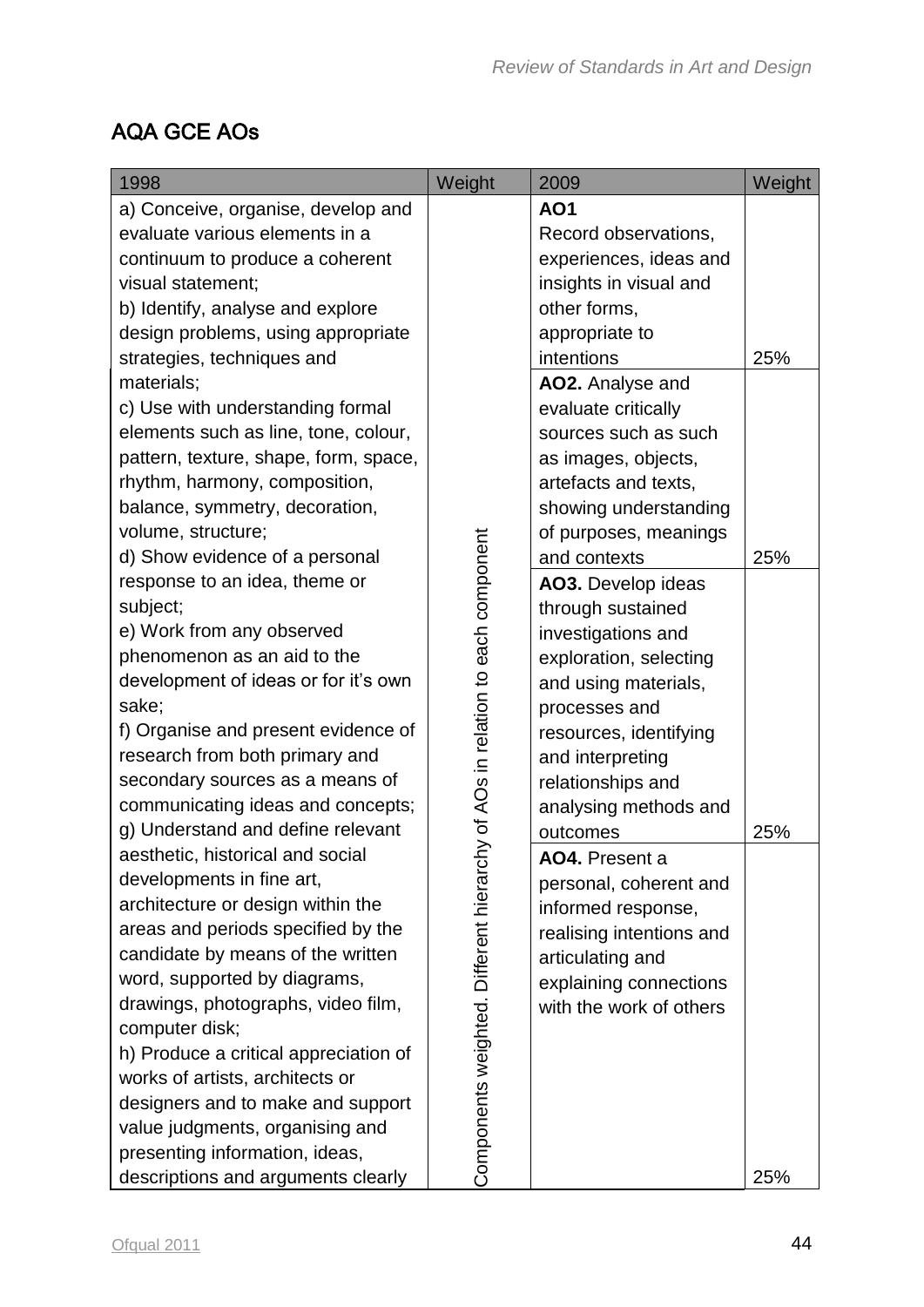and logically, using accurate grammar, punctuation and spelling

## CCEA GCE AOs

| 1998                                           | Weight       | 2009                   | Weight |
|------------------------------------------------|--------------|------------------------|--------|
| 4.1 Show personal and aesthetic insights in    |              | <b>AO1</b>             |        |
| their sensitive and creative response to any   |              | Record observations,   |        |
| stimulus, e.g. idea, theme, environment, etc   |              | experiences, ideas     |        |
| and to communicate, using appropriate          |              | and insights in visual |        |
| means and techniques                           |              | and other forms,       |        |
| 4.2 Initiate, develop and sustain a selected   |              | appropriate to         |        |
| study from conception to the creative          |              | intentions             | 25%    |
| outcome, working independently and/or as a     |              | AO2. Analyse and       |        |
| member of a group, to realise their intentions |              | evaluate critically    |        |
| 4.3 Select and manipulate materials,           |              | sources such as such   |        |
| processes and procedures in a controlled       |              | as images, objects,    |        |
| manner in order to realise creative intention  |              | artefacts and texts,   |        |
| linking technical proficiency and              |              | showing                |        |
| craftsmanship in the use of appropriate        |              | understanding of       |        |
| materials, processes and techniques            |              | purposes, meanings     |        |
| 4.4 Understand, use and compose the visual     |              | and contexts           | 25%    |
| and tactile elements and principles for        |              | AO3. Develop ideas     |        |
| example: line, tone, colour, shape, pattern,   |              | through sustained      |        |
| surface texture, space, scale, volume,         |              | investigations and     |        |
| proportion, rhythm, harmony, structure and     |              | exploration, selecting |        |
| balance                                        |              | and using materials,   |        |
| 4.5 Record and model in both two and three     |              | processes and          |        |
| dimensions, from direct observation; and       |              | resources, identifying |        |
| through experience find, explore, develop      |              | and interpreting       |        |
| and present source material in a relevant and  |              | relationships and      |        |
| meaningful way;                                | No weighting | analysing methods      |        |
| 4.6 Undertake a critical evaluation of their   |              | and outcomes           | 25%    |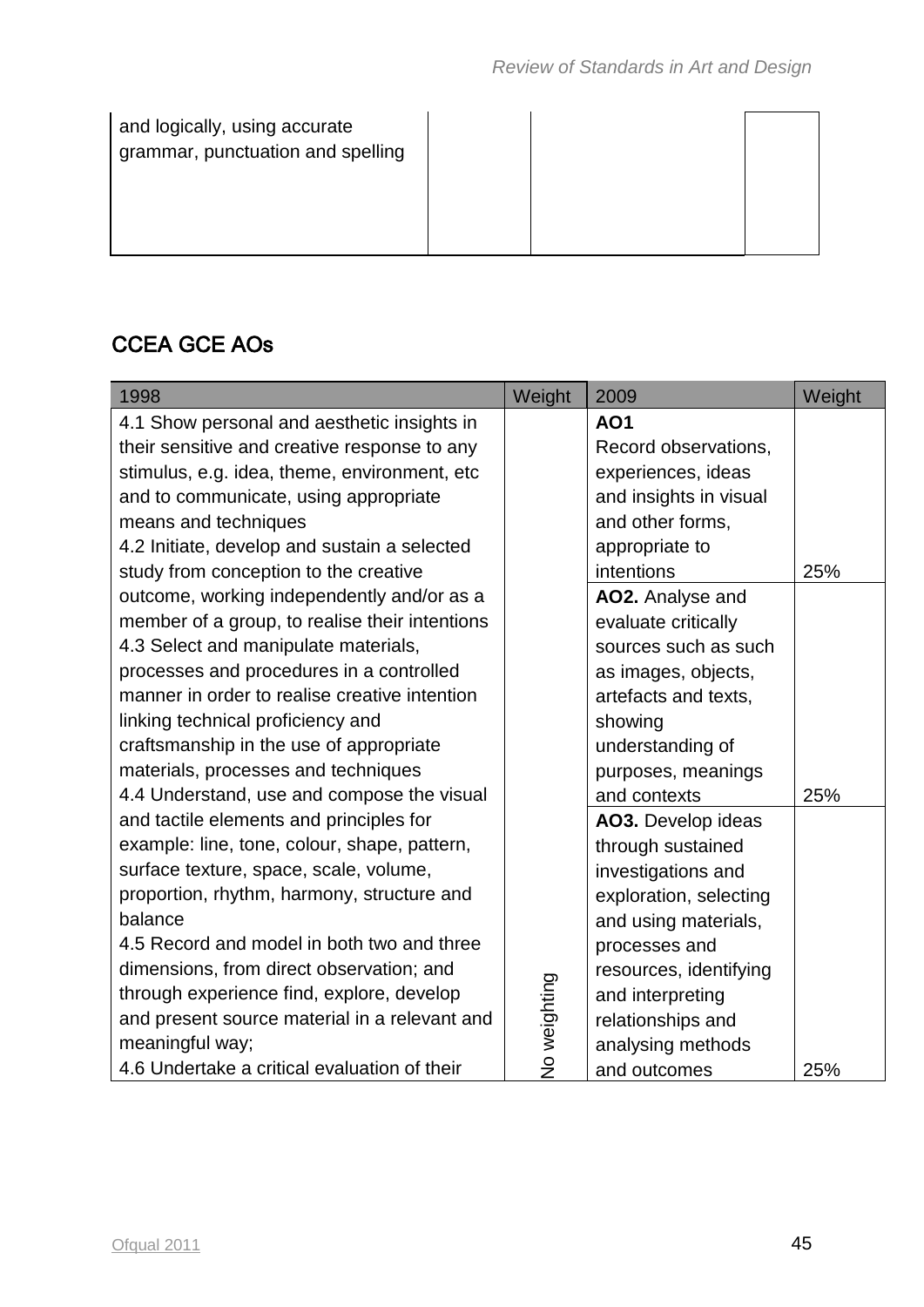| own work and practice and that of artists,      | AO4. Present a           |     |
|-------------------------------------------------|--------------------------|-----|
| craft persons and designers within a            | personal, coherent and   |     |
| contemporary, historical and multi-cultural     | informed response,       |     |
| framework, using an acquired working            | realising intentions and |     |
| vocabulary;                                     | articulating and         |     |
| 4.7 Identify, investigate, analyse and resolve  | explaining connections   |     |
| problems; evaluate solutions to these           | with the work of others  |     |
| problems at the initial, intermediate and final |                          |     |
| stages in the creative process; and critically  |                          |     |
| analyse personal performance throughout.        |                          | 25% |

#### Edexcel GCE A**O**s

| 1998                                           | Weight       | 2009                   | Weight |
|------------------------------------------------|--------------|------------------------|--------|
| a) Produce a personal response to an idea,     |              | AO <sub>1</sub>        |        |
| brief, theme or topic.                         |              | Record observations,   |        |
| b) Sustain a personal response from            |              | experiences, ideas     |        |
| conception to realisation and to work          |              | and insights in visual |        |
| independently in realising intentions.         |              | and other forms,       |        |
| c) Work from direct experience, finding and    |              | appropriate to         |        |
| developing source material in a sequential     |              | intentions             | 25%    |
| and meaningful way.                            |              | AO2. Analyse and       |        |
| d) Use the basic elements of visual and        |              | evaluate critically    |        |
| tactile language in composing an image or      |              | sources such as such   |        |
| artefact and /or developing ideas.             |              | as images, objects,    |        |
| e) Show an understanding of the suitability of |              | artefacts and texts,   |        |
| materials and the effect that this might have  |              | showing                |        |
| on an image or artefact, taking account of     |              | understanding of       |        |
| economic considerations where appropriate      |              | purposes, meanings     |        |
| f) Identify and analyse a design problem       |              | and contexts           | 25%    |
| and/or develop a chosen idea to a final        |              | AO3. Develop ideas     |        |
| solution with continuous evaluation in terms   |              | through sustained      |        |
| of its fitness for purpose as well as the      |              | investigations and     |        |
| relationship between from and function.        |              | exploration, selecting |        |
| g) Demonstrate breadth and/or depth of         |              | and using materials,   |        |
| study by producing work in which there is      |              | processes and          |        |
| evidence of some understanding of art and      |              | resources, identifying |        |
| design problems which have confronted          |              | and interpreting       |        |
| other artists and designers with similar       |              | relationships and      |        |
| interests and aspirations.                     | No weighting | analysing methods      |        |
| h) Investigate and form judgements about Art   |              | and outcomes           | 25%    |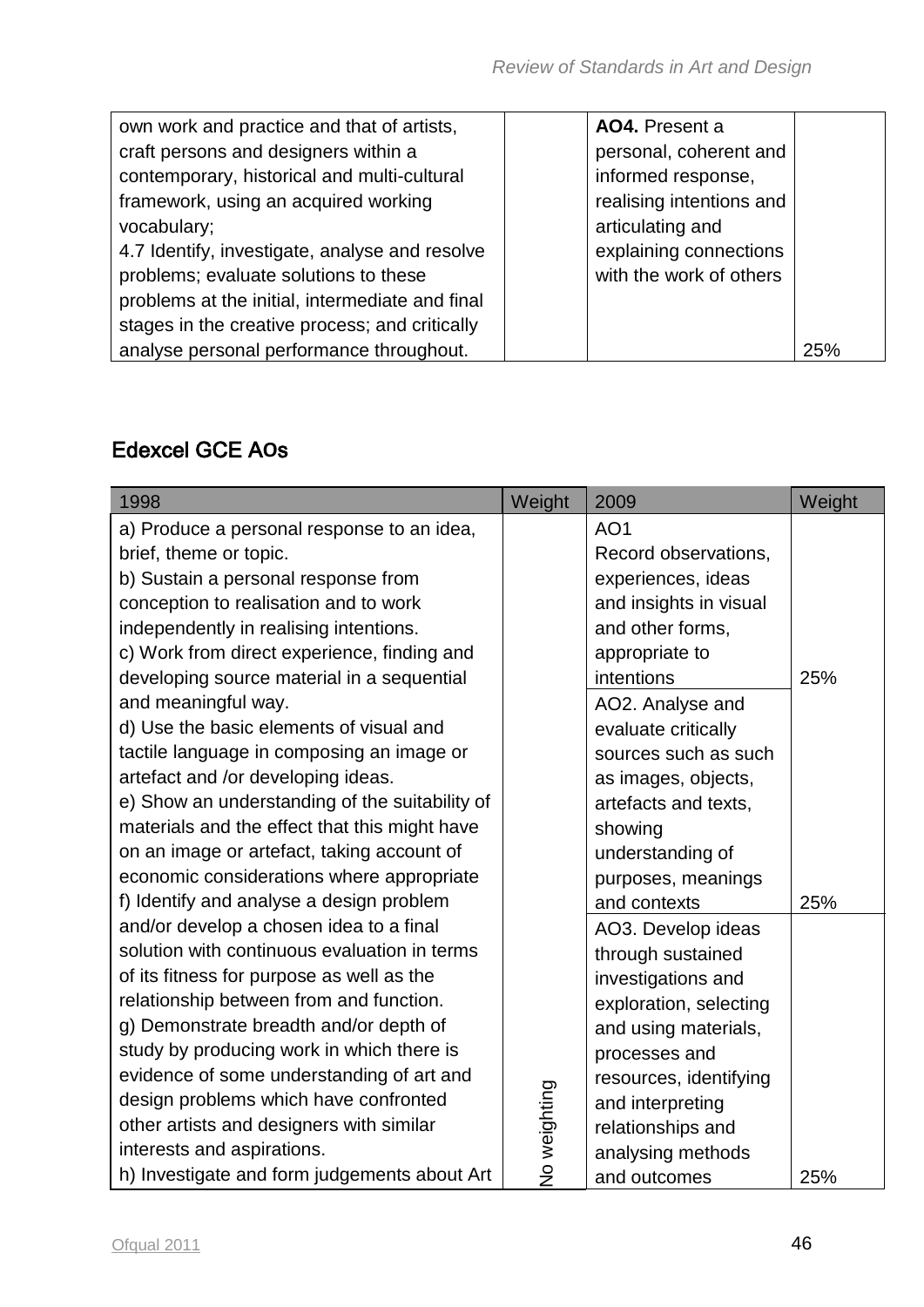| and Design and communicate them in           | AO4. Present a        |
|----------------------------------------------|-----------------------|
| relation to the critical, contextual, multi- | personal, coherent    |
| cultural and historical aspects of the       | and informed          |
| discipline                                   | response, realising   |
|                                              | intentions and        |
|                                              | articulating and      |
|                                              | explaining            |
|                                              | connections with the  |
|                                              | work of others<br>25% |

## OCR GCE AOs

| 1999                                           | Weight              | 2009                   | Weight |
|------------------------------------------------|---------------------|------------------------|--------|
| Personal objectives                            |                     | AO <sub>1</sub>        | 27%    |
| I. Show an individual, sensitive and creative  |                     | Record observations,   |        |
| response to a stimulus; to develop an idea,    |                     | experiences, ideas     |        |
| theme or subject.                              |                     | and insights in visual |        |
|                                                |                     | and other forms,       |        |
| II. Demonstrate independence in concept        |                     | appropriate to         |        |
| and execution.                                 |                     | intentions             |        |
| Manipulative, artistic and analytical skills   |                     | AO2. Analyse and       |        |
|                                                |                     | evaluate critically    |        |
| III. Select and control materials, processes   |                     | sources such as such   |        |
| and techniques in an informed and              |                     | as images, objects,    |        |
| disciplined way appropriate to an intention    |                     | artefacts and texts,   |        |
|                                                |                     | showing                |        |
| IV. Select and record analytically from direct |                     | understanding of       |        |
| observation and personal experience.           |                     | purposes, meanings     |        |
|                                                |                     | and contexts           | 23%    |
| Aesthetic qualities                            |                     | AO3. Develop ideas     |        |
| V. Use and compose formal elements as          |                     | through sustained      |        |
| appropriate (contour, shape, colour/tone,      |                     | investigations and     |        |
| texture, structure and the relationships       |                     | exploration, selecting |        |
| between form and space).                       |                     | and using materials,   |        |
|                                                |                     | processes and          |        |
|                                                |                     | resources, identifying |        |
|                                                | Components weighted | and interpreting       |        |
|                                                |                     | relationships and      |        |
|                                                |                     | analysing methods      |        |
|                                                |                     | and outcomes           | 23.50% |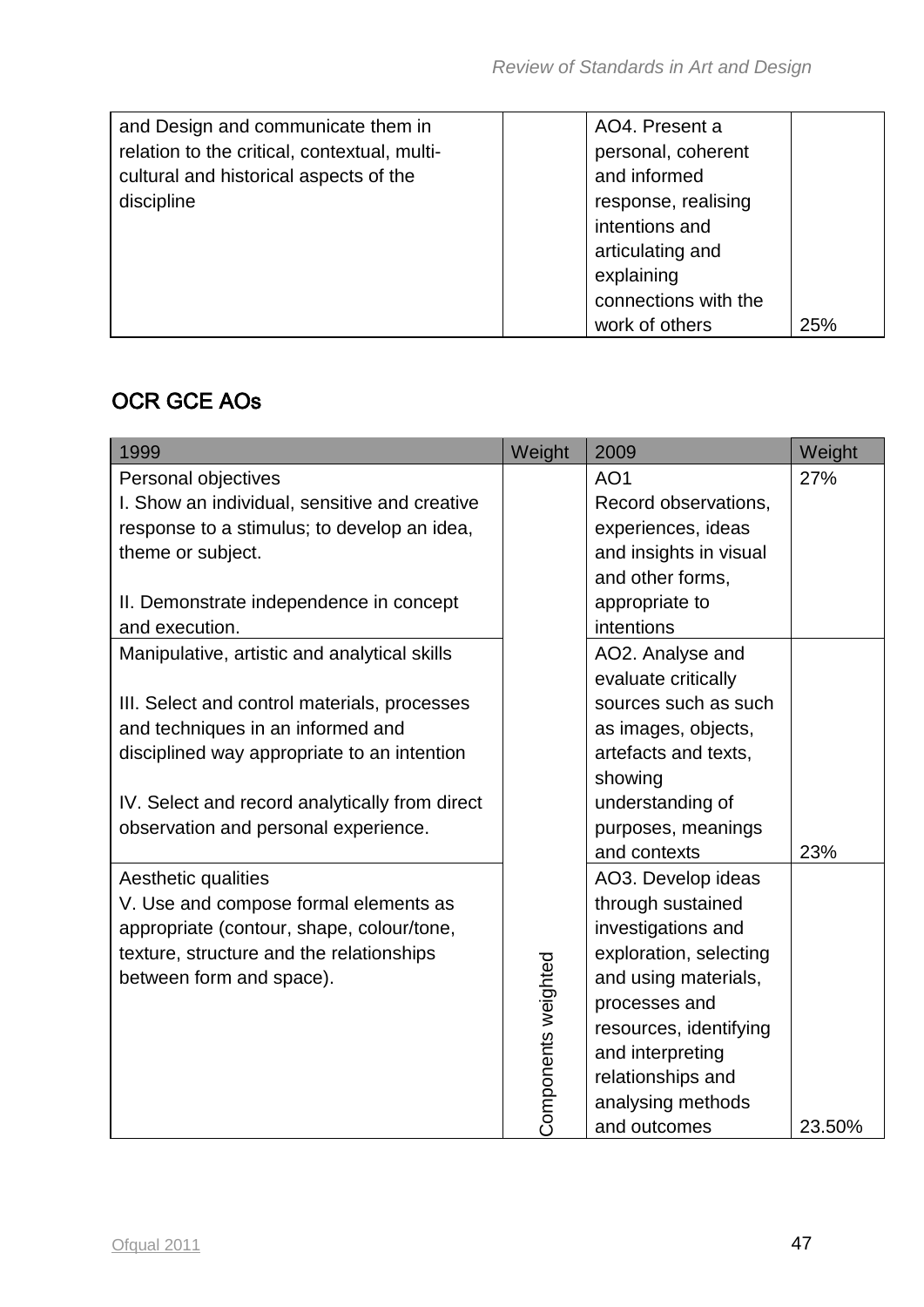| Knowledge and critical understanding      | AO4. Present a       |        |
|-------------------------------------------|----------------------|--------|
| VI. Select and communicate information    | personal, coherent   |        |
| relevant to an idea, subject or theme and | and informed         |        |
| evaluate this in a systematic way.        | response, realising  |        |
|                                           | intentions and       |        |
| VII. Make critical judgements and show a  | articulating and     |        |
| developing appreciation and cultural      | explaining           |        |
| awareness through personal ideas and      | connections with the |        |
| images.                                   | work of others       | 26.50% |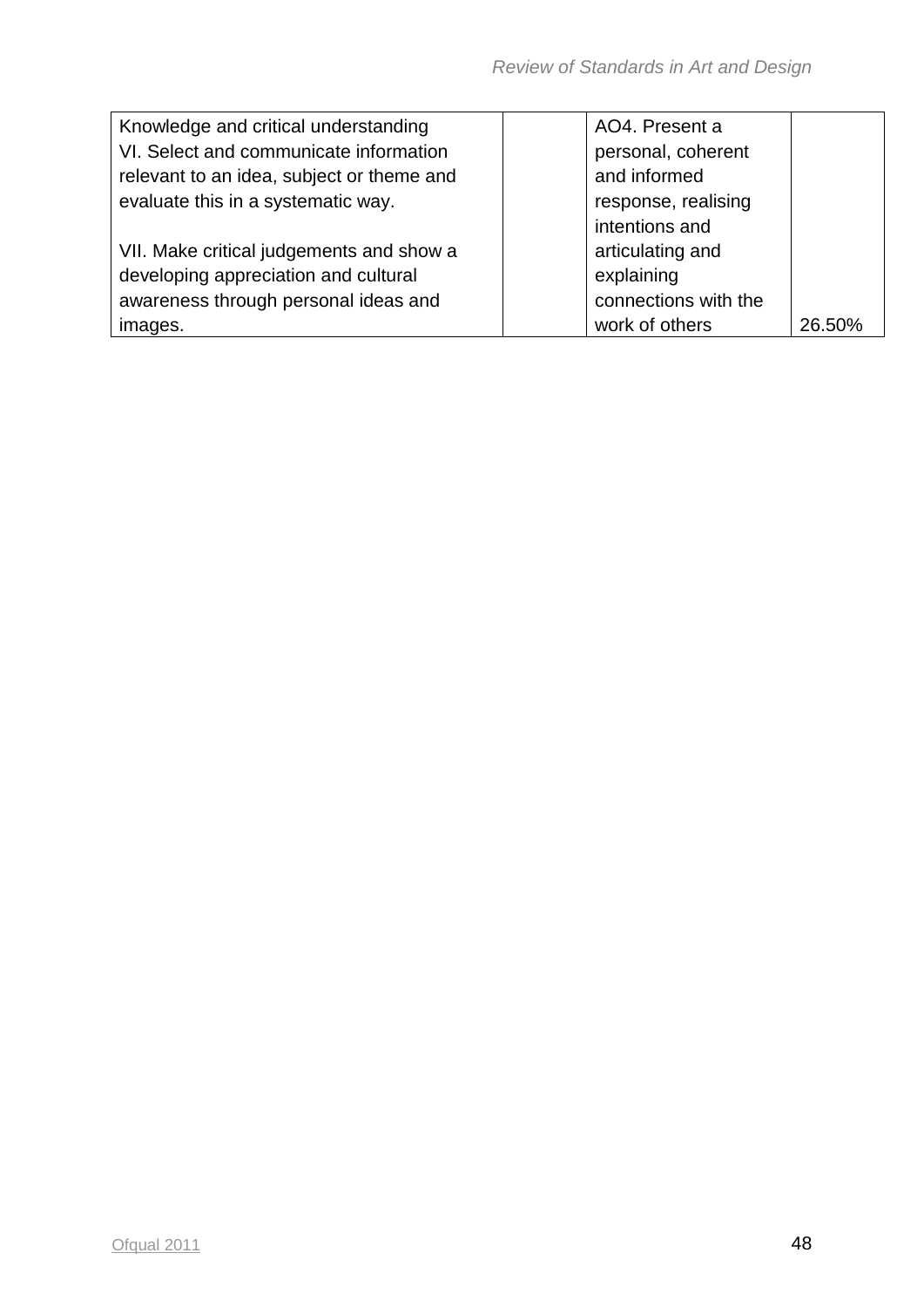## WJEC GCE AOs

| 1998                                             | Weight       | 2009                   | Weight |
|--------------------------------------------------|--------------|------------------------|--------|
| a) Show a personal response to stimulus e.g.     |              | AO <sub>1</sub>        |        |
| an idea, theme or subject                        |              | Record observations,   |        |
| b) Record from direct observation and            |              | experiences, ideas     |        |
| personal experience                              |              | and insights in visual |        |
| c) Sustain a chosen study from conception to     |              | and other forms,       |        |
| realisation                                      |              | appropriate to         |        |
| d) Work independently in realising their         |              | intentions             | 25%    |
| intentions                                       |              | AO2. Analyse and       |        |
| e) Analyse an idea, theme, subject or            |              | evaluate critically    |        |
| concept by research, selection,                  |              | sources such as such   |        |
| communication, realisation and evaluation        |              | as images, objects,    |        |
| f) Identify and solve problems and               |              | artefacts and texts,   |        |
| understand and utilise the functions of design   |              | showing                |        |
| in its relationship to all Art, Craft and Design |              | understanding of       |        |
| activities, taking account of economic           |              | purposes, meanings     |        |
| considerations as appropriate;                   |              | and contexts           | 25%    |
| g) Synthesise ideas, intention and feeling       |              | AO3. Develop ideas     |        |
| with materials, techniques and processes         |              | through sustained      |        |
| h) Use and compose visual elements e.g.          |              | investigations and     |        |
| line, tone, colour, pattern, texture, shape,     |              | exploration, selecting |        |
| form, space;                                     |              | and using materials,   |        |
| i) Select and control materials and processes    |              | processes and          |        |
| in a systematic and disciplined way;             |              | resources, identifying |        |
| j) Show a critical appreciation of artefacts of  |              | and interpreting       |        |
| an historical, cultural, or personal nature and  |              | relationships and      |        |
| to communicate this appreciation by suitable     |              | analysing methods      |        |
| means                                            |              | and outcomes           | 25%    |
|                                                  |              | AO4. Present a         |        |
|                                                  |              | personal, coherent     |        |
|                                                  |              | and informed           |        |
|                                                  |              | response, realising    |        |
|                                                  |              | intentions and         |        |
|                                                  | No weighting | articulating and       |        |
|                                                  |              | explaining             |        |
|                                                  |              | connections with the   |        |
|                                                  |              | work of others         | 25%    |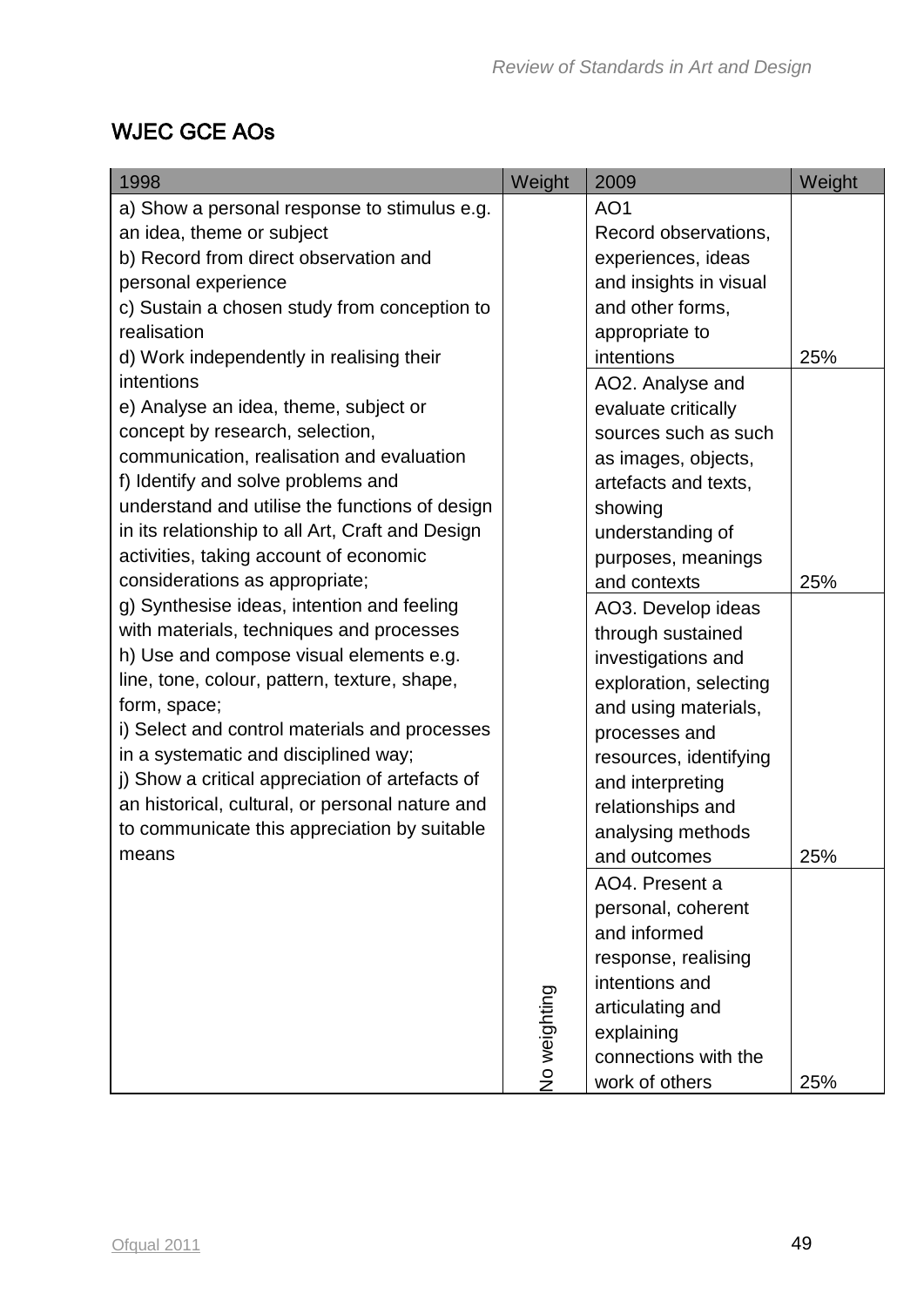# **Appendix D: Details of GCE A level and GCSE specifications reviewed**

|      |                           | GCSE awarding organisation and specification codes        |             |           |            |             |  |  |  |  |
|------|---------------------------|-----------------------------------------------------------|-------------|-----------|------------|-------------|--|--|--|--|
|      |                           | <b>AQA</b>                                                | <b>CCEA</b> | Edexcel   | <b>OCR</b> | <b>WJEC</b> |  |  |  |  |
|      | 1999                      | 1191                                                      | G07-1       | 1015      | 1300-1305  | 102         |  |  |  |  |
| Year | 2009<br>3201-3206<br>3510 |                                                           | 1027-1032   | 1910-1915 | 102-01     |             |  |  |  |  |
|      |                           | GCE A level awarding organisation and specification codes |             |           |            |             |  |  |  |  |
|      |                           | <b>AQA</b>                                                | <b>CCEA</b> | Edexcel   | <b>OCR</b> | <b>WJEC</b> |  |  |  |  |
|      | 1998/9                    | 4191                                                      | 1707-1      | 9020-9028 | 9309/1     | 0002        |  |  |  |  |
| Year | 2009                      | $5201 - 6$                                                | 3510        | 9030-9036 | 2900-2956  | 519-01      |  |  |  |  |

NB: for both GCSE and GCE Art and Design, there was often a greater choice of specifications to choose from, for the purposes of the review only the above specification codes were reviewed.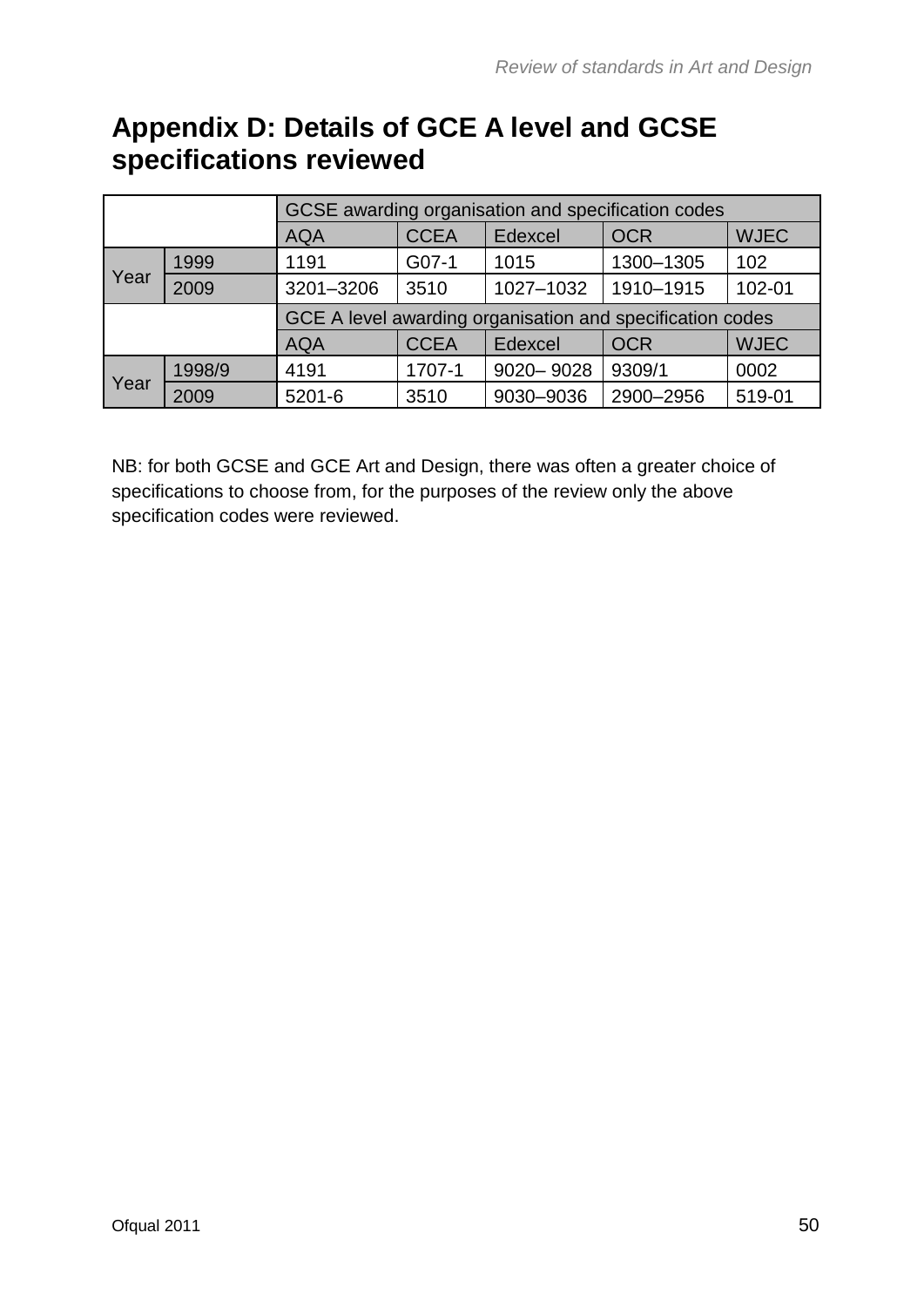# **Appendix E: Details of GCSE and GCE A level scripts reviewed**

|                    |               |            | Awarding organisation |         |            |             |  |  |  |  |
|--------------------|---------------|------------|-----------------------|---------|------------|-------------|--|--|--|--|
|                    |               | <b>AQA</b> | <b>CCEA</b>           | Edexcel | <b>OCR</b> | <b>WJEC</b> |  |  |  |  |
|                    | Year<br>Grade |            |                       | 2009    |            |             |  |  |  |  |
|                    | A             | $6*$       | $4^*$                 | $5^*$   | $15*$      | $11*$       |  |  |  |  |
|                    |               | $6***$     | $4***$                | $5***$  | $15*$      | $11*$       |  |  |  |  |
| <b>GCSE</b>        | $\mathsf{C}$  | $9*$       | $0^*$                 | $7^*$   | $11*$      | $15*$       |  |  |  |  |
|                    |               | $9**$      | $0^{**}$              | $7***$  | $11***$    | $15***$     |  |  |  |  |
|                    | F             | $6*$       | $0^*$                 | $5^*$   | $15*$      | $9*$        |  |  |  |  |
|                    |               | $5^*$      | $0^{**}$              | $5***$  | $15***$    | $9**$       |  |  |  |  |
|                    | A             | $4^*$      | $1*$                  | $8*$    | $5*$       | $12*$       |  |  |  |  |
| <b>GCE A level</b> |               | $4***$     | $1**$                 | $8***$  | $5***$     | $12**$      |  |  |  |  |
|                    | Е             | $5^*$      | $0^*$                 | $5^*$   | $0^*$      | $3^*$       |  |  |  |  |
|                    |               | $5***$     | $0^{**}$              | $5***$  | $0^{**}$   | $3***$      |  |  |  |  |

\* Number of candidate scripts (candidate work) received from the awarding organisation

\*\* Number of candidate scripts used in the script review

NB: no candidate work was available for the 1998/9 element.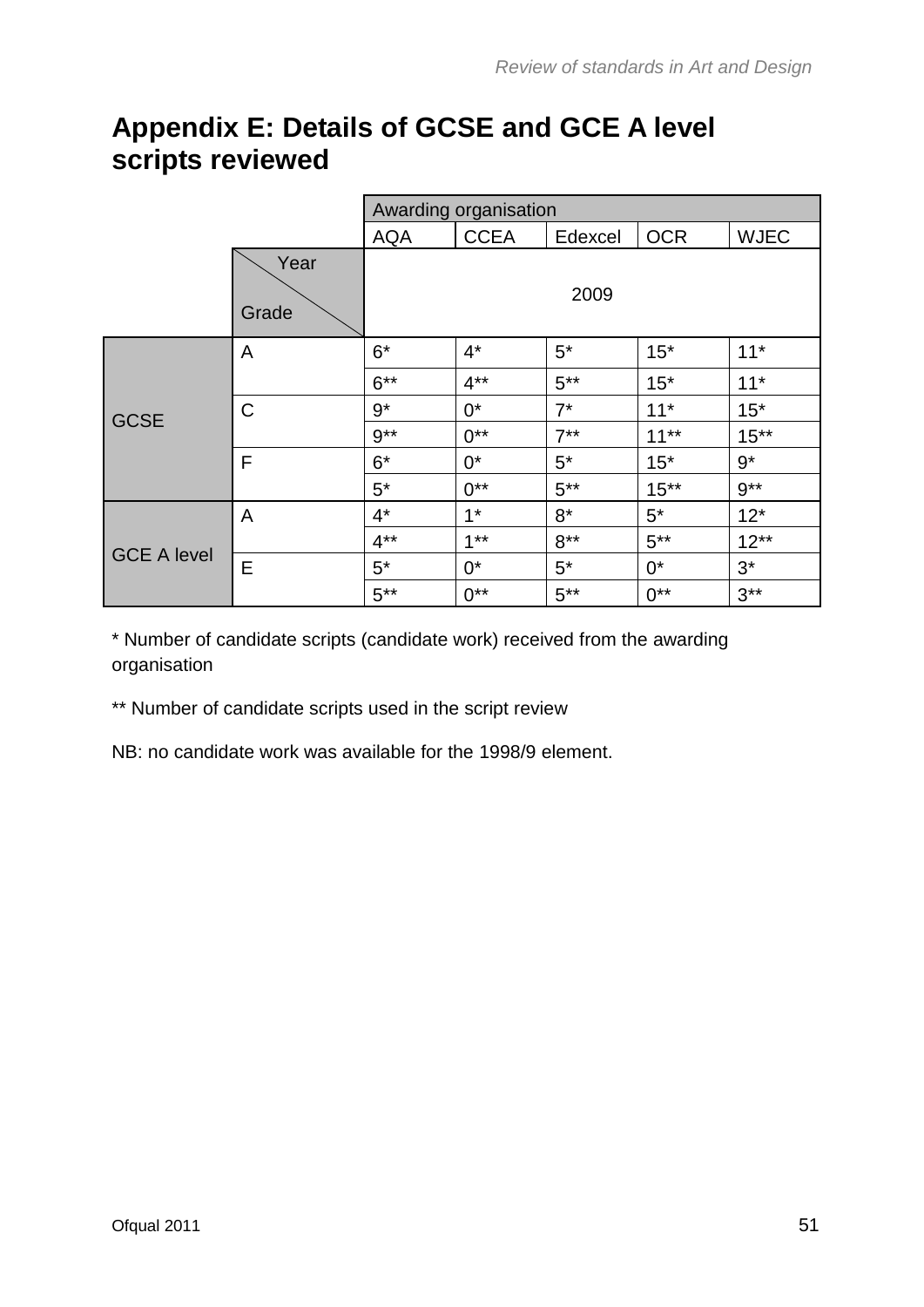|                                | 2009 materials          |              |                           |            |             |                           |                          |                           |              |                         |
|--------------------------------|-------------------------|--------------|---------------------------|------------|-------------|---------------------------|--------------------------|---------------------------|--------------|-------------------------|
|                                |                         | <b>GCSE</b>  |                           |            |             |                           |                          |                           |              |                         |
| <b>Material</b>                | <b>AQA</b>              | <b>CCEA</b>  | Edexcel                   | <b>OCR</b> | <b>WJEC</b> | <b>AQA</b>                | <b>CCEA</b>              | Edexcel                   | <b>OCR</b>   | <b>WJEC</b>             |
| Specification                  | v                       |              |                           |            |             | $\checkmark$              | $\checkmark$             | $\mathbf{v}$              | ✓            | $\checkmark$            |
| Question paper                 | ✓                       | v            |                           | ╰          |             | $\checkmark$              | $\checkmark$             | $\checkmark$              | ✓            | $\checkmark$            |
| Mark scheme                    | $\checkmark$            | $\checkmark$ |                           |            |             | $\checkmark$              | $\checkmark$             | $\checkmark$              | ✓            | $\pmb{\times}$          |
| <b>Chief Examiner's Report</b> | $\checkmark$            | $\checkmark$ | V                         |            |             | $\boldsymbol{\mathsf{x}}$ | $\checkmark$             | $\checkmark$              | ✓            | ✔                       |
| Mark distribution              | $\overline{\mathbf{v}}$ | v            | $\boldsymbol{\mathsf{x}}$ |            |             | $\checkmark$              | $\checkmark$             | $\boldsymbol{\mathsf{x}}$ | $\checkmark$ | $\overline{\mathbf{v}}$ |
| Grade boundaries               | $\checkmark$            | ✔            |                           |            |             | $\checkmark$              | $\checkmark$             | $\checkmark$              | ✓            | $\checkmark$            |
| Grade descriptions             | $\overline{\mathbf{v}}$ | ✓            |                           |            |             | $\checkmark$              | $\checkmark$             | $\checkmark$              | ✓            | $\mathbf v$             |
| Assessment grids               | M                       |              |                           |            |             |                           | $\overline{\phantom{a}}$ |                           | $\checkmark$ | $\overline{\mathbf{v}}$ |

# **Appendix F: Availability of specification materials for the purposes of this review**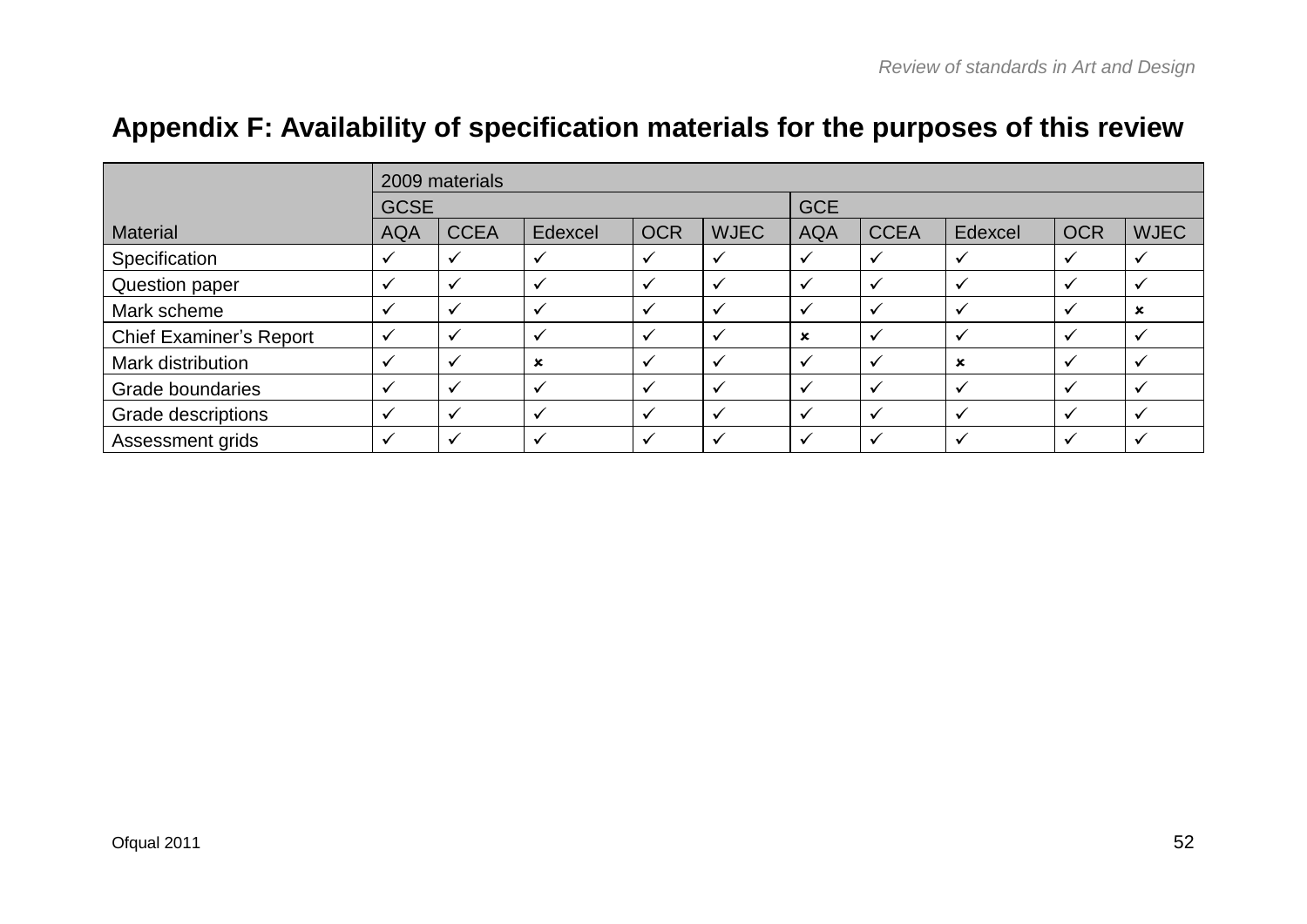|                                |              | Over time materials |             |            |             |             |                           |         |                           |                           |
|--------------------------------|--------------|---------------------|-------------|------------|-------------|-------------|---------------------------|---------|---------------------------|---------------------------|
|                                | <b>GCSE</b>  |                     |             |            | <b>GCE</b>  |             |                           |         |                           |                           |
| <b>Material</b>                | <b>AQA</b>   | <b>CCEA</b>         | Edexcel     | <b>OCR</b> | <b>WJEC</b> | <b>AQA</b>  | <b>CCEA</b>               | Edexcel | <b>OCR</b>                | <b>WJEC</b>               |
| Specification                  |              | ✓                   |             |            |             |             | $\checkmark$              |         | $\checkmark$              | $\checkmark$              |
| Question paper                 |              | ✓                   |             |            |             | $\mathbf x$ | $\checkmark$              |         | $\checkmark$              | $\checkmark$              |
| Mark scheme                    |              | ✓                   |             |            |             |             | ✓                         |         | $\checkmark$              | $\boldsymbol{\mathsf{x}}$ |
| <b>Chief Examiner's Report</b> | $\checkmark$ | ✓                   |             |            | $\mathbf x$ |             | $\mathbf{v}$              |         | $\checkmark$              | $\checkmark$              |
| Mark distribution              | $\mathbf x$  | $\mathbf x$         |             |            |             |             | $\boldsymbol{\mathsf{x}}$ | ×       | $\boldsymbol{\mathsf{x}}$ | $\checkmark$              |
| Grade boundaries               |              | J                   | $\mathbf x$ |            |             |             | v                         |         | $\checkmark$              | $\ddot{\phantom{0}}$      |
| Grade descriptions             |              | $\checkmark$        |             |            |             |             | ✓                         |         | $\checkmark$              | $\checkmark$              |
| Assessment grids               |              |                     |             |            |             |             | v                         |         |                           |                           |

 $\checkmark$  Material was available and was used in the review

Material was not available and was not used in the review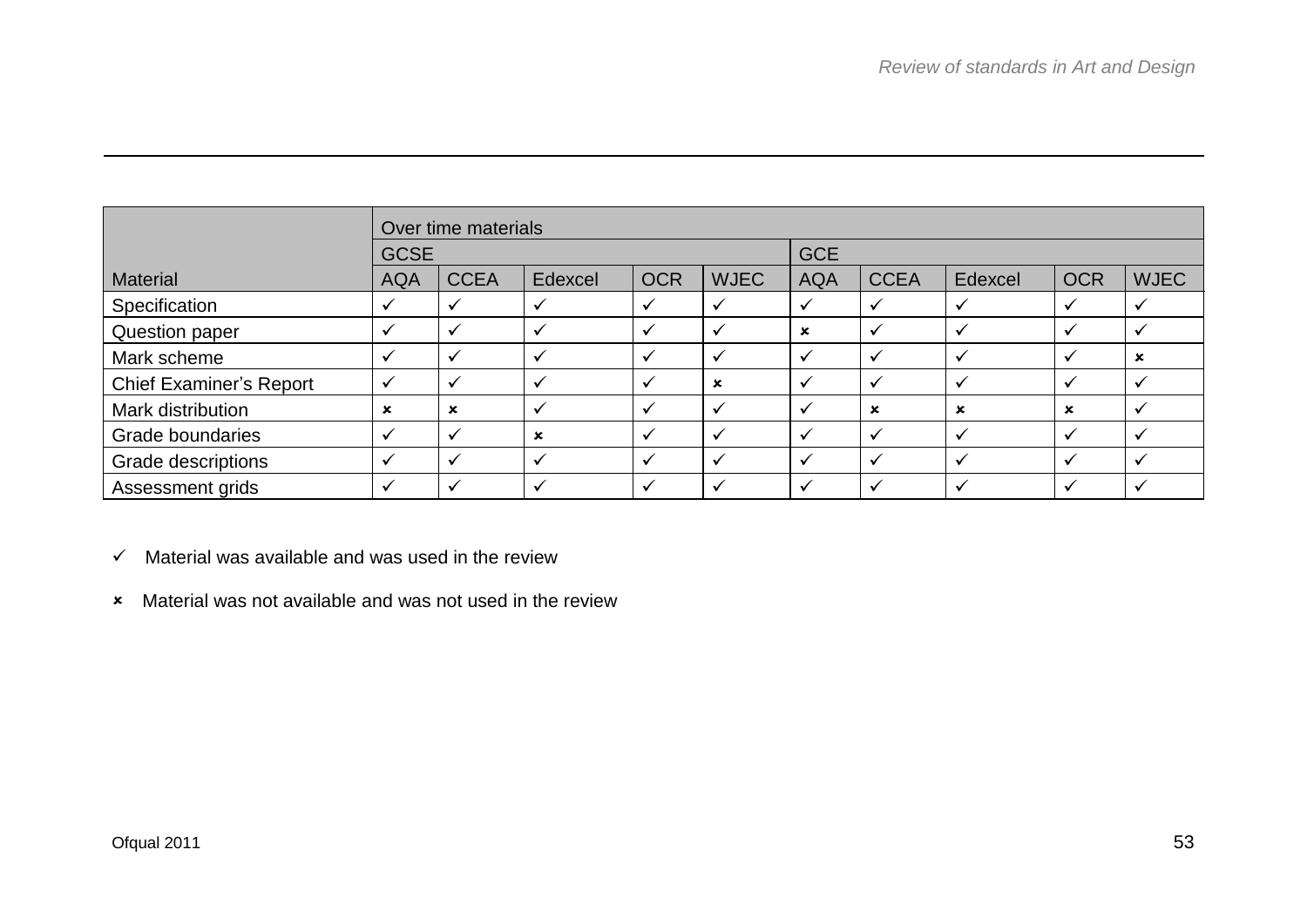# **Appendix G: Candidate achievement by grade**

# Percentage of grades awarded by awarding organisation for GCSE Art and Design, 1999 and 2009

| Awarding<br>organisation | $A^*$ | A    | B    | C    | D    | E    | F   | G   | $\cup$ | Total<br>candidate<br>entries |
|--------------------------|-------|------|------|------|------|------|-----|-----|--------|-------------------------------|
| <b>AQA 1999</b>          | 6.4   | 14.1 | 18.9 | 25.9 | 17.2 | 10.4 | 5.4 | 1.5 | 0.3    | 30,462                        |
| <b>AQA 2009</b>          | 5.7   | 15.2 | 21.0 | 32.1 | 13.0 | 8.2  | 3.6 | 1.1 | 0.1    | 58,842                        |
| <b>CCEA 1999</b>         | 8.8   | 21.3 | 22.3 | 24.8 | 10.6 | 7.0  | 3.6 | 0.9 | 0.6    | 4,557                         |
| <b>CCEA 2009</b>         | 10.1  | 24.9 | 27.1 | 23.4 | 8.5  | 3.8  | 1.3 | 0.2 | 0.7    | 4,724                         |
| Edexcel 1999             | 11.4  | 15.6 | 19.5 | 24.3 | 14.5 | 8.2  | 4.2 | 1.8 | 0.5    | 53,670                        |
| Edexcel 2009             | 7.8   | 17.1 | 25.1 | 27.8 | 11.1 | 6.4  | 3.1 | 1.3 | 0.3    | 34,209                        |
| <b>OCR 1999</b>          | 6.8   | 15.3 | 19.9 | 22.7 | 15.4 | 10.1 | 6.0 | 2.8 | 0.9    | 25,025                        |
| <b>OCR 2009</b>          | 8.2   | 16.4 | 20.0 | 28.1 | 13.9 | 7.6  | 3.6 | 1.6 | 0.6    | 16,143                        |
| <b>WJEC 1999</b>         | 6.1   | 11.6 | 22.9 | 26.1 | 17.0 | 10.2 | 4.5 | 1.4 | 0.3    | 5,906                         |
| <b>WJEC 2009</b>         | 6.4   | 14.9 | 23.8 | 28.2 | 13.3 | 7.4  | 3.4 | 1.8 | 0.8    | 7,088                         |

## Cumulative percentage of GCSE Art & Design grades achieved, 1998/9 and 2009

| Awarding<br>organisation | $A^*$ | A    | B    | C    | D    | E    | F    | G    | $\cup$ | <b>Total</b><br>candidate |
|--------------------------|-------|------|------|------|------|------|------|------|--------|---------------------------|
|                          |       |      |      |      |      |      |      |      |        | entries                   |
| <b>AQA 1999</b>          | 6.4   | 20.5 | 39.4 | 65.2 | 82.5 | 92.9 | 98.2 | 99.7 | 100.0  | 30,462                    |
| <b>AQA 2009</b>          | 5.7   | 20.9 | 41.9 | 74.0 | 87.0 | 95.2 | 98.8 | 99.9 | 100.0  | 58,842                    |
| <b>CCEA 1999</b>         | 8.8   | 30.1 | 52.4 | 77.2 | 87.8 | 94.8 | 98.4 | 99.4 | 100.0  | 4,557                     |
| <b>CCEA 2009</b>         | 10.1  | 35.0 | 62.1 | 85.5 | 94.0 | 97.8 | 99.1 | 99.3 | 100.0  | 4,724                     |
| Edexcel 1999             | 11.4  | 27.0 | 46.5 | 70.8 | 85.3 | 93.5 | 97.7 | 99.5 | 100.0  | 53,670                    |
| Edexcel 2009             | 7.8   | 24.9 | 50.0 | 77.8 | 88.9 | 95.3 | 98.4 | 99.7 | 100.0  | 34,209                    |
| <b>OCR 1999</b>          | 6.8   | 22.1 | 42.0 | 64.8 | 80.1 | 90.3 | 96.3 | 99.1 | 100.0  | 25,025                    |
| <b>OCR 2009</b>          | 8.2   | 24.6 | 44.6 | 72.7 | 86.6 | 94.2 | 97.8 | 99.4 | 100.0  | 16,143                    |
| <b>WJEC 1999</b>         | 6.1   | 17.7 | 40.6 | 66.7 | 83.6 | 93.9 | 98.4 | 99.7 | 100.0  | 5,906                     |
| <b>WJEC 2009</b>         | 6.4   | 21.3 | 45.1 | 73.3 | 86.6 | 94.0 | 97.4 | 99.2 | 100.0  | 7,088                     |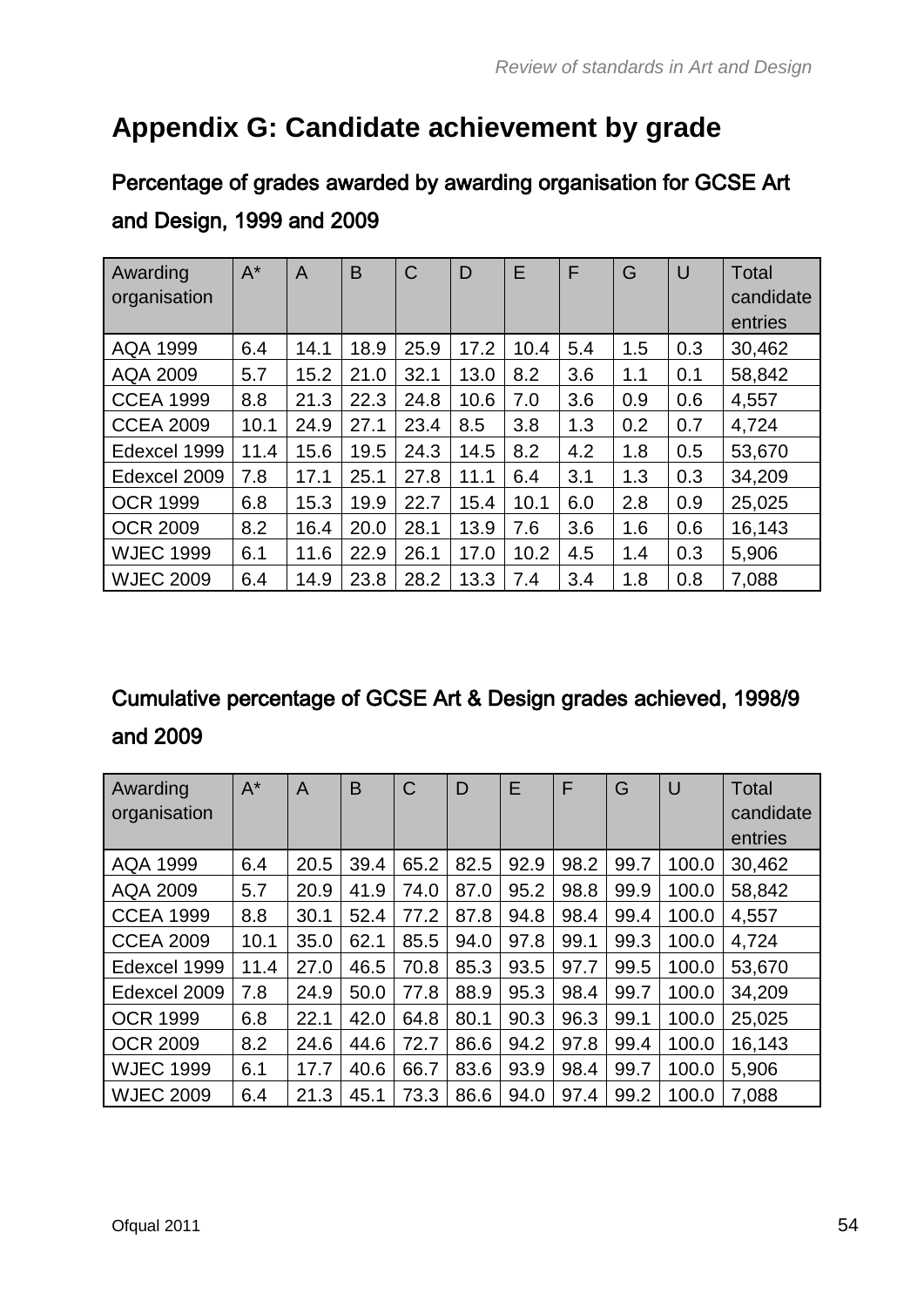

# Percentage of grades awarded by awarding organisation for GCE A level Art and Design, 1998 and 2009

| Awarding<br>organisation | $\overline{A}$ | B                         | $\mathsf C$ | D    | E    | $\mathsf{N}$ | $\cup$ | <b>Total</b><br>candidate<br>entries |  |
|--------------------------|----------------|---------------------------|-------------|------|------|--------------|--------|--------------------------------------|--|
| <b>AQA 1998</b>          | 18.6           | 19.0                      | 26.3        | 20.7 | 11.9 | 2.8          | 0.8    | 3,485                                |  |
| <b>AQA 2009</b>          | 31.9           | 24.2                      | 21.1        | 13.8 | 6.3  |              | 2.7    | 3,799                                |  |
| <b>CCEA 1998</b>         | 28.1           | 25.0                      | 21.8        | 16.7 | 6.4  | 1.6          | 0.3    | 609                                  |  |
| <b>CCEA 2009</b>         | 46.4           | 29.6                      | 18.7        | 4.0  | 1.1  |              | 0.2    | 875                                  |  |
| Edexcel 1998             | 32.8           | 19.8                      | 20.3        | 14.6 | 8.9  | 3.0          | 0.6    | 7,284                                |  |
| Edexcel 2009             | 36.3           | 22.1                      | 20.0        | 13.1 | 6.2  |              | 2.3    | 5,043                                |  |
| <b>OCR 1999</b>          |                | Information not available |             |      |      |              |        |                                      |  |
| <b>OCR 2009</b>          | 30.6           | 26.5                      | 21.5        | 15.8 | 4.3  |              | 1.3    | 716                                  |  |
| <b>WJEC 1998</b>         |                | Information not available |             |      |      |              |        |                                      |  |
| <b>WJEC 2009</b>         | 27.5           | 23.4                      | 28.3        | 14.7 | 4.4  |              | 1.7    | 958                                  |  |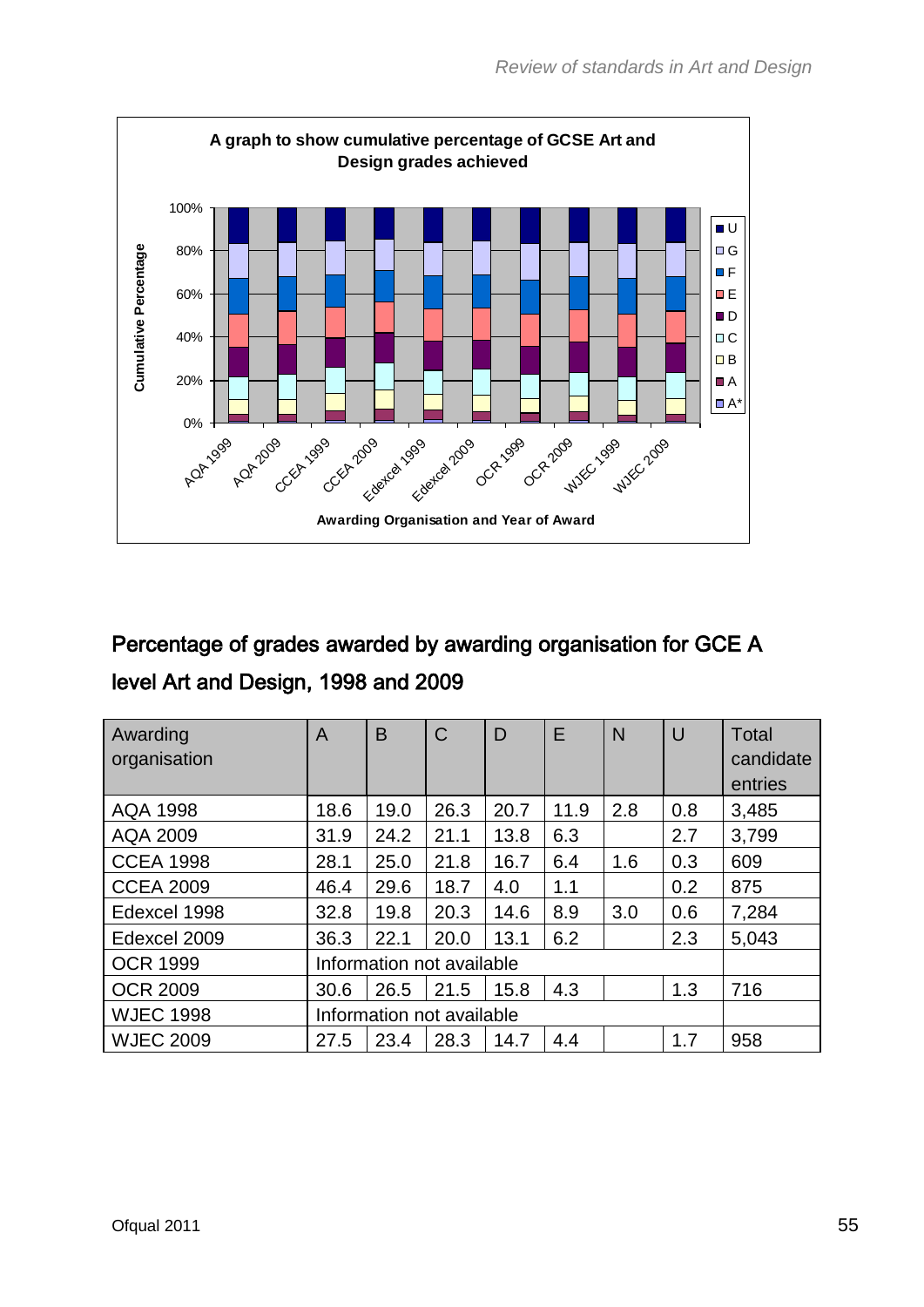# GCE A level candidate entry numbers by awarding organisation and cumulative pass rates across grade boundaries between 1998/9 and 2009

| Awarding         |                           |                           |      |      |      |      |       | <b>Total</b><br>candidate |
|------------------|---------------------------|---------------------------|------|------|------|------|-------|---------------------------|
| organisation     | A                         | B                         | C    | D    | E    | N    | U     | entries                   |
| <b>AQA 1998</b>  | 18.6                      | 37.6                      | 63.9 | 84.6 | 96.4 | 99.2 | 100.0 | 3,845                     |
| AQA 2009         | 31.9                      | 56.1                      | 77.2 | 91.0 | 97.3 |      | 100.0 | 3,799                     |
| <b>CCEA 1998</b> | 28.1                      | 53.0                      | 74.9 | 91.6 | 98.0 | 99.7 | 100.0 | 609                       |
| <b>CCEA 2009</b> | 46.4                      | 76.0                      | 94.7 | 98.7 | 99.8 |      | 100.0 | 875                       |
| Edexcel 1998     | 32.8                      | 52.6                      | 72.9 | 87.4 | 96.3 | 99.4 | 100.0 | 7,284                     |
| Edexcel 2009     | 36.3                      | 58.4                      | 78.4 | 91.5 | 97.7 |      | 100.0 | 5,043                     |
| <b>OCR 1999</b>  |                           | Information not available |      |      |      |      |       |                           |
| <b>OCR 2009</b>  | 30.6                      | 57.1                      | 78.6 | 94.4 | 98.7 |      | 100.0 | 716                       |
| <b>WJEC 1998</b> | Information not available |                           |      |      |      |      |       |                           |
| <b>WJEC 2009</b> | 27.5                      | 50.9                      | 79.2 | 93.9 | 98.3 |      | 100.0 | 958                       |

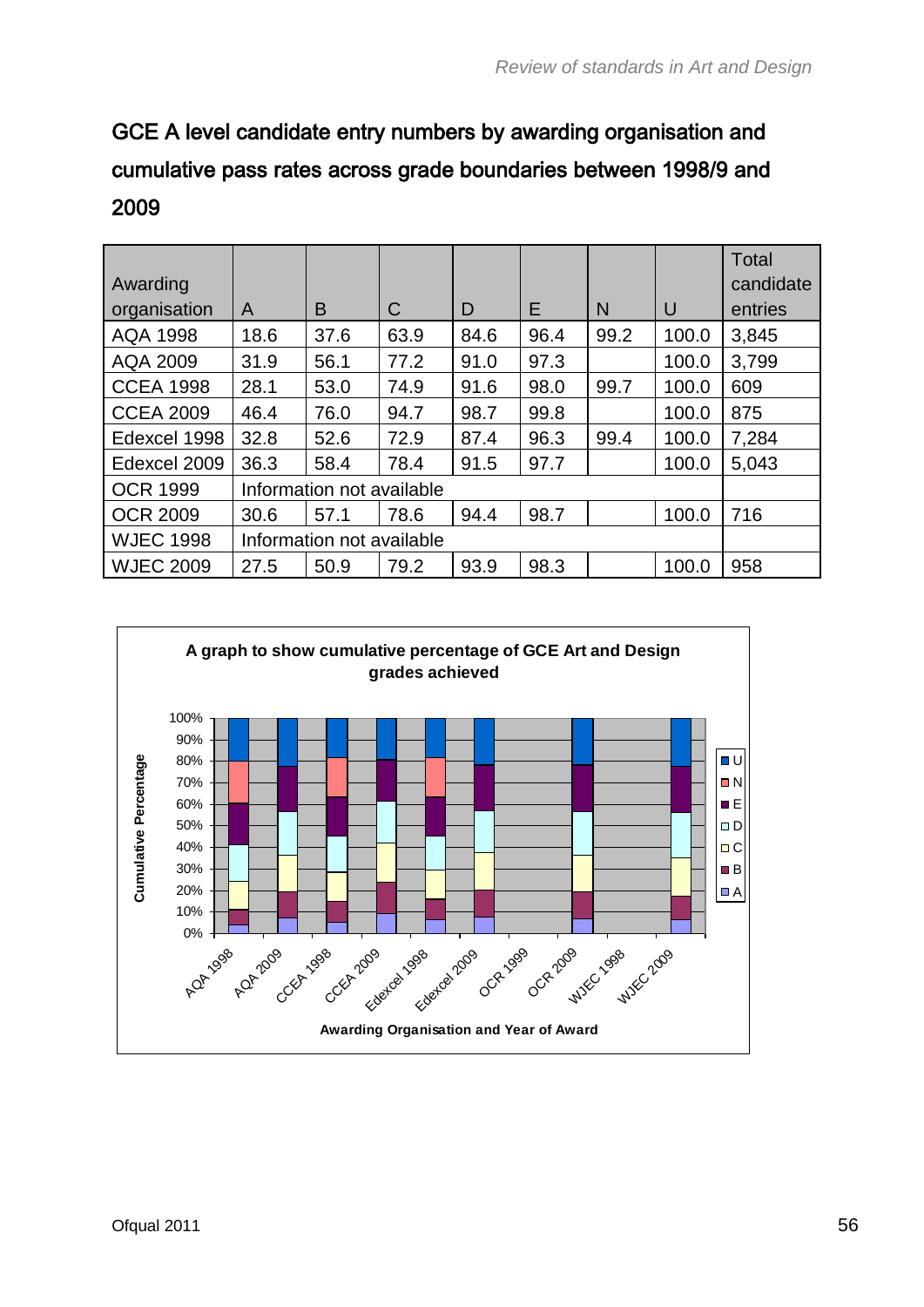# **Appendix H: Script ranking positions summaries**

NB: where possible, quartiles/halves have been split with equal numbers of scripts.

'NSP' indicates that either no scripts were provided or no scripts were available at that level and for that grade. Therefore, percentages cannot be calculated.

#### Number of data pairs statistically analysed in the script review

| Number of data pairs analysed |                | Number of<br>blank lines | Number of<br>missing/null<br>observations |    |
|-------------------------------|----------------|--------------------------|-------------------------------------------|----|
|                               | A              | 4,892                    |                                           | 51 |
| <b>GCSE</b> grade             | $\overline{C}$ | 4,457                    | 5                                         |    |
|                               |                | 3,356                    | 5                                         |    |
|                               | A              | 4,173                    | 5                                         |    |
| <b>GCE A level grade</b>      | F              | 984                      |                                           |    |

#### Grade A GCSE Art and Design scripts (41 in total)

| Awarding organisation   |        | 2009     |  |  |  |  |
|-------------------------|--------|----------|--|--|--|--|
| AQA                     |        | 6        |  |  |  |  |
| CCEA                    |        | 4        |  |  |  |  |
| Edexcel                 | 5      |          |  |  |  |  |
| <b>OCR</b>              |        | 15       |  |  |  |  |
| <b>WJEC</b>             |        | 11       |  |  |  |  |
| Quartile 1 (11 scripts) |        |          |  |  |  |  |
| AQA                     |        | 50.00%   |  |  |  |  |
| <b>CCEA</b>             |        | 75.00%   |  |  |  |  |
| Edexcel                 | 40.00% |          |  |  |  |  |
| OCR                     |        | 20.00%   |  |  |  |  |
| <b>WJEC</b>             |        | 0.00%    |  |  |  |  |
| Quartile 2 (10 scripts) |        |          |  |  |  |  |
| AQA                     |        | 16.67%   |  |  |  |  |
| <b>CCEA</b>             |        | $0.00\%$ |  |  |  |  |
| Edexcel                 |        | 60.00%   |  |  |  |  |
| OCR                     | 26.67% |          |  |  |  |  |
| <b>WJEC</b>             | 18.18% |          |  |  |  |  |
| Quartile 3 (10 scripts) |        |          |  |  |  |  |
| AQA                     |        | 0.00%    |  |  |  |  |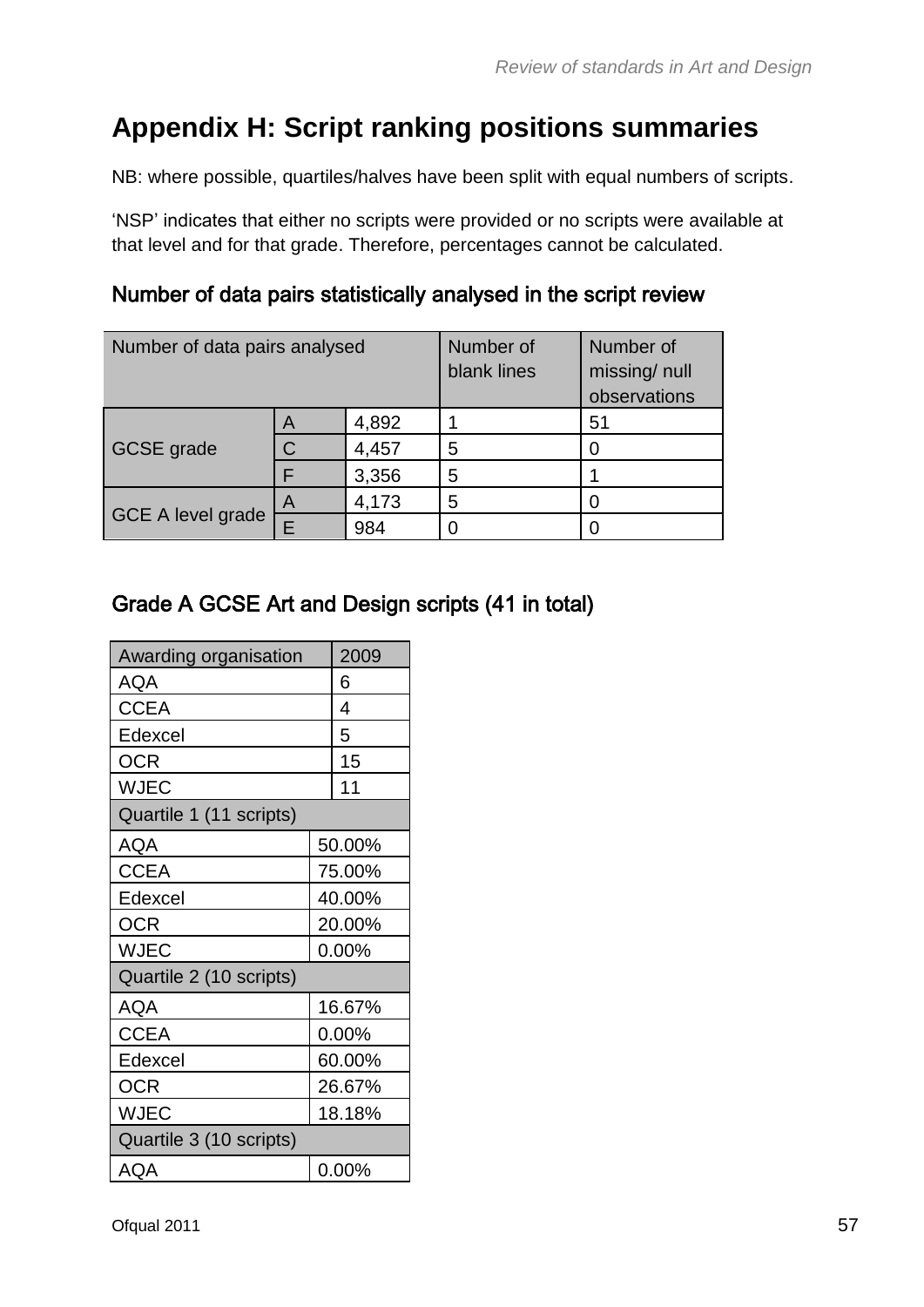| <b>CCEA</b>             | 25.00% |
|-------------------------|--------|
| Edexcel                 | 0.00%  |
| <b>OCR</b>              | 26.67% |
| <b>WJEC</b>             | 45.45% |
| Quartile 4 (10 scripts) |        |
| <b>AQA</b>              | 33.33% |
| <b>CCEA</b>             | 0.00%  |
| Edexcel                 | 0.00%  |
| <b>OCR</b>              | 26.67% |
| WJEC                    | 36.36% |

## Grade C GCSE Art and Design scripts (41 in total)

| Awarding organisation   |   | 2009       |
|-------------------------|---|------------|
| <b>AQA</b>              | 9 |            |
| <b>CCEA</b>             |   | 0          |
| Edexcel                 |   | 6          |
| <b>OCR</b>              |   | 11         |
| <b>WJEC</b>             |   | 15         |
| Quartile 1 (11 scripts) |   |            |
| <b>AQA</b>              |   | 44.44%     |
| <b>CCEA</b>             |   | <b>NSP</b> |
| Edexcel                 |   | 16.67%     |
| <b>OCR</b>              |   | 36.36%     |
| <b>WJEC</b>             |   | 13.33%     |
| Quartile 2 (10 scripts) |   |            |
| <b>AQA</b>              |   | 33.33%     |
| <b>CCEA</b>             |   | <b>NSP</b> |
| Edexcel                 |   | 16.67%     |
| <b>OCR</b>              |   | 18.18%     |
| <b>WJEC</b>             |   | 26.67%     |
| Quartile 3 (10 scripts) |   |            |
| <b>AQA</b>              |   | 11.11%     |
| <b>CCEA</b>             |   | <b>NSP</b> |
| Edexcel                 |   | 16.67%     |
| <b>OCR</b>              |   | 27.27%     |
| <b>WJEC</b>             |   | 33.33%     |
| Quartile 4 (10 scripts) |   |            |
| AQA                     |   | 11.11%     |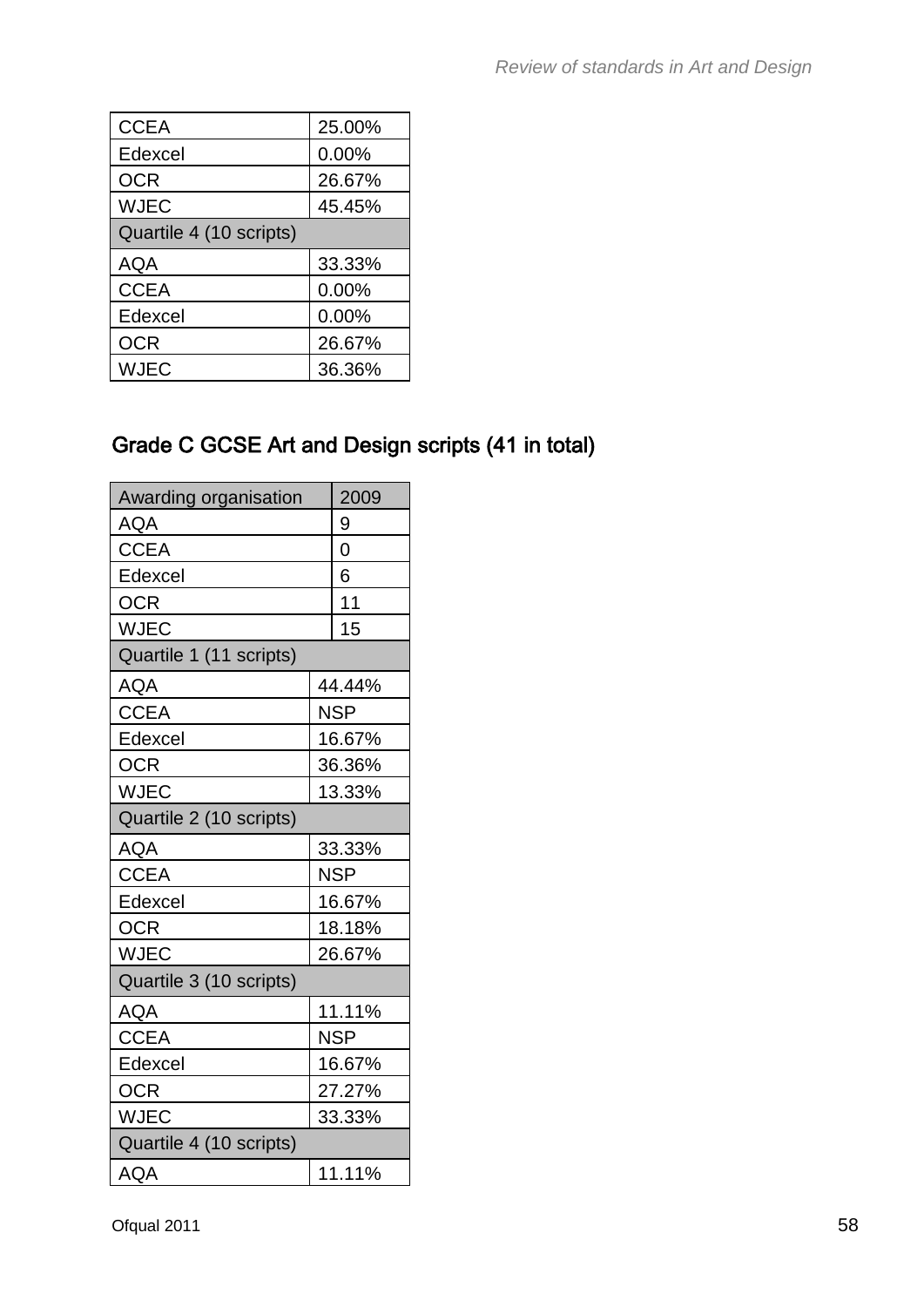| <b>CCEA</b> | NSP    |
|-------------|--------|
| Edexcel     | 50.00% |
| OCR         | 18.18% |
| <b>WJEC</b> | 26.67% |

### Grade F GCSE Art and Design scripts (35 in total)

| Awarding organisation  |   | 2009       |
|------------------------|---|------------|
| <b>AQA</b>             | 6 |            |
| <b>CCEA</b>            |   | 0          |
| Edexcel                |   | 5          |
| <b>OCR</b>             |   | 15         |
| <b>WJEC</b>            |   | 9          |
| Quartile 1 (9 scripts) |   |            |
| <b>AQA</b>             |   | 0.00%      |
| <b>CCEA</b>            |   | <b>NSP</b> |
| Edexcel                |   | 20.00%     |
| <b>OCR</b>             |   | 46.67%     |
| <b>WJEC</b>            |   | 11.11%     |
| Quartile 2 (9 scripts) |   |            |
| AQA                    |   | 16.67%     |
| <b>CCEA</b>            |   | <b>NSP</b> |
| Edexcel                |   | 40.00%     |
| <b>OCR</b>             |   | 20.00%     |
| <b>WJEC</b>            |   | 33.33%     |
| Quartile 3 (9 scripts) |   |            |
| AQA                    |   | 50.00%     |
| <b>CCEA</b>            |   | <b>NSP</b> |
| Edexcel                |   | 40.00%     |
| <b>OCR</b>             |   | 6.67%      |
| <b>WJEC</b>            |   | 33.33%     |
| Quartile 4 (8 scripts) |   |            |
| <b>AQA</b>             |   | 33.33%     |
| <b>CCEA</b>            |   | <b>NSP</b> |
| Edexcel                |   | 0.00%      |
| <b>OCR</b>             |   | 26.67%     |
| <b>WJEC</b>            |   | 22.22%     |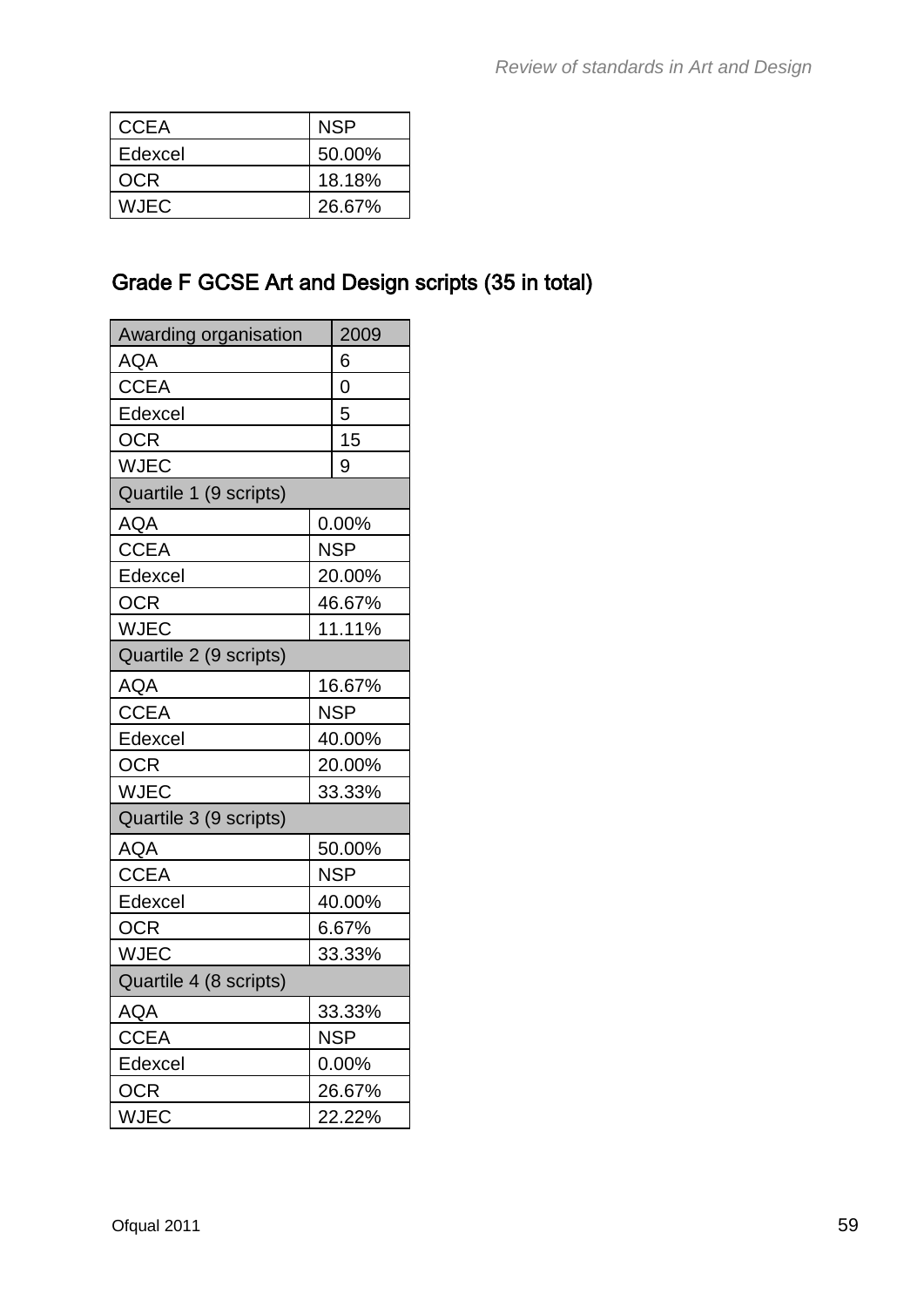## Grade A GCE A level Art and Design scripts (30 in total)

| Awarding organisation  | 2009           |         |
|------------------------|----------------|---------|
| <b>AQA</b>             | 4              |         |
| <b>CCEA</b>            | $\overline{1}$ |         |
| Edexcel                |                | 8       |
| <b>OCR</b>             |                | 5       |
| <b>WJEC</b>            |                | 12      |
| Quartile 1 (7 scripts) |                |         |
| <b>AQA</b>             |                | 25%     |
| <b>CCEA</b>            |                | 0%      |
| Edexcel                |                | 25%     |
| <b>OCR</b>             |                | 80%     |
| <b>WJEC</b>            |                | 0%      |
| Quartile 2 (8 scripts) |                |         |
| AQA                    |                | 25.00%  |
| <b>CCEA</b>            |                | 0.00%   |
| Edexcel                |                | 37.50%  |
| <b>OCR</b>             |                | 0.00%   |
| <b>WJEC</b>            |                | 33.33%  |
| Quartile 3 (7 scripts) |                |         |
| <b>AQA</b>             |                | 50.00%  |
| <b>CCEA</b>            |                | 0.00%   |
| Edexcel                |                | 12.50%  |
| <b>OCR</b>             |                | 20.00%  |
| <b>WJEC</b>            |                | 25.00%  |
| Quartile 4 (8 scripts) |                |         |
| <b>AQA</b>             |                | 0.00%   |
| <b>CCEA</b>            |                | 100.00% |
| Edexcel                |                | 25.00%  |
| <b>OCR</b>             |                | 0.00%   |
| <b>WJEC</b>            |                | 41.67%  |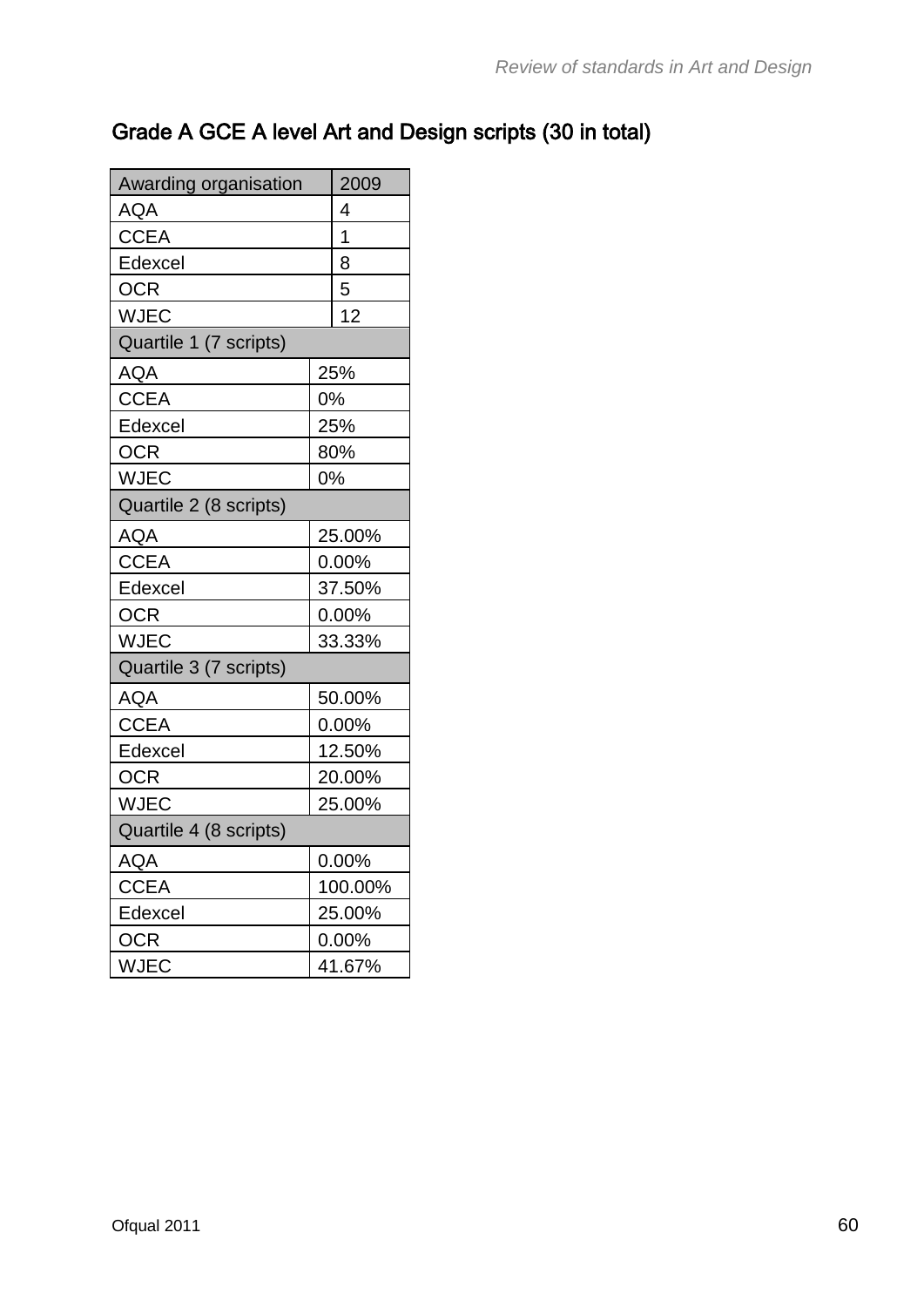## Grade E GCE A level Art and Design scripts (13 in total)

| Awarding organisation   | 2009 |            |
|-------------------------|------|------------|
| AQA                     |      | 5          |
| <b>CCEA</b>             |      | 0          |
| Edexcel                 |      | 5          |
| OCR                     |      | 0          |
| <b>WJEC</b>             |      | 3          |
| First half (7 scripts)  |      |            |
| AQA                     |      | 80%        |
| <b>CCEA</b>             |      | <b>NSP</b> |
| Edexcel                 |      | 40%        |
| OCR                     |      | NSP        |
| <b>WJEC</b>             |      | 33.33%     |
| Second half (6 scripts) |      |            |
| AQA                     |      | 20%        |
| <b>CCEA</b>             |      | <b>NSP</b> |
| Edexcel                 |      | 60%        |
| <b>OCR</b>              |      | <b>NSP</b> |
| WJEC                    |      | 66.67%     |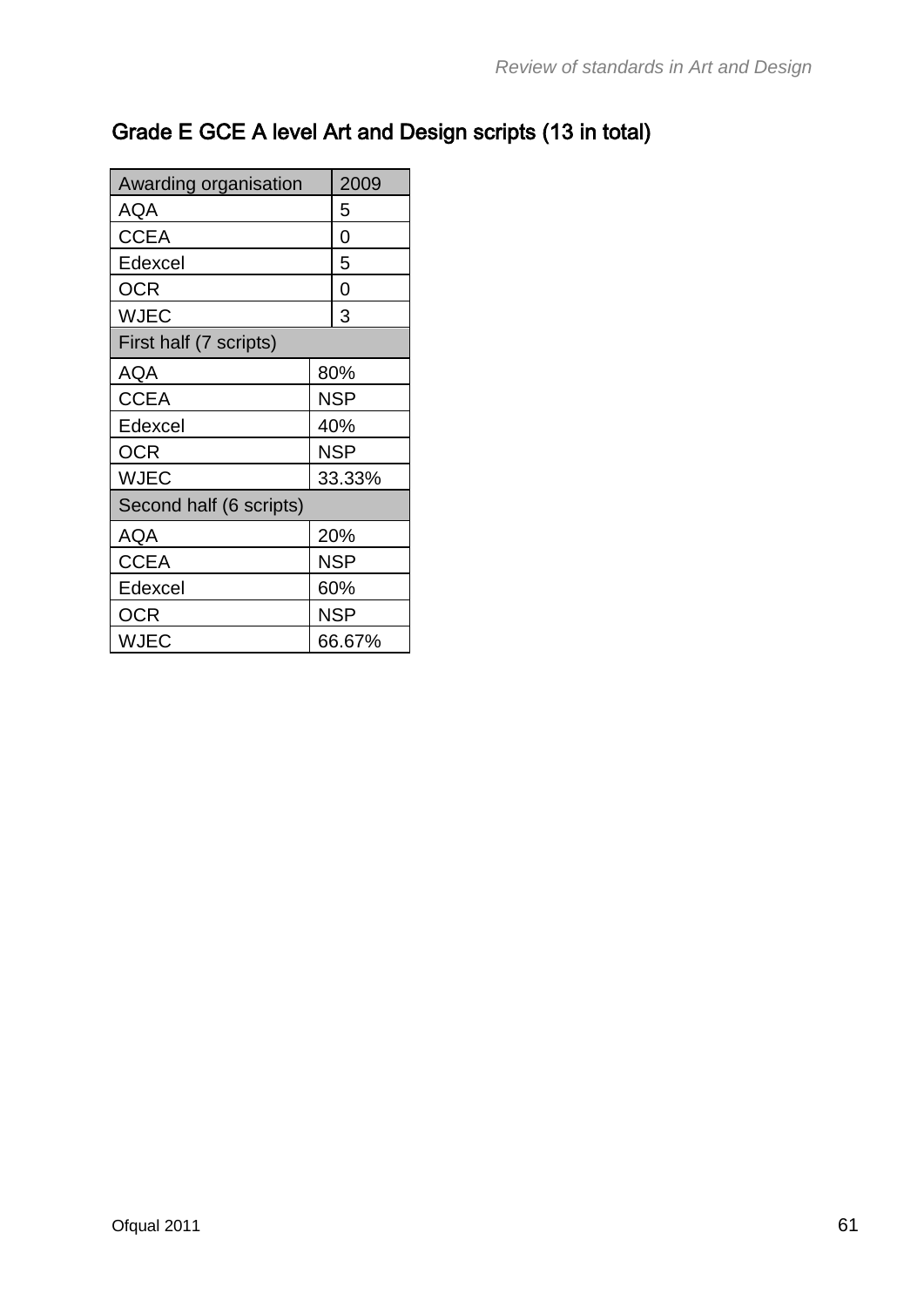# **Appendix I: Tables to show the measure, Standard Error of Measurement (SEM) and infit** *t* **values of the ranked scripts**

NB: SEM of above 2 indicates that judgements were not quite fitting the expected pattern. The same can be said of the infit t values. Where there are measures and standard errors in brackets it indicates that the Facets Winstep analysis software is indicating that whilst that script was worst than all others it was ranked against, it may not be worse than other information that could be inputted (potentially).

| Art and Design: GCSE Grade A |            |              |           | Art and Design: GCSE Grade C |                |            |              |           |
|------------------------------|------------|--------------|-----------|------------------------------|----------------|------------|--------------|-----------|
| <b>Measure</b>               | <b>SEM</b> | Awarding     | Infit $t$ |                              | <b>Measure</b> | <b>SEM</b> | Awarding     | Infit $t$ |
|                              |            | organisation |           |                              |                |            | organisation |           |
| $-3.57$                      | 0.3        | <b>AQA</b>   | 0.98      |                              | $-6.53$        | 1.07       | Edexcel      | 0.88      |
| $-3.24$                      | 0.72       | <b>WJEC</b>  | 1         |                              | $-5.03$        | 0.22       | <b>WJEC</b>  | 1.03      |
| $-3.23$                      | 0.49       | <b>WJEC</b>  | 1.05      | 1.07                         | $-4.94$        | 0.22       | <b>WJEC</b>  | 1.04      |
| $-2.59$                      | 0.24       | <b>OCR</b>   |           |                              | $-4.65$        | 0.21       | <b>OCR</b>   | 1.03      |
| $-2.26$                      | 0.23       | <b>OCR</b>   | 0.89      |                              | $-4.61$        | 0.21       | <b>WJEC</b>  | 0.98      |
| $-2.25$                      | 0.23       | <b>OCR</b>   | 0.89      |                              | $-4.37$        | 0.21       | <b>OCR</b>   | 0.96      |
| $-1.95$                      | 0.23       | <b>AQA</b>   | 1.12      |                              | $-4.35$        | 0.21       | <b>AQA</b>   | 0.89      |
| $-1.67$                      | 0.24       | <b>WJEC</b>  | 1.1       | 0.98                         | $-4.25$        | 0.21       | <b>WJEC</b>  | 1.04      |
| $-1.39$                      | 0.23       | <b>WJEC</b>  |           |                              | $-3.91$        | 0.47       | Edexcel      | 0.99      |
| $-1.3$                       | 0.23       | <b>OCR</b>   | 0.99      |                              | $-3.67$        | 0.23       | Edexcel      | 0.99      |
| $-0.89$                      | 0.21       | <b>WJEC</b>  | 1.03      | $-3.19$                      | 0.25           | <b>AQA</b> | 1.03         |           |
| $-0.67$                      | 0.3        | <b>WJEC</b>  | 1.07      |                              | $-3.05$        | 0.5        | <b>WJEC</b>  | 0.83      |
| $-0.57$                      | 0.25       | <b>OCR</b>   | 0.96      |                              | $-1.45$        | 0.23       | <b>WJEC</b>  | 1.1       |
| $-0.55$                      | 0.25       | <b>CCEA</b>  | 0.91      |                              | $-1.19$        | 0.22       | Edexcel      | 0.98      |
| $-0.4$                       | 0.19       | <b>WJEC</b>  | 0.94      |                              | $-1.06$        | 0.23       | <b>OCR</b>   | 1.07      |
| $-0.3$                       | 0.19       | <b>OCR</b>   | 1.01      |                              | $-0.65$        | 0.22       | <b>OCR</b>   | 1.03      |
| $-0.23$                      | 0.19       | <b>WJEC</b>  | 0.98      |                              | $-0.56$        | 0.22       | <b>WJEC</b>  | 0.95      |
| $-0.2$                       | 0.19       | <b>OCR</b>   | 0.99      |                              | $-0.28$        | 0.22       | <b>WJEC</b>  | 0.98      |
| $-0.19$                      | 0.23       | <b>WJEC</b>  | 1.11      |                              | 0.15           | 0.23       | <b>OCR</b>   | 0.9       |
| $-0.05$                      | 0.23       | <b>OCR</b>   | 1         |                              | 0.42           | 0.25       | <b>WJEC</b>  | 0.98      |
| 0.12                         | 0.19       | Edexcel      | 1         |                              | 1.02           | 0.21       | <b>OCR</b>   | 0.99      |
| 0.18                         | 0.19       | <b>OCR</b>   | 0.99      |                              | 1.41           | 0.27       | <b>AQA</b>   | 1.08      |
| 0.51                         | 0.19       | <b>OCR</b>   | 1.1       |                              | 1.5            | 0.29       | <b>AQA</b>   | 0.88      |
| 0.53                         | 0.24       | <b>WJEC</b>  | 0.89      |                              | 1.55           | 0.2        | Edexcel      | 0.96      |
| 0.54                         | 0.22       | <b>WJEC</b>  | 1.11      |                              | 1.75           | 0.19       | <b>WJEC</b>  | 1.1       |
| 0.71                         | 0.22       | Edexcel      | 0.88      |                              | 1.86           | 0.27       | <b>WJEC</b>  | 1.02      |
| 0.71                         | 0.2        | <b>AQA</b>   | 0.96      |                              | 2.01           | 0.19       | <b>OCR</b>   | 0.97      |

The scripts are listed by candidate performance, with the lowest first.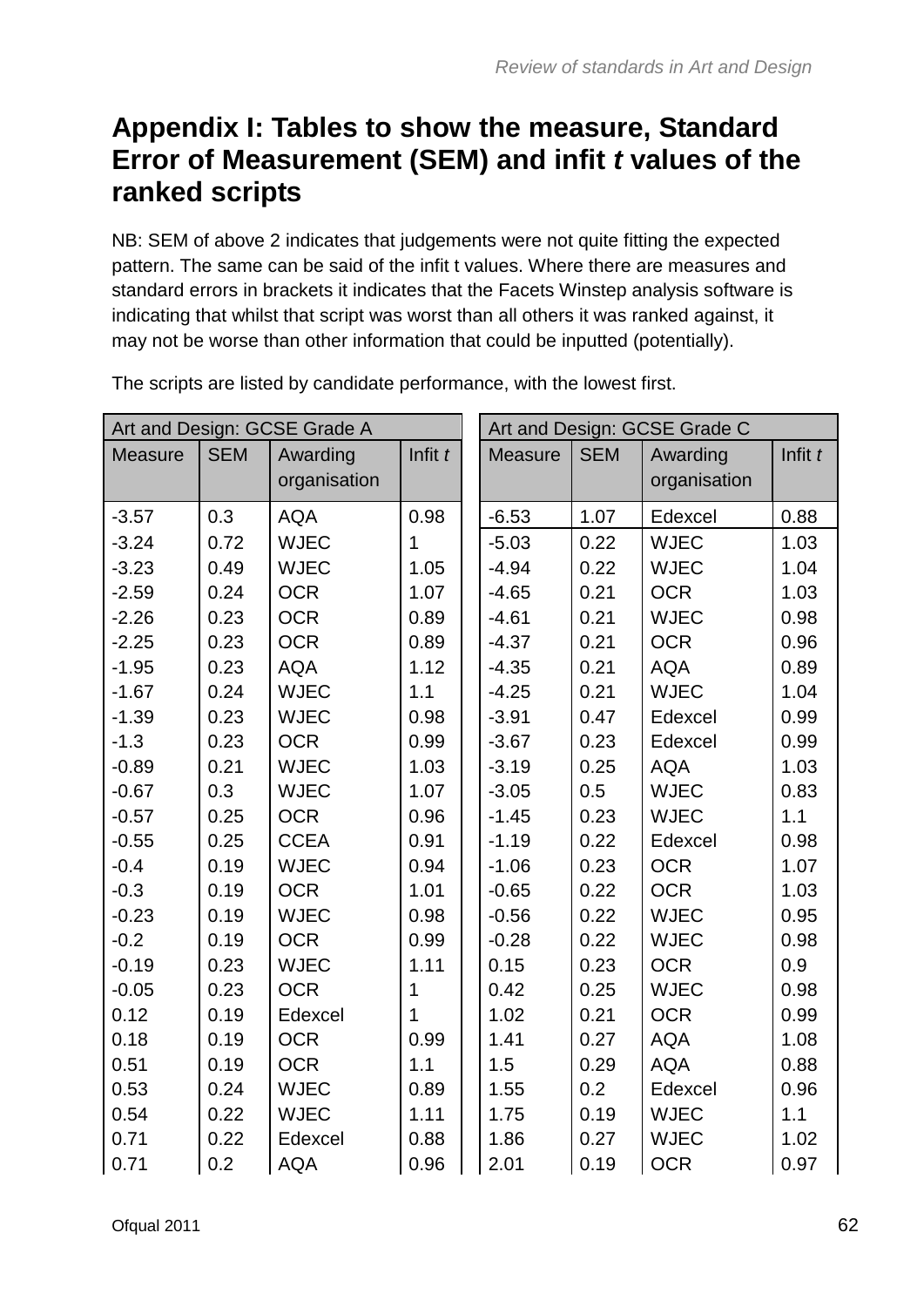| 0.73 | 0.38 | Edexcel     | 1.01 | 2.14 | 0.19 | <b>WJEC</b> | 1.05 |
|------|------|-------------|------|------|------|-------------|------|
| 0.78 | 0.21 | <b>OCR</b>  | 1.02 | 2.34 | 0.25 | <b>AQA</b>  | 0.86 |
| 0.78 | 0.23 | <b>OCR</b>  | 1.07 | 2.34 | 0.19 | <b>WJEC</b> | 1.02 |
| 1.17 | 0.21 | <b>AQA</b>  | 0.99 | 2.37 | 0.19 | <b>AQA</b>  | 1.05 |
| 1.61 | 0.23 | <b>AQA</b>  | 1.02 | 2.44 | 0.19 | <b>AQA</b>  | 0.94 |
| 1.64 | 0.21 | <b>CCEA</b> | 1.07 | 2.82 | 0.23 | <b>WJEC</b> | 1.05 |
| 1.9  | 0.21 | <b>OCR</b>  | 0.93 | 3    | 0.21 | <b>OCR</b>  | 1.11 |
| 2.03 | 0.28 | <b>CCEA</b> | 0.99 | 3.06 | 0.23 | <b>WJEC</b> | 1.11 |
| 2.13 | 0.27 | Edexcel     | 0.99 | 3.51 | 0.21 | <b>AQA</b>  | 0.92 |
| 2.18 | 0.22 | Edexcel     | 1.02 | 3.54 | 0.24 | <b>OCR</b>  | 0.98 |
| 2.21 | 0.21 | <b>AQA</b>  | 1.01 | 3.78 | 0.22 | <b>OCR</b>  | 1.05 |
| 2.32 | 0.27 | <b>CCEA</b> | 0.99 | 4.37 | 0.24 | Edexcel     | 1.01 |
| 2.36 | 0.22 | <b>OCR</b>  | 0.94 | 5.09 | 0.27 | <b>AQA</b>  | 0.96 |
| 2.37 | 0.22 | <b>OCR</b>  | 1.03 | 5.27 | 0.28 | <b>OCR</b>  |      |

| Art and Design: GCSE Grade F |                        |              |      |  |  |  |  |
|------------------------------|------------------------|--------------|------|--|--|--|--|
| Measure                      | <b>SEM</b><br>Awarding |              |      |  |  |  |  |
|                              |                        | organisation |      |  |  |  |  |
| $-3.02$                      | 0.44                   | <b>AQA</b>   | 0.93 |  |  |  |  |
| $-1.94$                      | 0.3                    | <b>OCR</b>   | 0.97 |  |  |  |  |
| $-1.93$                      | 0.33                   | <b>WJEC</b>  | 1.1  |  |  |  |  |
| $-1.37$                      | 0.26                   | <b>OCR</b>   | 0.95 |  |  |  |  |
| $-1.32$                      | 0.31                   | <b>OCR</b>   | 0.94 |  |  |  |  |
| $-1.27$                      | 0.25                   | <b>WJEC</b>  | 1.01 |  |  |  |  |
| $-1.08$                      | 0.25                   | <b>AQA</b>   | 1.06 |  |  |  |  |
| $-1.07$                      | 0.24                   | <b>OCR</b>   | 0.98 |  |  |  |  |
| $-0.93$                      | 0.24                   | <b>AQA</b>   | 0.94 |  |  |  |  |
| $-0.81$                      | 0.24                   | <b>AQA</b>   | 1.13 |  |  |  |  |
| $-0.74$                      | 0.24                   | <b>WJEC</b>  | 0.94 |  |  |  |  |
| $-0.73$                      | 0.25                   | <b>WJEC</b>  | 1.06 |  |  |  |  |
| $-0.48$                      | 0.26                   | <b>AQA</b>   | 1.06 |  |  |  |  |
| $-0.42$                      | 0.26                   | Edexcel      | 0.91 |  |  |  |  |
| $-0.17$                      | 0.23                   | <b>WJEC</b>  | 0.98 |  |  |  |  |
| $-0.03$                      | 0.24                   | <b>OCR</b>   | 1.1  |  |  |  |  |
| $-0.01$                      | 0.24                   | Edexcel      | 1.13 |  |  |  |  |
| 0.02                         | 0.24                   | Edexcel      | 1.08 |  |  |  |  |
| 0.06                         | 0.24                   | <b>OCR</b>   | 0.92 |  |  |  |  |
| 0.11                         | 0.24                   | <b>AQA</b>   | 0.96 |  |  |  |  |
| 0.13                         | 0.22                   | <b>WJEC</b>  | 1.06 |  |  |  |  |
| 0.21                         | 0.24                   | <b>WJEC</b>  | 0.96 |  |  |  |  |
| 0.23                         | 0.25                   | <b>OCR</b>   | 1.07 |  |  |  |  |
| 0.54                         | 0.25                   | <b>OCR</b>   | 1.11 |  |  |  |  |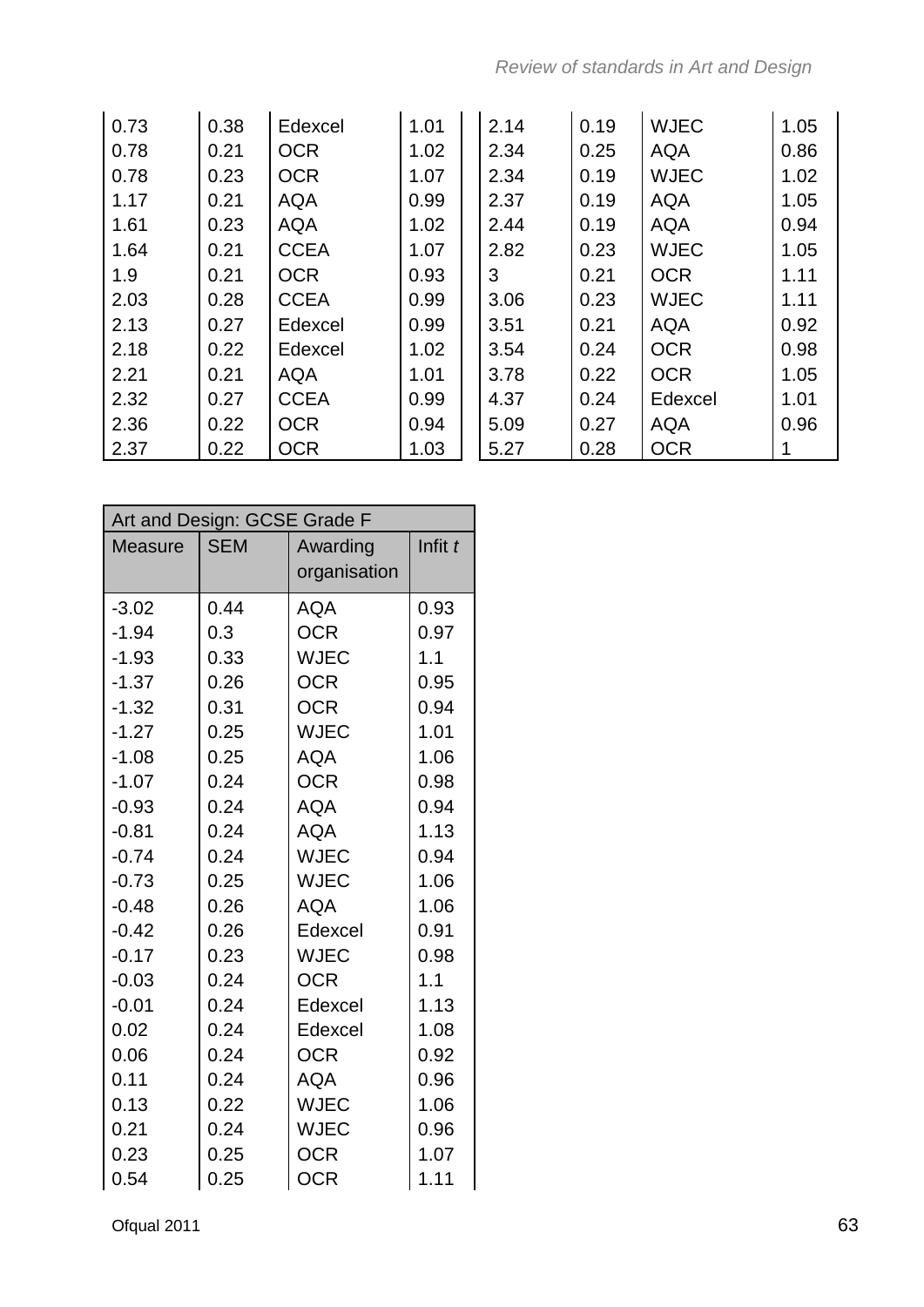| 0.6  | 0.25 | <b>WJEC</b> | 1.02 |
|------|------|-------------|------|
| 0.83 | 0.23 | Edexcel     | 0.95 |
| 0.88 | 0.23 | <b>OCR</b>  | 0.97 |
| 1.02 | 0.24 | <b>OCR</b>  | 1.03 |
| 1.06 | 0.24 | Edexcel     | 1.01 |
| 1.32 | 0.29 | <b>OCR</b>  | 1.13 |
| 1.63 | 0.33 | <b>WJEC</b> |      |
| 1.73 | 0.31 | <b>OCR</b>  |      |
| 1.8  | 0.3  | <b>OCR</b>  | 0.93 |
| 2.2  | 0.35 | <b>OCR</b>  |      |
| 2.94 | 0.41 | <b>OCR</b>  | 0.93 |

| Art and Design: GCE A level Grade A |            |                          |           |                |            | Art and Design: GCE A level Grade E |           |
|-------------------------------------|------------|--------------------------|-----------|----------------|------------|-------------------------------------|-----------|
| <b>Measure</b>                      | <b>SEM</b> | Awarding<br>organisation | Infit $t$ | <b>Measure</b> | <b>SEM</b> | Awarding<br>organisation            | Infit $t$ |
| $-2.04$                             | 0.27       | <b>CCEA</b>              | 1.08      | $-3.02$        | 0.44       | <b>AQA</b>                          | 0.93      |
| $-1.97$                             | 0.26       | <b>WJEC</b>              | 0.92      | $-1.94$        | 0.3        | <b>OCR</b>                          | 0.97      |
| $-1.73$                             | 0.23       | <b>WJEC</b>              | 0.98      | $-1.93$        | 0.33       | <b>WJEC</b>                         | 1.1       |
| $-1.68$                             | 0.23       | <b>WJEC</b>              | 0.95      | $-1.37$        | 0.26       | <b>OCR</b>                          | 0.95      |
| $-1.28$                             | 0.23       | Edexcel                  | 0.94      | $-1.32$        | 0.31       | <b>OCR</b>                          | 0.94      |
| $-1.13$                             | 0.24       | Edexcel                  | 1.04      | $-1.27$        | 0.25       | <b>WJEC</b>                         | 1.01      |
| $-1.08$                             | 0.21       | <b>WJEC</b>              | 1         | $-1.08$        | 0.25       | <b>AQA</b>                          | 1.06      |
| $-0.84$                             | 0.2        | <b>WJEC</b>              | 0.96      | $-1.07$        | 0.24       | <b>OCR</b>                          | 0.98      |
| $-0.68$                             | 0.2        | Edexcel                  | 1.01      | $-0.93$        | 0.24       | <b>AQA</b>                          | 0.94      |
| $-0.65$                             | 0.2        | <b>AQA</b>               | 1.15      | $-0.81$        | 0.24       | <b>AQA</b>                          | 1.13      |
| $-0.54$                             | 0.21       | <b>WJEC</b>              | 1.1       | $-0.74$        | 0.24       | <b>WJEC</b>                         | 0.94      |
| $-0.5$                              | 0.18       | <b>AQA</b>               | 0.97      | $-0.73$        | 0.25       | <b>WJEC</b>                         | 1.06      |
| $-0.3$                              | 0.19       | <b>OCR</b>               | 1.08      | $-0.48$        | 0.26       | <b>AQA</b>                          | 1.06      |
| $-0.24$                             | 0.18       | <b>WJEC</b>              | 0.97      | $-0.42$        | 0.26       | Edexcel                             | 0.91      |
| $-0.23$                             | 0.18       | <b>WJEC</b>              | 0.95      | $-0.17$        | 0.23       | <b>WJEC</b>                         | 0.98      |
| $-0.07$                             | 0.2        | <b>WJEC</b>              | 1.03      | $-0.03$        | 0.24       | <b>OCR</b>                          | 1.1       |
| 0.03                                | 0.21       | <b>WJEC</b>              | 0.94      | $-0.01$        | 0.24       | Edexcel                             | 1.13      |
| 0.37                                | 0.19       | <b>WJEC</b>              | 1         | 0.02           | 0.24       | Edexcel                             | 1.08      |
| 0.42                                | 0.19       | <b>AQA</b>               | 1.01      | 0.06           | 0.24       | <b>OCR</b>                          | 0.92      |
| 0.47                                | 0.19       | Edexcel                  | 1.08      | 0.11           | 0.24       | <b>AQA</b>                          | 0.96      |
| 0.51                                | 0.21       | Edexcel                  | 0.93      | 0.13           | 0.22       | <b>WJEC</b>                         | 1.06      |
| 0.77                                | 0.2        | Edexcel                  | 0.91      | 0.21           | 0.24       | <b>WJEC</b>                         | 0.96      |
| 0.79                                | 0.21       | <b>WJEC</b>              | 1.1       | 0.23           | 0.25       | <b>OCR</b>                          | 1.07      |
| 0.91                                | 0.21       | <b>OCR</b>               | 0.91      | 0.54           | 0.25       | <b>OCR</b>                          | 1.11      |
| 1.04                                | 0.23       | Edexcel                  | 1.11      | 0.6            | 0.25       | <b>WJEC</b>                         | 1.02      |
| 1.09                                | 0.21       | <b>OCR</b>               | 1         | 0.83           | 0.23       | Edexcel                             | 0.95      |
| 1.64                                | 0.24       | Edexcel                  | 0.96      | 0.88           | 0.23       | <b>OCR</b>                          | 0.97      |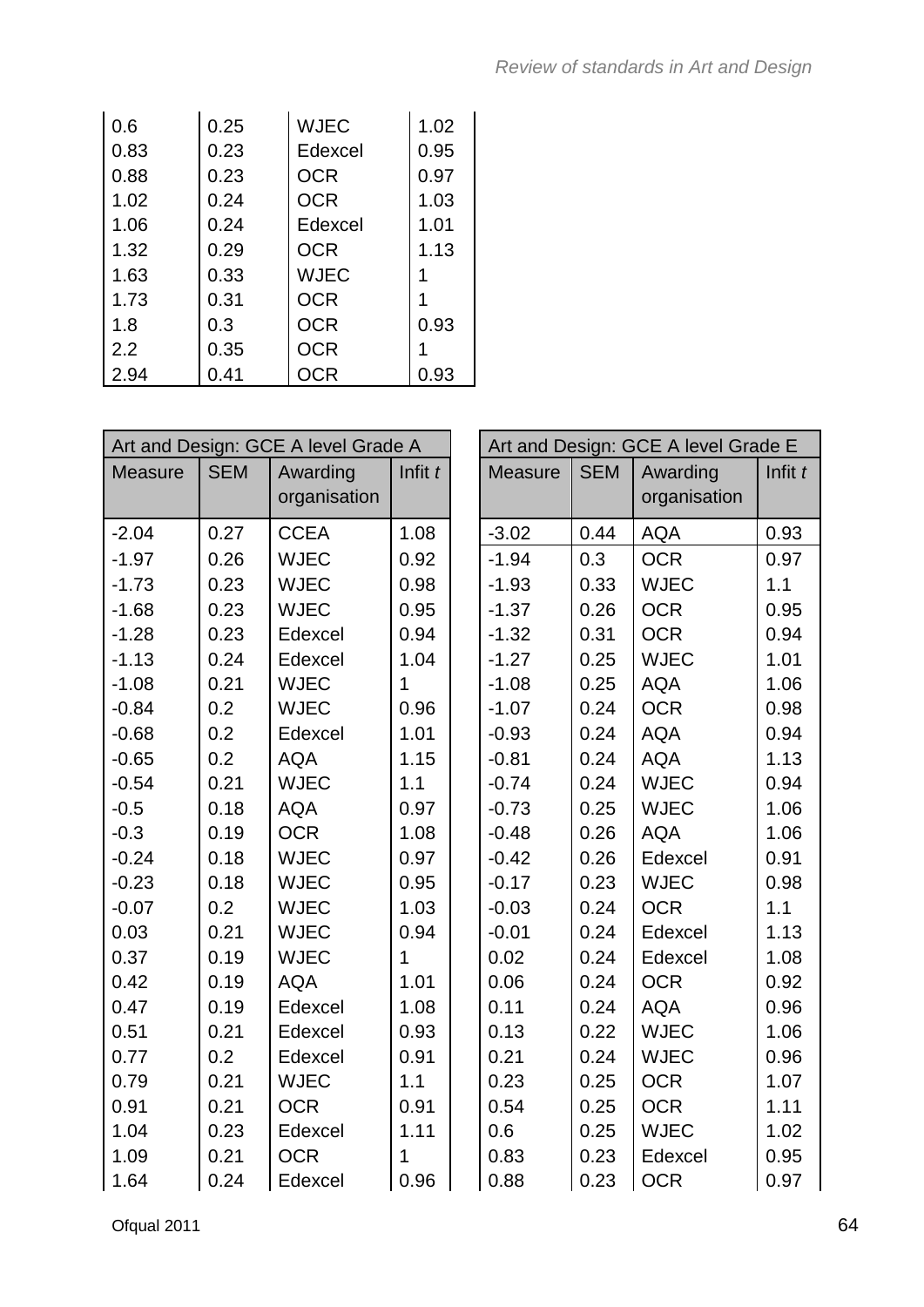| 1.65 | 0.26 | <b>OCR</b> | 1.08 | 1.02 | 0.24 | <b>OCR</b>  | 1.03 |
|------|------|------------|------|------|------|-------------|------|
| 1.69 | 0.23 | <b>AQA</b> | 1.03 | 1.06 | 0.24 | Edexcel     | 1.01 |
| 3.59 | 0.47 | <b>OCR</b> | 0.94 | 1.32 | 0.29 | <b>OCR</b>  | 1.13 |
|      |      |            |      | 1.63 | 0.33 | <b>WJEC</b> |      |
|      |      |            |      | 1.73 | 0.31 | <b>OCR</b>  |      |
|      |      |            |      | 1.8  | 0.3  | <b>OCR</b>  | 0.93 |
|      |      |            |      | 2.2  | 0.35 | <b>OCR</b>  |      |
|      |      |            |      | 2.94 | 0.41 | <b>OCR</b>  | 0.93 |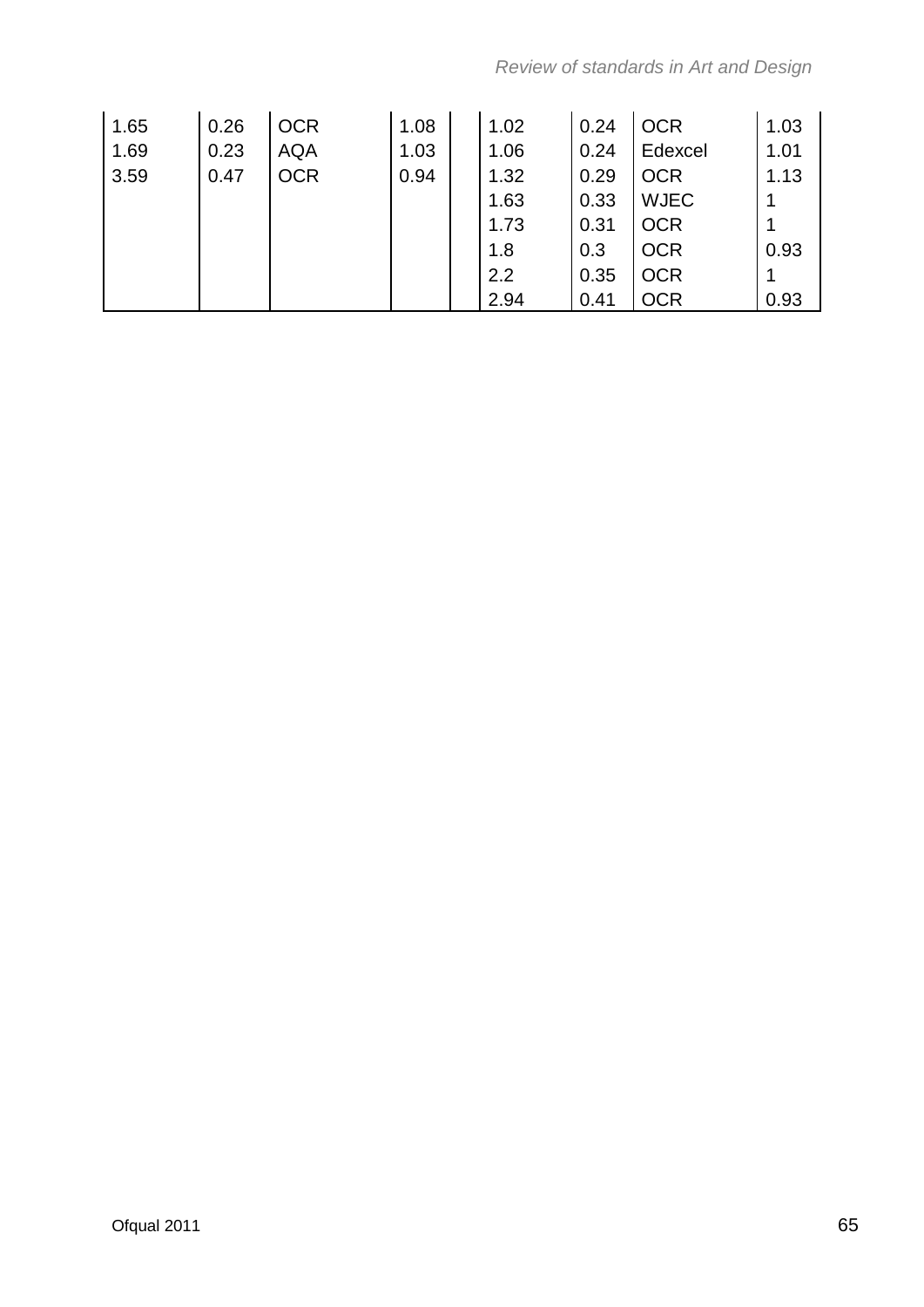# **Appendix J: Review team**

| <b>Review team</b>      |                      | Organisation                              |
|-------------------------|----------------------|-------------------------------------------|
| Lead reviewer           | <b>Cliff Shaw</b>    | Ofqual reviewer                           |
| Syllabus reviewers      | <b>Tony Musker</b>   | Ofqual reviewer                           |
|                         | Susanna Blatherwick  | Ofqual reviewer                           |
|                         | Clair Hodgson        | Ofqual reviewer                           |
| <b>Script reviewers</b> | John Nickson         | Ofqual reviewer                           |
|                         | <b>Richard Honey</b> | Ofqual reviewer                           |
|                         | <b>Andrew Small</b>  | Ofqual reviewer                           |
|                         | Denise Hunt          | Ofqual reviewer                           |
|                         | Sarah Mould          | Ofqual reviewer                           |
|                         | Louise Gill          | Ofqual reviewer                           |
|                         | Keith Walker         | <b>AQA</b>                                |
|                         | <b>Gary Bennett</b>  | Edexcel                                   |
|                         | <b>Michael Owens</b> | <b>OCR</b>                                |
|                         | John Collins         | <b>WJEC</b>                               |
|                         | Tony Jackson         | National Society for Education in Art and |
|                         |                      | Design                                    |
|                         | Camilla Campbell     | National Society for Education in Art and |
|                         |                      | Design                                    |
|                         | <b>Alex Ashton</b>   | National Society for Education in Art and |
|                         |                      | Design                                    |

NB: no CCEA reviewers were available for the dates of the script review.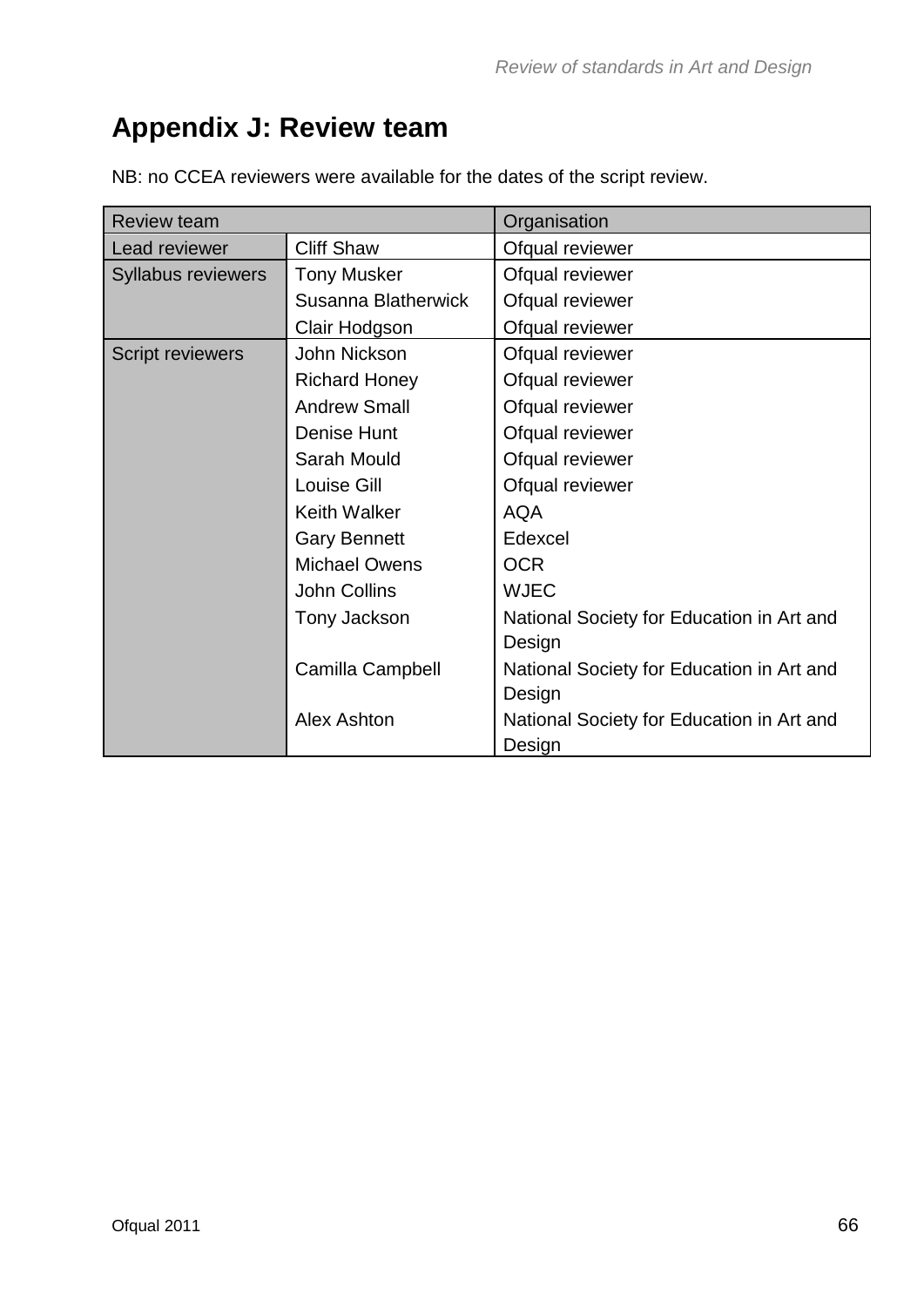# **Appendix K: Grade descriptors**

#### GCSE grade A grade descriptor

#### **1999**

Candidates explore and interpret observations creatively. They express ideas and feelings skilfully, fluently and imaginatively, in visual form. They make effective and sustained use of a wide range of source material and analyse methods and outcomes to develop their own investigations. They make coherent use of visual elements, planning and subsequently developing their work in the light of their own informed judgements as to its purpose and meaning. In the development of their practical work, candidates assess images and artefacts critically, recognising that value and meaning are subject to different interpretations. They identify specific times and places through a knowledge of conventions used in specific works of Art, Craft and Design. They show an understanding of how and why styles and traditions change or stay the same across time and place, and can identify the contribution of artists, crafts-persons and designers. They articulate opinions and preferences using an extensive and accurate working vocabulary.

#### **2009**

Candidates combine their knowledge, skills and understanding in resourceful, discriminating and purposeful ways and sensitively and skilfully record and interpret observations and experiences. They present ideas and the results of thorough research and enquiry in forms that clearly relate to and facilitate the realisation of intentions. Candidates perceptively and effectively analyse and evaluate images, objects and artefacts. Responses, interpretations and subsequent developments are clearly informed by an understanding of context. Candidates creatively develop and explore ideas and sustain related activity. They confidently manipulate and exploit appropriate media, processes and resources. Significant relationships are established between process and product and work is subjected to continuing review, modification and refinement as it progresses. Candidates present imaginative and personal responses and intentions are realised in a coherent and competent manner. They make perceptive and informed connections between personal lines of enquiry and the work of others.

#### GCSE grade C grade descriptor

#### **1999**

Candidates record and analyse observations, expressing ideas and feelings and communicating meaning in visual form. They select and organise information relevant to their work. They experiment with materials, images and ideas and work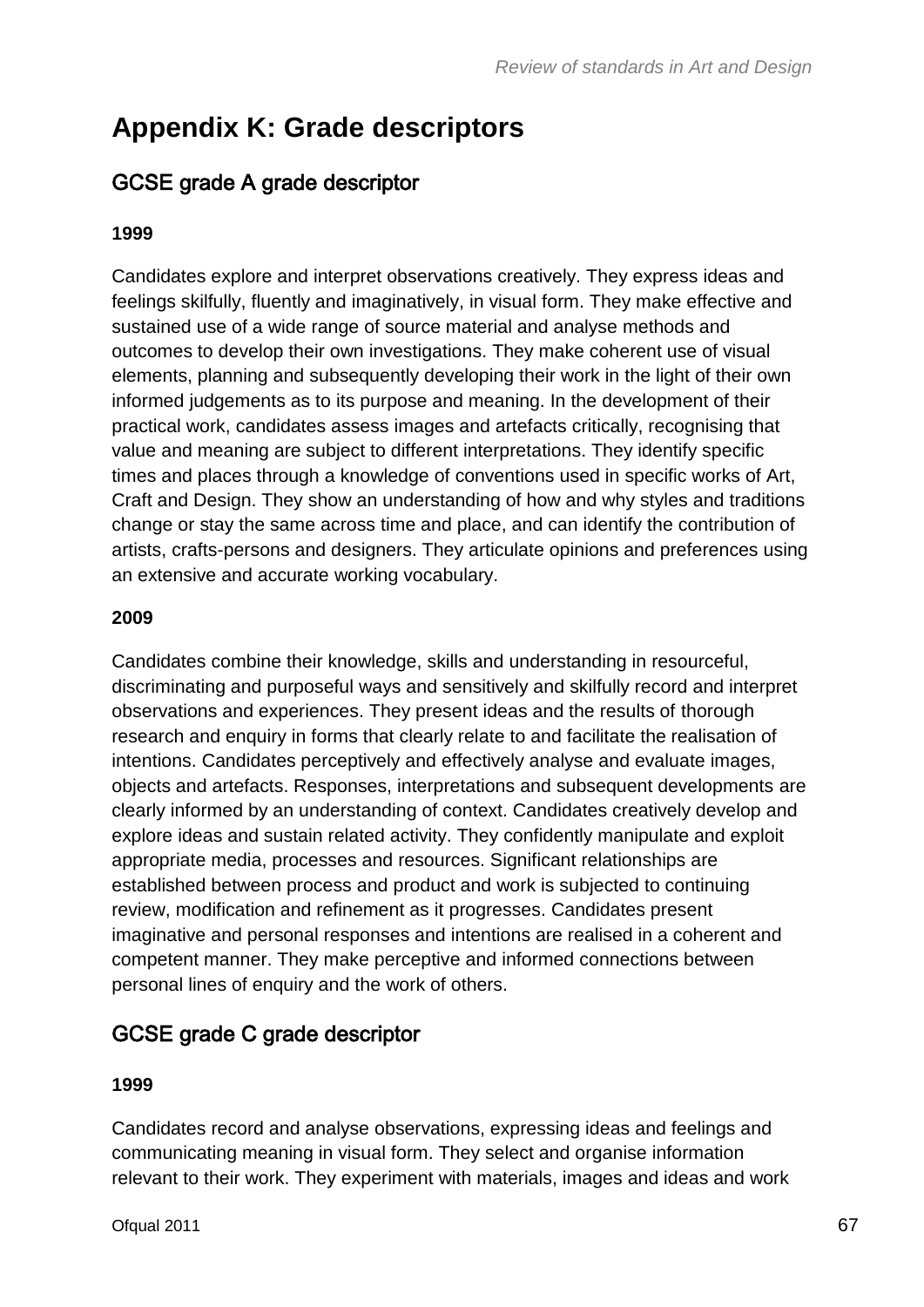independently to develop and sustain a chosen idea. They apply a broad understanding of the characteristics of materials, tools and techniques. They select from and interpret visual elements, modifying and refining their work to realise their intentions.

In the development of their practical work, candidates assess images and artefacts critically. They identify the characteristics if works from a range of styles and traditions and recognise features of continuity and change across time and place. They distinguish between methods and approaches adopted showing knowledge of conventions used in different times and places. They justify opinions and preferences using an appropriate working vocabulary.

#### **2009**

Candidates combine their knowledge, skills and understanding in a generally appropriate manner. They record and respond to observations and experiences and present ideas and results of their research and enquiry in forms that are consistent with intentions. Candidates analyse and evaluate images, objects and artefacts with a sense of purpose. They demonstrate understanding of context when developing responses. Candidates effectively develop and explore ideas. They select and employ media, processes and resources appropriately, understand the relationship between process and product and demonstrate an ability to review, modify and refine their work as it progresses. Candidates make connections with the work of others which inform personal responses and support the realisation of intentions.

## GCSE grade F grade descriptor

#### **1999**

Candidates select and record observations and present ideas and feelings in visual form. They collect visual evidence and information to support their work and experiment with source material showing development of ideas. They experiment with and use materials, tools and techniques with some control and expression. They select media and visual elements appropriate to their intentions and show some ability to modify and refine their work in the development of their practical work, they identify methods and approaches used in arrange of images and artefacts and relate these to the tine and place in which they were created.

Candidates describe the characteristics of works of Art, Craft and Design and show some ability to support their opinions, using an appropriate working vocabulary.

#### **2009**

Candidates demonstrate some ability to combine the knowledge, skills and understanding they have developed; they select and record observations and draw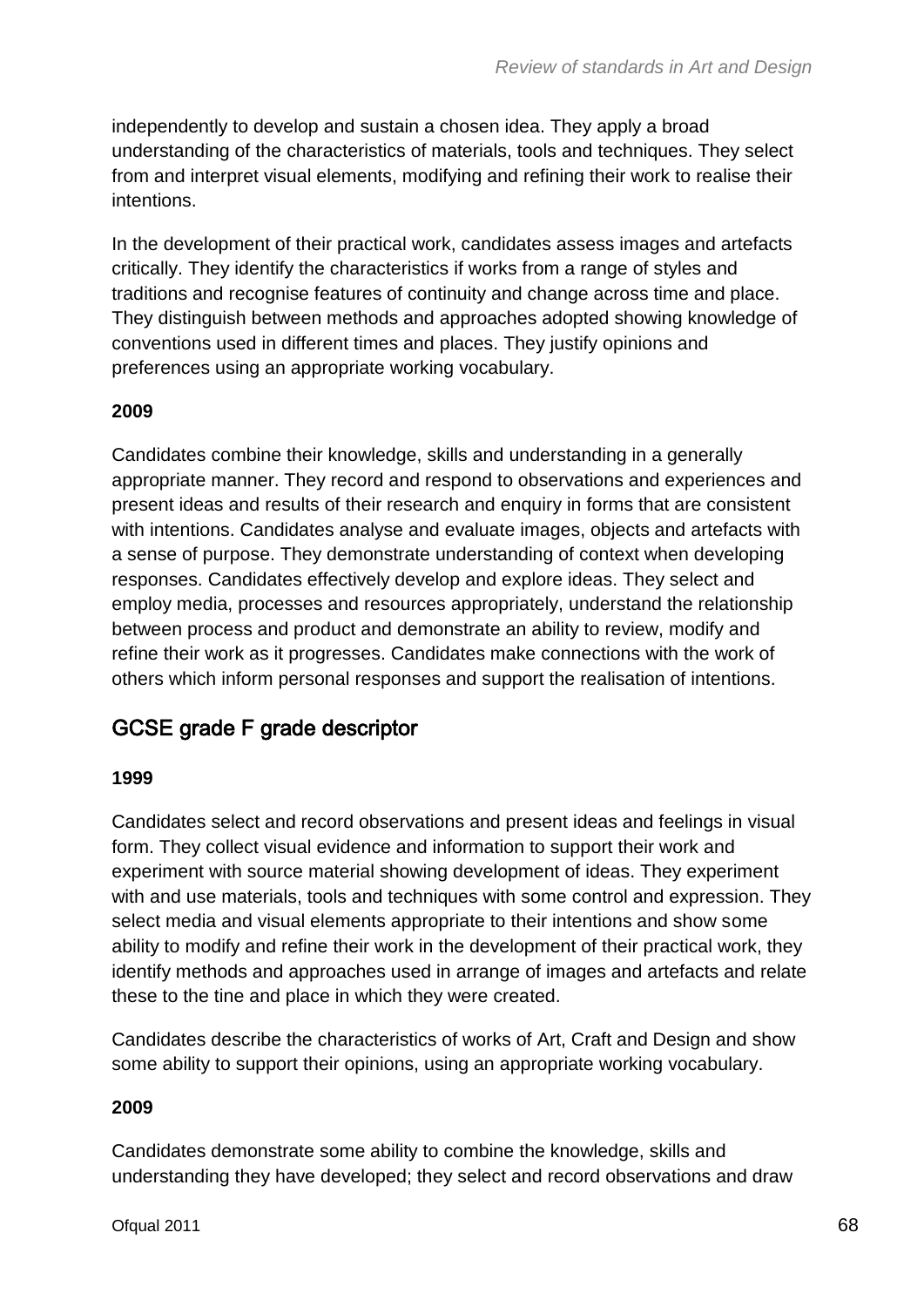upon their experiences and present ideas with some understanding of the links between form and intention.

Candidates make an attempt to analyse and evaluate images, objects and artefacts and, in their responses, evidence modest understanding of context. They develop and explore ideas and use media, processes and resources with some control and understanding and make an attempt to review, modify and refine their work as it progresses.

Candidates make a personal response when endeavouring to realise intentions and seek to make connections between their own work and that of others.

#### GCE grade A grade descriptor

#### **1998**

Candidates combine their knowledge, skills and understanding in intelligent, discriminating and purposeful ways.

Candidates record confidently, in visual and other forms, their observations, experiences, ideas and insights within the context of thorough and sustained research and enquiry. They evidence particular interests and independent judgement in their selection of primary and other relevant sources, and successfully collect, organise and relay information.

Candidates show rigorous and perceptive analysis and critical evaluations of sources. Responses and interpretations are mature and effectively informed by an understanding of associated purposes, meanings and contexts.

Candidates explore and develop ideas, creatively. They undertake and sustain related investigations and select and exploit appropriate resources, materials, processes and techniques, skilfully. Significant relationships are clearly established between working methods and outcomes and these are subjected to containing analysis and sensitive reflection. Integration of the formal elements reveals high levels of understanding and application.

Candidates present imaginative and fluent responses and intensions are realised in a personal, coherent and highly competent manner. They make sensitive and perceptive connections between personal lines of enquiry and the work of others and these are explained with authority and maturity.

#### **2009**

Candidates combine their knowledge, skills and understanding in intelligent, discriminating and purposeful ways. Candidates record confidently, in visual and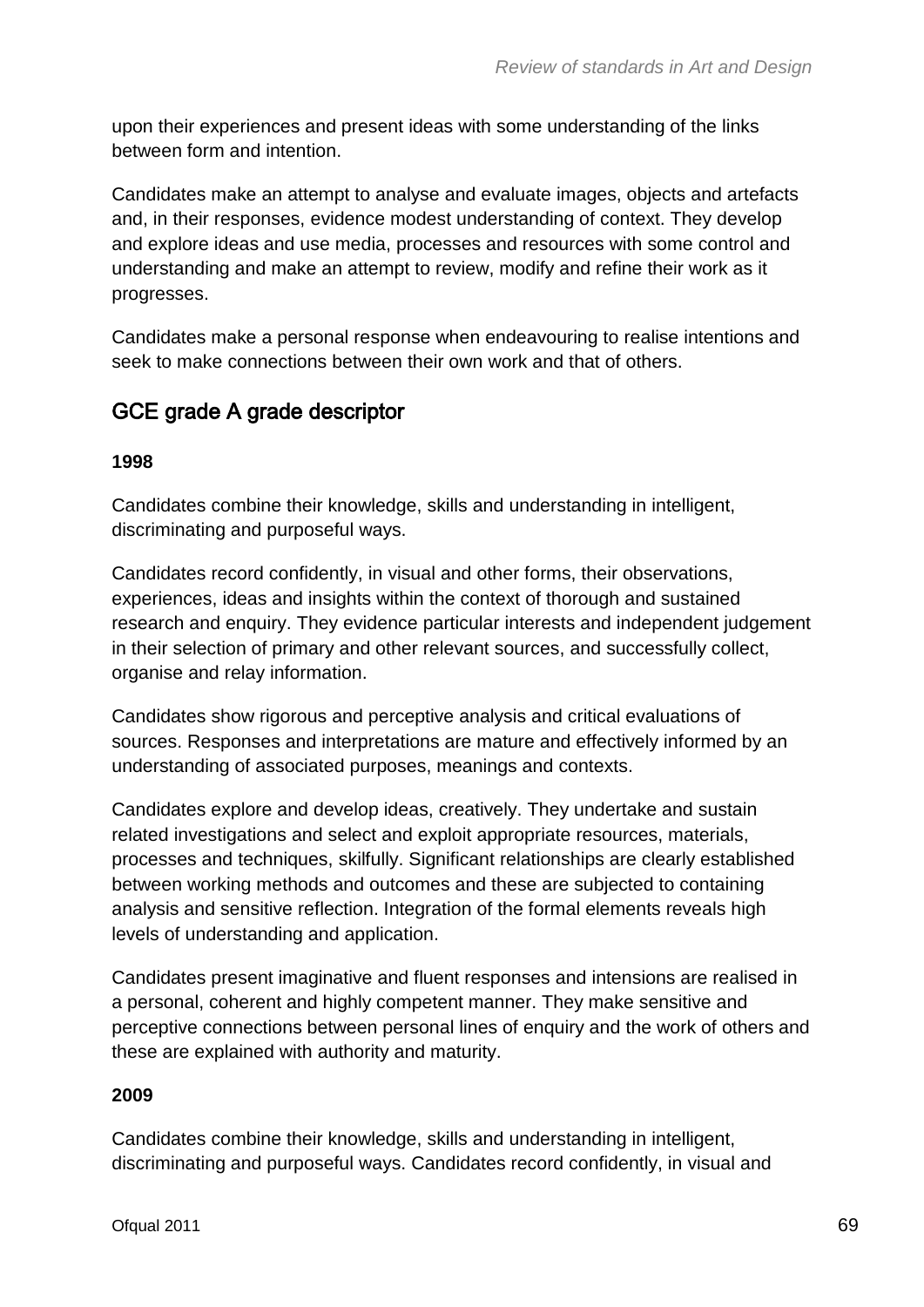other forms, their observations, experiences, ideas and insights within the context of thorough and sustained research and enquiry. They evidence particular interests and independent judgement in their selection of primary and other relevant sources, and successfully collect, organise and relay information. Candidates show rigorous and perceptive analysis and critical evaluation of sources. Responses and interpretations are mature and effectively informed by an understanding of associated purposes, meanings and contexts.

Candidates explore and develop ideas, creatively. They undertake and sustain related investigations and select and exploit appropriate resources, materials, processes and techniques, skilfully. Significant relationships are clearly established between working methods and outcomes and these are subjected to continuing analysis and sensitive reflection. Integration of the formal elements reveals high levels of understanding and application. Candidates present imaginative and fluent responses and intentions are realised in a personal, coherent and highly competent manner. They make sensitive and perceptive connections between personal lines of enquiry and the work of others and these are explained with authority and maturity.

#### GCE grade E grade descriptor

#### **1998**

Candidates demonstrate some ability to combine appropriately the knowledge, skills and understanding they have developed. Candidates record their observations, ideas and insights in visual and other forms, through research and enquiry. They show that they can collect and organise information and make use of a variety of primary and other sources.

Candidates attempt to analyse and evaluate sources and, in their responses, provide evidence of some understanding of purposes, meanings and contexts. Candidates explore and develop ideas and undertake relevant investigations. They select and employ resources, materials, processes and techniques and, to a certain extent, take account of the relationships between intensions and outcomes. The formal elements are applied with some control and understanding. Candidates present a personal response and make connections between their own work and that of others.

#### **2009**

Candidates demonstrate some ability to combine appropriately the knowledge, skills and understanding they have developed. Candidates record their observations, ideas and insights in visual and other forms, through research and enquiry. They show that they can collect and organise information and make use of a variety of primary and other sources. Candidates attempt to analyse and evaluate sources and, in their responses, provide evidence of some understanding of purposes,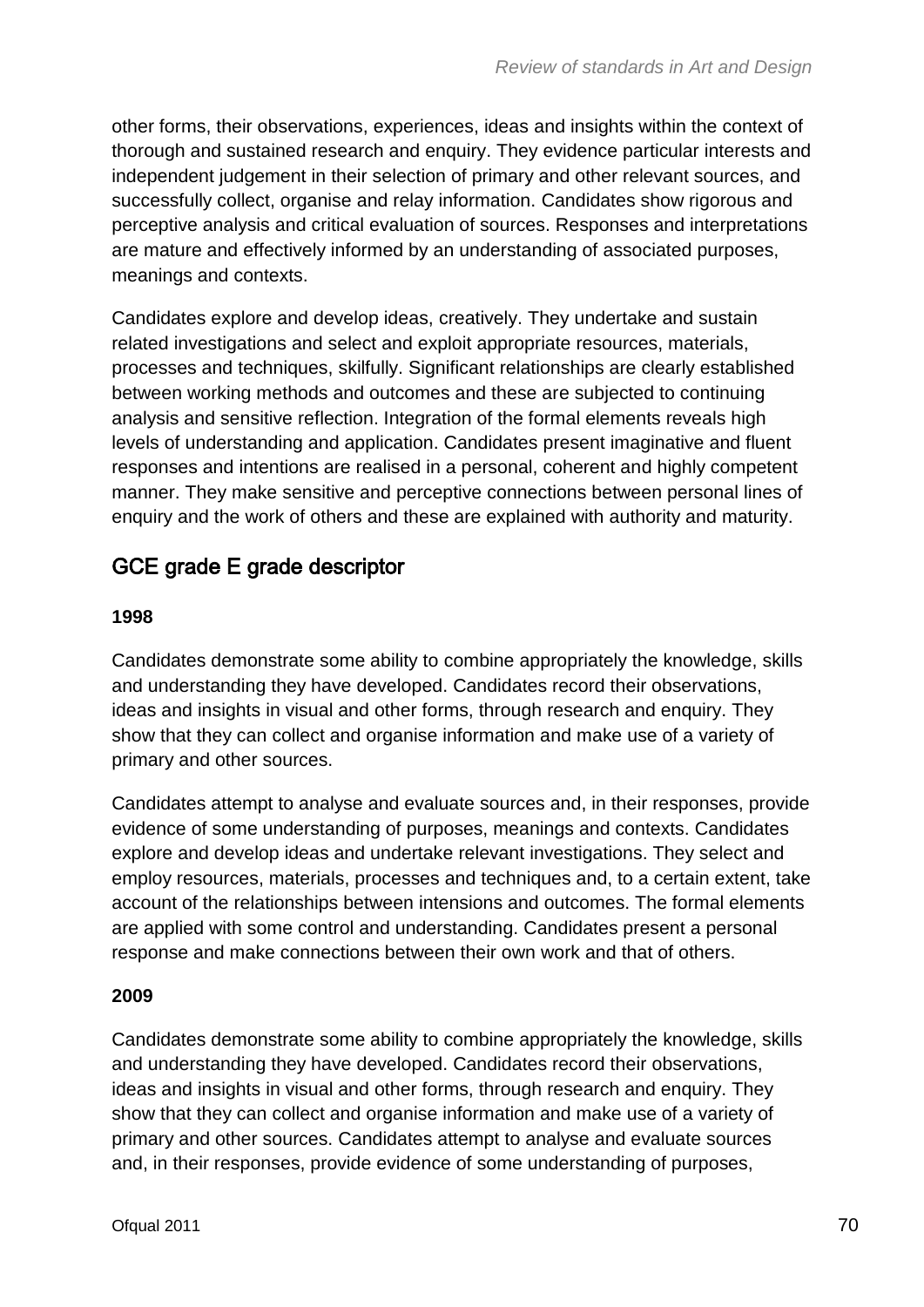meanings and contexts. Candidates explore and develop ideas and undertake relevant investigations. They select and employ resources, materials, processes and techniques and, to a certain extent, take account of the relationships between intentions and outcomes. The formal elements are applied with some control and understanding. Candidates present a personal response and make connections between their own work and that of others.